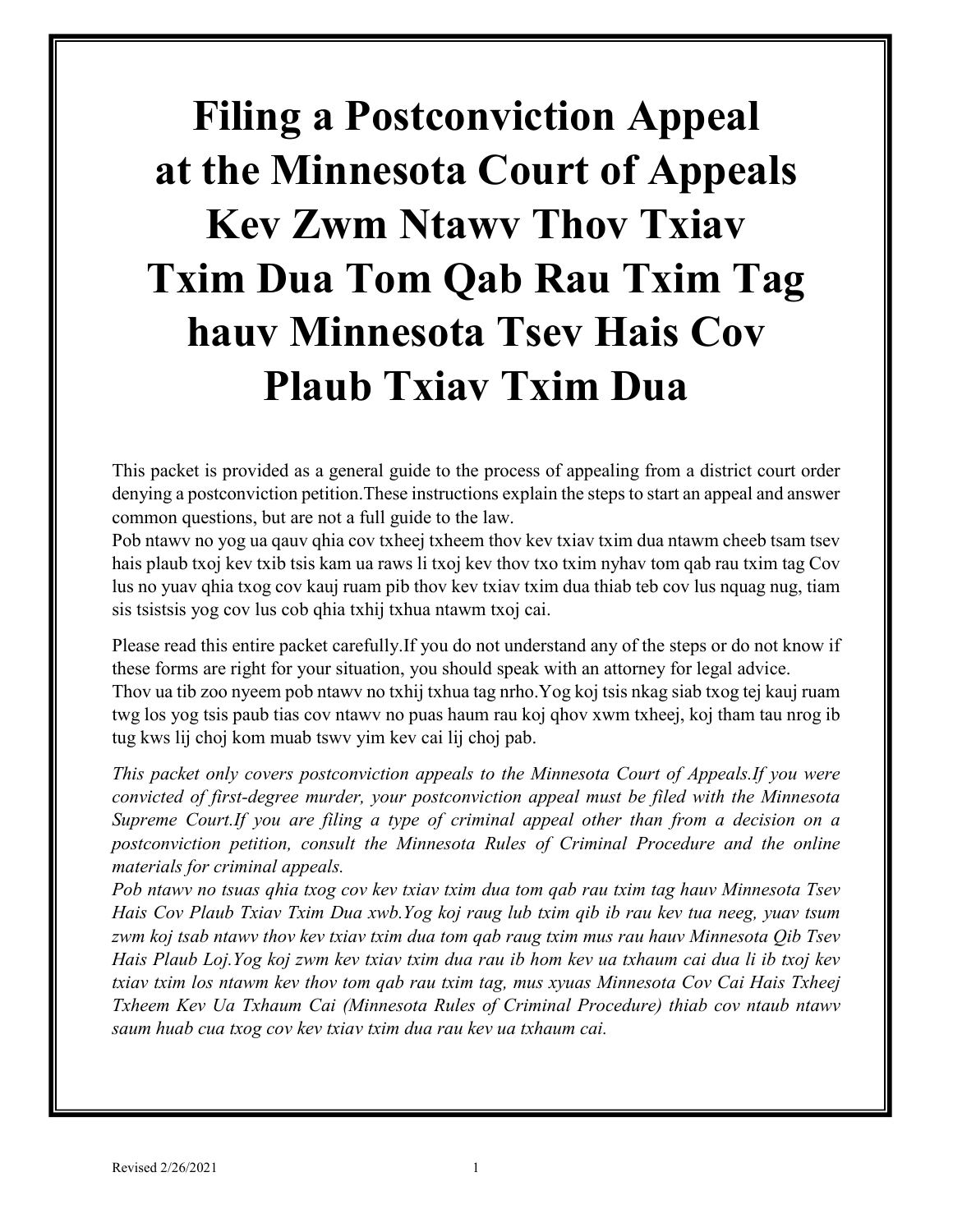### **This packet includes/Pob ntawv no muaj xws li:**

- Step-by-Step Instructions for Filing aPostconviction Appeal Cov Kauj Ruam Qhia Kev Zwm Ntawv Thov Txiav Txim Dua Tom Qab Raug Txim Tag
- Form: Notice of Appeal Tsab ntawv: Ntawv Faj Seeb Txog Kev Txiav Txim Dua
- Form: Statement of the Case of Appellant Tsab ntawv: Nqe Lus Teev Rooj Plaub ntawm Neeg Thov Kev Txiav Txim Dua
- Form: Appellant's Certificate of Service by Mail of Notice of Appeal and Statement of the Case

Tsab ntawv: Neeg Thov Kev Txiav Txim Dua Tsab Ntawv Pov Thawj Xa Hauv Chaw Xa Ntawv Faj Seeb Txog Kev Txiav Txim Dua thiab Nqe Lus Teev Rooj Plaub

• Form: Appellant's Certificate of Service by Mail of Brief Tsab ntawv: Neeg Thov Kev Txiav Txim Dua Tsab Ntawv Pov Thawj Kev Xa hauv Chaw Xa Qhov Lus Meej

#### **For Additional Assistance/Lwm cov kev pab txhawb ntxiv:**

Additional helpful materials, including example briefs, can be found on the Minnesota State Law Library website[\(https://mn.gov/law-library/\)](https://mn.gov/law-library/).

Muaj lwm cov ntaub ntawv pab txhawb xws li cov qauv lus meej, nyob rau ntawm Xeev Minnesota Lub Tsev Qiv Ntawv Lij Choj qhov vas sab [\(https://mn.gov/law-library/\)](https://mn.gov/law-library/).

Questions can be directed to the State Law Library at (651) 297-7651, or the Office of the Clerk of the Appellate Courts at:

Muaj cov lus nug, muab mus rau Xeev Lub Tsev Qiv Ntawv ntawm (651) 297-7651, los yog lub Chaw Ua Hauj Lwm ntawm Tus Kws Lis Ntaub Ntawv hauv Cov Tsev Hais Plaub Txiav Txim Dua ntawm:

> Clerk of the Appellate Courts 305 Minnesota Judicial Center 25 Rev. Dr. Martin Luther King Jr. Blvd. St. Paul, MN 55155 (651) 291-5297

Please note that court employees can give general information about court rules and procedures, but they cannot give legal advice.

Thov faj seeb tias cov neeg ua hauj lwm hauv tsev hais plaub qhia tau tej ncauj lus dog dig txog tsev hais plaub cov cai thiab cov txheej txheem, tiam sis lawv muab tsis tau tswv yim kev cai lij choj.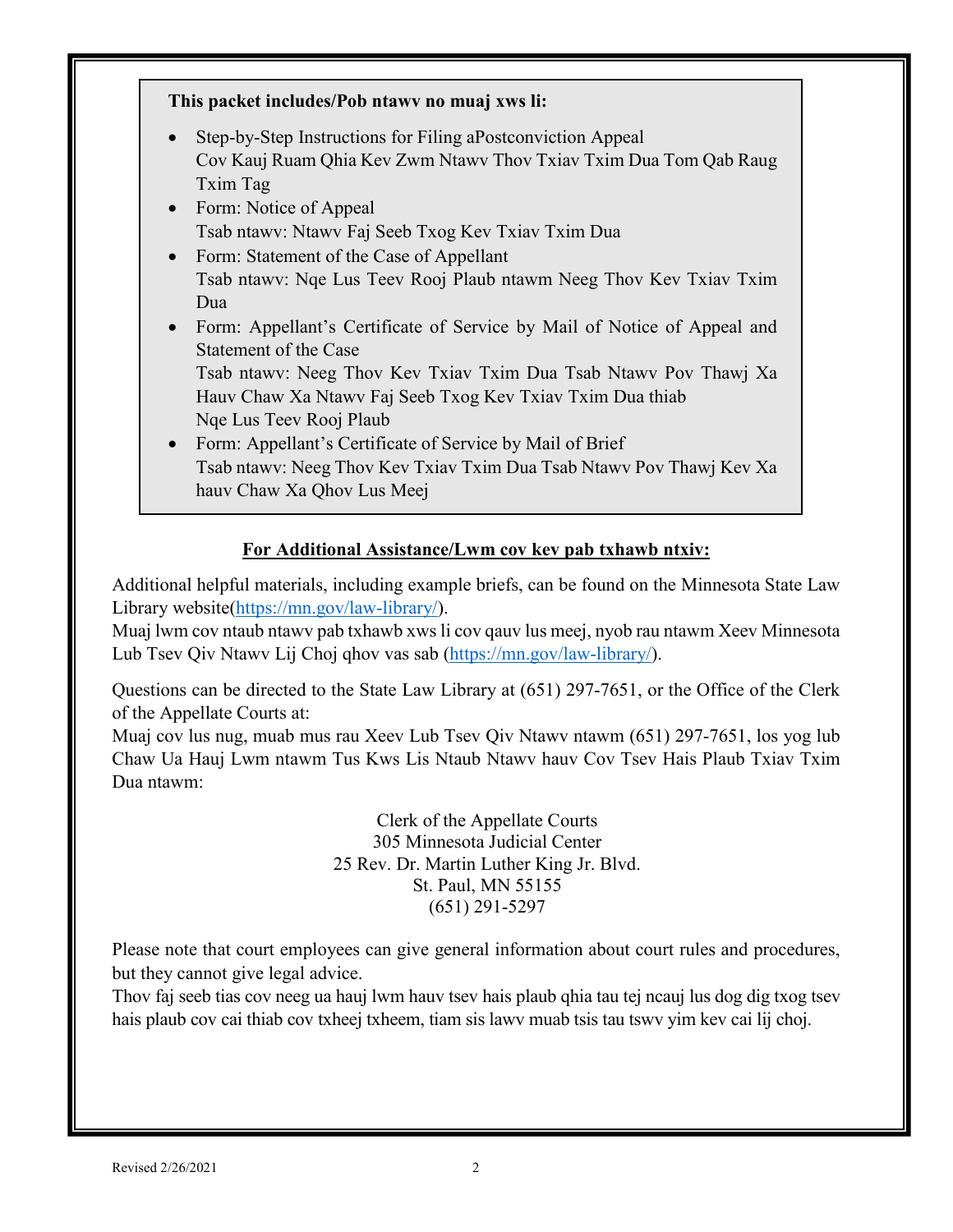## **Important Information about Postconviction Appeals Ncauj Lus Tseem Ceeb txog Cov Kev Txiav Txim Dua Tom Qab Raug Txim Tag**

### **Eligibility for Public Defender Kev Tsim Nyog Tau Kws Lij Choj Tiv Thaiv Pej Xeem Huab Hwm**

If this is your first appeal on this conviction, and you meet certain financial eligibility requirements, you may be entitled to a public defender for your appeal. Contact the Office of the Minnesota Appellate Public Defender for application forms and instructions:

Yog tias zaum no yog koj thawj zaug thov kev txiav txim dua ntawm txoj kev rau txim no, thiab koj yeej muaj nyiaj txiag raws li cov kev txwv, tej zaum koj yuav tsim nyog tau ib tug kws lij choj tiv thaiv laj mej pej xeem rau txoj kev txiav txim dua rau koj. Mus cuag lub Chaw Ua Hauj Lwm ntawm Minnesota Kws Lij Choj Tiv Thaiv Laj Mej Pej Xeem Kev Txiav Txim Dua kom tau cov ntawv thiab cov lus qhia:

> Officeof the MinnesotaAppellate PublicDefender 540 FairviewAvenueNorth,Suite300 St. Paul, MN55104 (651) 219-4444

You might*not* be entitled to a public defender if you had a previous appeal involving the same conviction, and you were represented by an attorney from the Office of the Minnesota Appellate Public Defender in that appeal. *See* Minn.Stat. § 611.25, [subd.1\(a\)\(2\);](https://www.revisor.mn.gov/statutes/?id=611.25) [Minn. R. Crim. P. 28.02,](https://www.revisor.mn.gov/court_rules/rule.php?type=cr&id=28#28.02)  [subd. 5.](https://www.revisor.mn.gov/court_rules/rule.php?type=cr&id=28#28.02)

Tej zaum koj yuav *tsis* tsim nyog tau tus kws lij choj tiv thaiv laj mej pej xeem yog tias koj twb muaj kev thov txiav txim dua dhau los uas txuam nrog tib txoj kev raug txim, thiab koj yeej muaj tus kws lij choj sawv cev tam koj los ntawm Minnesota Kws Lij Choj Tiv Thaiv Laj Mej Pej Xeem Kev Txiav Txim Dua rau txoj kev txiav txim dua ntawd lawm. *Xyuas* [Minn. Stat. § 611.25,](https://www.revisor.mn.gov/statutes/?id=611.25)  [subd. 1\(a\)\(2\);](https://www.revisor.mn.gov/statutes/?id=611.25) [Minn. R. Crim. P. 28.02, subd. 5.](https://www.revisor.mn.gov/court_rules/rule.php?type=cr&id=28#28.02)

## **Court of Appeals Opinions are Available to the Public Muaj Cov Tswv Yim Kev Xav Qhia Rau Pej Xeem Huab Hwm Txog Lub Tsev Hais Cov Plaub Cov Kev Txiav Txim Dua**

Once your appeal is decided, the Court of Appealswill issue a written decision, called an "opinion," which will describe your case and the reasons for the court's decision.**The opinion will be available to the public on the Minnesota Judicial Branch's website.** After an opinion is filed, it cannot be removed from the Internet. This means that anyone who searches for your name on the Internet may be able to find and read the opinion.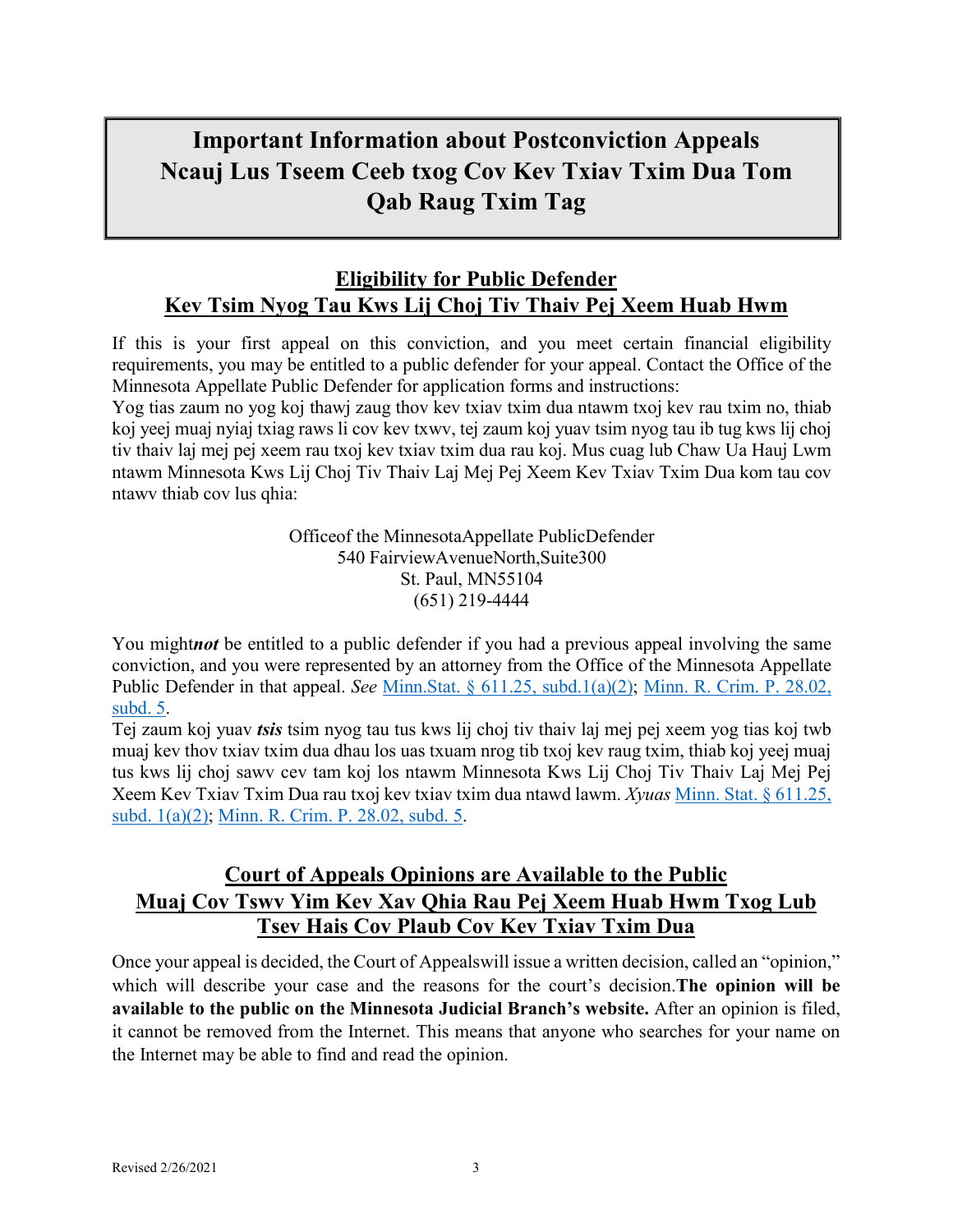Thaum twg txiav txim dua tiav rau koj, Lub Tsev Hais Plaub Cov Kev Txiav Txim Dua yuav suav ib tsab ntawv teev kev txiav txim, hu ua "tswv yim kev xav," uas yog yuav piav qhia txog koj rooj plaub thiab cov laj thawj rau lub tsev hais plaub txoj kev txiav txim.**Yuav muab lub tswv yim kev xav qhia rau pej xeem huab hwm ntawm Minnesota Judicial Branch qhov vas sab.** Tom qab zwm tiav ib lub tswv yim kev xav, yuav tshem tsis tau nws tawm saum Huab Cua. Qhov no txhais tau tias yog leej twg tshawb koj lub npe saum huab cua nws yuav pom thiab nyeem tau lub tswv yim kev xav.

## **Laws that Apply to your Appeal Cov Kev Cai Uas Muaj Feem Xyuam rau koj Txoj Kev Txiav Txim Dua**

Your appeal is governed by the Minnesota Rules of Criminal Procedure [\(particularly Minn. R.](https://www.revisor.mn.gov/court_rules/cr/id/28/#28.02)  [Crim. P. 28.02, subds. 2 and 4\)](https://www.revisor.mn.gov/court_rules/cr/id/28/#28.02), the Minnesota Rules of Civil Appellate Procedure, the Special Rules of Practice for the Minnesota Court of Appeals, and the Minnesota Statutes, as well as case law (cases previously decided and published by the Minnesota Supreme Court and Minnesota Court of Appeals).

Txoj kev txiav txim dua rau koj yog kav los ntawm Minnesota Cov Cai Hais Txheej Txheem Kev Ua Txhaum Cai [\(tshwj xeeb yog Minn. R. Crim. P. 28.02, subds. 2 thiab 4\)](https://www.revisor.mn.gov/court_rules/cr/id/28/#28.02), Minnesota Cov Cai Hais Txheej Txheem Kev Txiav Txim Dua rau Laj Mej Pej Xeem, Minnesota Cov Cai Hais Txheej Txheem Kev Txiav Txim Dua, thiab Minnesota Cov Cai Lij Choj, nrog rau txoj cai kav rooj plaub (cov rooj plaub uas txiav txim rau dhau los thiab muab tshaj tawm losntawm Minnesota Qib Tsev Hais Plaub Loj thiab Minnesota Tsev Hais Cov Plaub Txiav Txim Dua).

This packet includes simplified instructions, but you should read the rules and statutes yourself for more information.**If you are representing yourself, you are responsible for researching court rules, caselaw, and statutes that govern your case.**

Pob ntawv no muaj cov lus qhia yooj yim, tiam sis koj yuav tsum tau nyeem cov kev cai thiab cov cai koj tus khej kom paub meej ntxiv.**Yog koj sawv cev tam koj tus kheej, koj muaj tes dej num yuav tau tshawb fawb txog tsev hais plaub cov kev cai, rooj plaub txoj cai, thiab cov cai uas kav koj rooj plaub.**

You can find the rules and statutes at the Minnesota State Law Library (Room G25, Minnesota Judicial Center, 25 Rev. Dr. Martin Luther King Jr. Blvd., St. Paul, MN 55155, or call 651-297- 7651), and at public libraries.You can also find the rules at the Minnesota Judicial Branch's website[:http://www.mncourts.gov/About-The-Courts/SupremeCourt/CourtRules.aspx.](http://www.mncourts.gov/About-The-Courts/SupremeCourt/CourtRules.aspx)

Koj yuav nrhiav tau cov kev cai thiab cov cai lij choj hauv Xeev Minnesota Tsev Qiv Ntawv Lij Choj (Room G25, Minnesota Judicial Center, 25 Rev. Dr. Martin Luther King Jr. Blvd., St. Paul, MN 55155, los yog hu rau 651-297-7651), thiab hauv cov tsev qiv ntawv dawb rau laj mej pej xeem. Koj yuav puav leej nrhiav tau cov kev cai nyob rau ntawm Minnesota Judicial Branch qhov vas sab[:http://www.mncourts.gov/About-The-Courts/SupremeCourt/CourtRules.aspx.](http://www.mncourts.gov/About-The-Courts/SupremeCourt/CourtRules.aspx)

## **No Filing Fees/Tsis Muaj Cov Nqi Zwm Ntawv**

No filing fees are required to file a postconviction appeal[.Minn. Stat. § 590.06.](https://www.revisor.mn.gov/statutes/?id=590.06) Tsis muaj cov nqi zwm ntawv rau kev zwm tsab ntawv thov kev txiav txim dua tom qab rau txim tag. [Minn. Stat. § 590.06.](https://www.revisor.mn.gov/statutes/?id=590.06)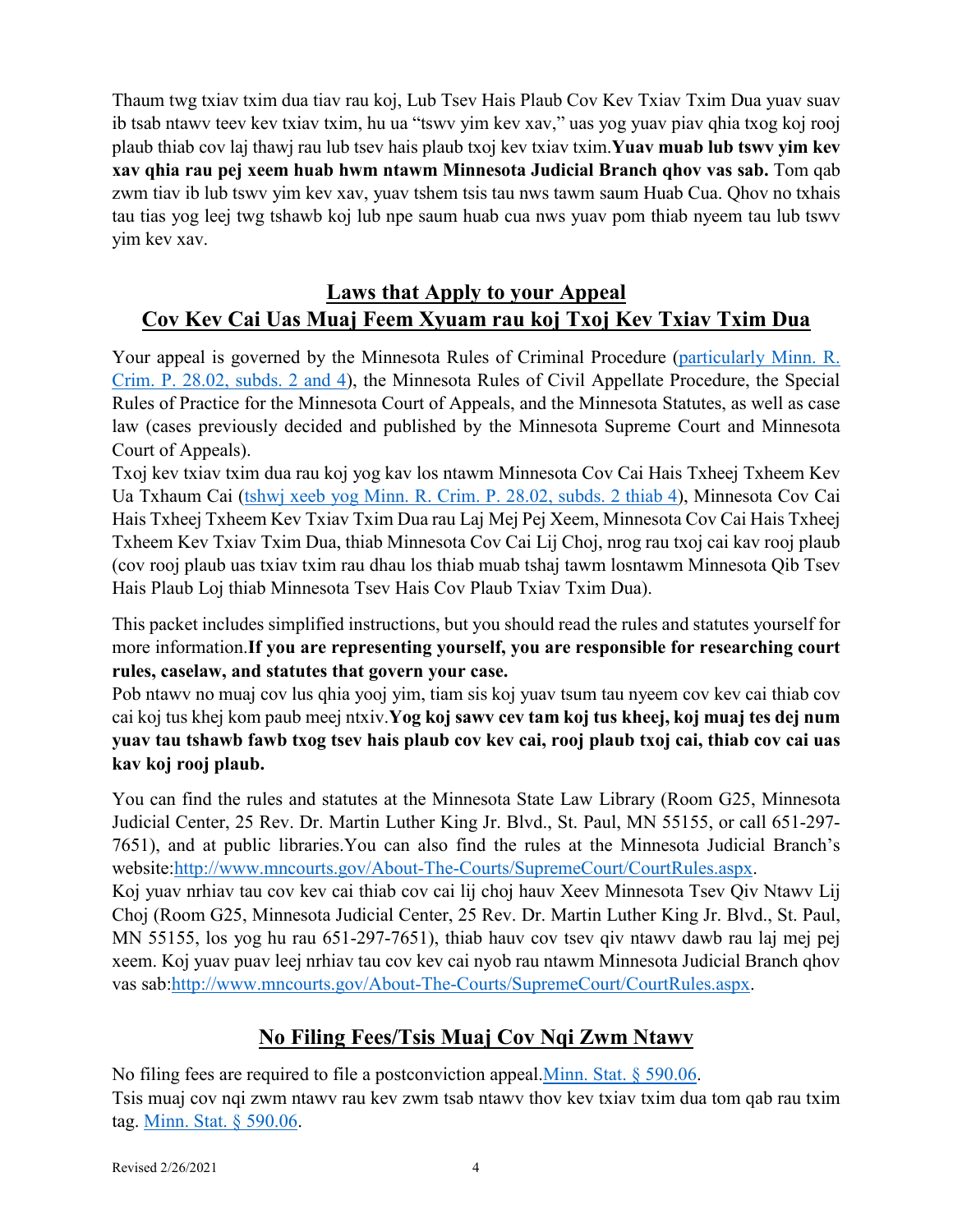## **Important Information about your Appeal Ncauj Lus Tseem Ceeb txog Txoj Kev Txiav Txim Dua rau koj**

## **Your Forms Must be Filled Out in English Yuav Tsum Teb Koj Cov Ntawv Ua Lus Aski**

The forms in the attached packet are worded in both English and the translated language.But your answers on the form must be provided in English.If you are unable to fill out your forms in English yourself, you will need to arrange for someone to assist you to word your answers in English. Cov ntawv rhais nrog pob ntawv no yog sau ua Lus Askiv thiab hom lus txhais tib si.Tiam sis koj cov lus teb rau tsab ntawv yuav tsum yog teb ua Lus Askiv.Yog koj teb tsis tau koj cov Ntawv ua Lus Askiv koj tus kheej, koj yuav tau npaj kom muaj leej twg pab koj sau koj cov lus teb ua Lus Askiv.

## **Your Brief Must be Written in English Koj Qhov Lus Meej Yuav Tsum Sau Ua Lus Askiv**

A major part of your appeal is your *brief*, which is where you will make your legal arguments supporting the outcome you are seeking in your appeal. Your brief will likely require some legal research into the statutes and case law that apply to your appeal. The brief must be written in English. If you are unable to write your brief in English yourself, you will need to arrange for someone to assist you researching and writing your brief in English.

Ib feem loj ntawm koj txoj kev thov txiav txim dua yog koj *qhov lus meej*, uas yog koj cov lus txhawb rau txoj kev txiav txim uas koj xav kom tshwm sim muaj los ntawm txoj kev txiav txim dua. Yuav tsim nyog tshawb fawb txog cov cai thiab txoj cai rau rooj plaub rau koj qhov lus meej. Qhov lus meej yuav tsum yog sau ua Lus Askiv. Yog koj sau tsis tau koj qhov lus meej ua Lus Askiv koj tus kheej, koj yuav tau npaj kom muaj leej twg pab koj sau koj cov lus teb ua Lus Askiv.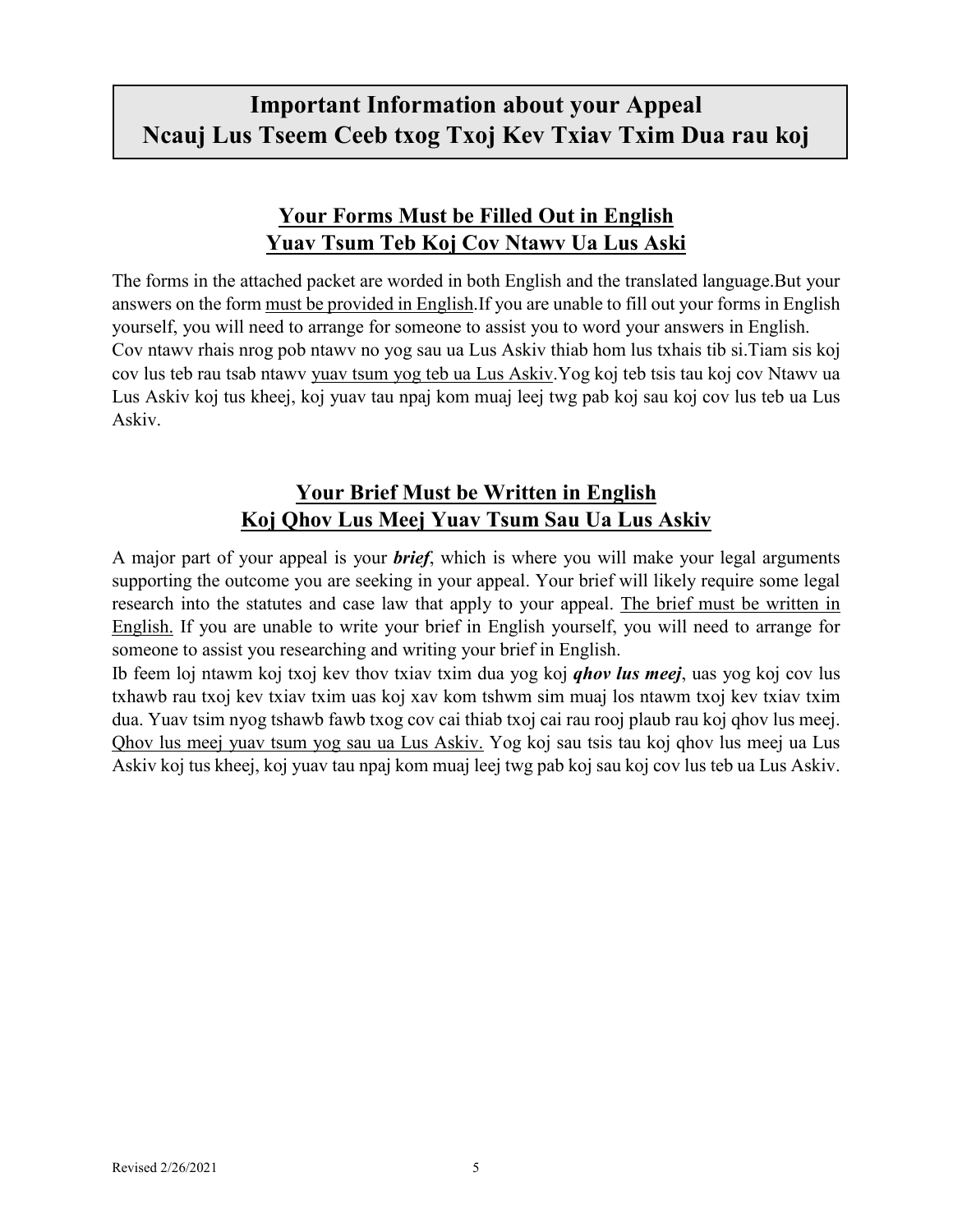## **Step-by-Step Instructions for Filing a Postconviction Appeal Cov Kauj Ruam Qhia rau Kev Zwm Ntawv Thov Txiav Txim Dua Tom Qab Raug Txim Tag**

## **Step 1: Calculate Your Appeal Deadline Kauj Ruam 1: Ntsuas Hnub Kawg Rau Koj Thov Kev Txiav Txim Dua**

After the district court files an order denying part or all of your petition for postconviction relief, youhave60daystoappealtothe Courtof Appeals. *See*[Minn. R. Crim. P. 28.02, subd.](https://www.revisor.mn.gov/court_rules/cr/id/28/#28.02)  [2](https://www.revisor.mn.gov/court_rules/cr/id/28/#28.02)[;Minn.R.Crim.P.28.02,subd.4\(3\)\(c\).](https://www.revisor.mn.gov/court_rules/rule.php?type=cr&id=28#28.02)

Tom qab lub cheeb tsam tsev hais plaub zwm cov lus txib tsis kam ua raws ib feem los yog tag nrho ntawm txoj kev thov txo txim nyhav tom qab rau txim tag, koj muaj 60 hnub thov kev txiav txim dua ntawm Lub Tsev Hais Cov Plaub Txiav Txim Dua. *Xyuas* [Minn. R. Crim. P. 28.02, subd.](https://www.revisor.mn.gov/court_rules/cr/id/28/#28.02)  [2;](https://www.revisor.mn.gov/court_rules/cr/id/28/#28.02) [Minn. R. Crim. P. 28.02, subd. 4\(3\)\(c\).](https://www.revisor.mn.gov/court_rules/rule.php?type=cr&id=28#28.02)

Note: Other types of criminal appeals, such as direct appeals of felony or misdemeanor convictions, have very different filing deadlines.Read [Minn. R. Crim. P. 28.02, subd. 4\(3\)](https://www.revisor.mn.gov/court_rules/rule.php?type=cr&id=28#28.02) to confirm the deadline that applies to your appeal.

Faj seeb: Lwm cov hom kev txiav txim dua txog kev txhaum cai, xws li yog cov kev txiav txim dua txog cov kev txhaum cai qib siab felony los yog qib nrab misdemeanor, yuav muaj cov hnub kawg zwm ntawv sib txawv heev.Mus nyeem [Minn. R. Crim. P. 28.02,](https://www.revisor.mn.gov/court_rules/rule.php?type=cr&id=28#28.02)  [subd. 4\(3\)](https://www.revisor.mn.gov/court_rules/rule.php?type=cr&id=28#28.02) kom paub tseeb hnub kawr uas txuam rau txoj kev txiav txim dua rau koj.

Yourappealtimebeginstorunonthedatethatthedistrictcourtadministratorfilestheorder; notwhenyoureceiveacopyoftheorder.*See* [Minn.R.Crim.P.33.03.](https://www.revisor.mn.gov/court_rules/rule.php?type=cr&id=33)The Courtof Appealscanextendtheappealdeadlineforupto30additional days, butyou mustfileamotion for anextension, andyour motion mustshow"goodcause"to getan extension.*See* Minn. R. [Crim. P.28.02,](https://www.revisor.mn.gov/court_rules/rule.php?type=cr&id=28#28.02)  subd.  $4(3)(g)$ . For instructions about motions, see page 29.

Koj lub sij hawm thov kev txiav txim dua pib hnub uas lub cheeb tsam tsev hais plaub tus neeg lis ntaub ntawv zwm daim lus txib; tsis yog thaum koj txais tau daim lus txib. *Xyuas* [Minn. R. Crim.](https://www.revisor.mn.gov/court_rules/rule.php?type=cr&id=33)  [P. 33.03.](https://www.revisor.mn.gov/court_rules/rule.php?type=cr&id=33) Lub Tsev Hais Cov Plaub Txiav Txim Dua yuav ncua tau lub sij hawm thov kev txiav txim dua mus txog 30 hnub ntxiv, tiam sis koj yuav tsum zwm tsab ntawv thov ncua sij hawm, thiab koj tsab ntawv thov ncua sij hawm yuav tsum qhia muaj "laj thawj zoo" thov kev ncua sij hawm. *Xyuas* [Minn. R. Crim. P. 28.02, subd. 4\(3\)\(g\).](https://www.revisor.mn.gov/court_rules/rule.php?type=cr&id=28#28.02)Xav tau cov lus qhia txog cov ntawv thov, xyuas nplooj 29.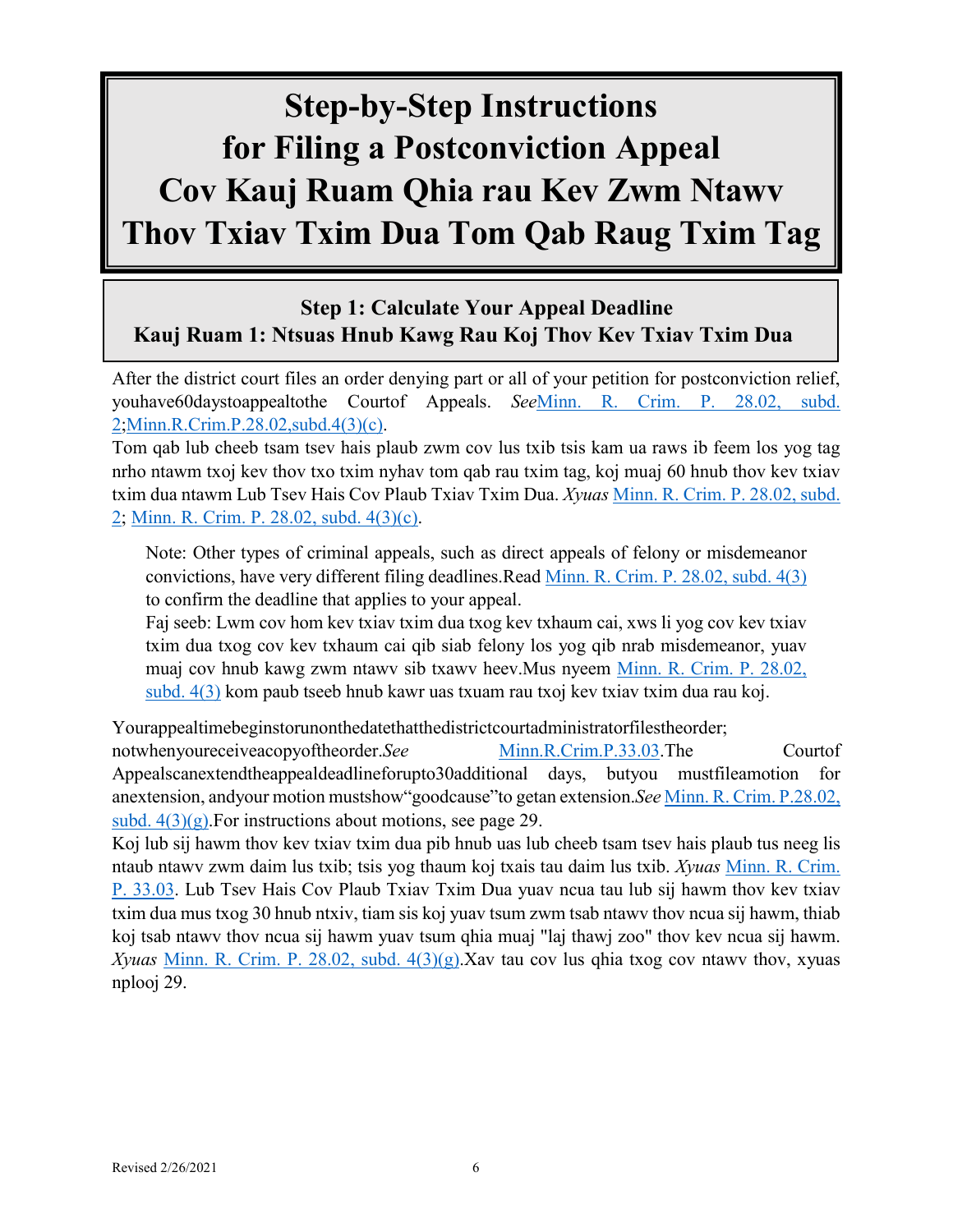#### **General Instructions for Calculating Court of Appeals Deadlines Cov Lus Qhia Dog Dig rau Kev Ntsuas Cov Hnub Kawg Rau Lub Tsev Hais Cov Plaub Txiav Txim Dua**

• Do not count the day of the event that starts the time period (for example, the date the district court administrator files the order).Instead, start counting the next day. [Minn. R. Crim. P. 34.01.](https://www.revisor.mn.gov/court_rules/cr/id/34/#34.01)

Tsis txhob suav hnub uas qhov xwm txheej pib ua hnub pib rau lub sij hawm (piv txwv, hnub uas cheeb tsam tsev hais plaub tus neeg lis ntaub ntawv zwm daim lus txib). Pib suav hnub tom qab. [Minn. R. Crim. P. 34.01.](https://www.revisor.mn.gov/court_rules/cr/id/34/#34.01)

- Continue counting calendar days.Do not skip weekends or legal holidays. Suav cov hnub mus. Tsis txhob hla cov hnub kawg hauv lim tiam los yog cov hnub caiv raws kev cai lij choj.
- If the last day of the period falls on a Saturday, Sunday, or legal holiday, then the deadline is the next business day. For the purpose of calculating deadlines, legal holidays for the appellate courts are:

Yog hnub kawg ntawm lub sij hawm no poob rau hnub Saturday, Sunday, los yog hnub caiv raws kev cai lij choj, ces hnub kawg yuav yog hnub qhib lag luam tom ntej. Rau qhov laj thawj kev ntsuas cov hnub kawg, cov hnub caiv raws kev cai lij choj rau cov tsev hais plaub txiav txim dua yuav yog:

- o New Year's Day (January 1); Hnub Xyoo Tshiab (Ib Hlis Tim 1);
- o Martin Luther King, Jr.'s birthday (the third Monday in January); Hnub Yug Martin Luther King, Jr.(Hnub Monday thib peb hauv lub Hlis Ntuj);
- o Presidents' Day (the third Monday in February); Hau Teb Chaws Hnub (Hnub Monday thib peb hauv lub Ob Hlis Ntuj);
- o Memorial Day (the last Monday in May); Hnub Nco Txog Cov Tuag (Hnub Monday kawg hauv lub Tsib Hlis Ntuj);
- o Independence Day (July 4); Hnub Ywj Pheej (Xya Hli Tim 4);
- o Labor Day (the first Monday in September); Hnub Khwv (Thawj Hnub Monday hauv lub Cuaj Hli Ntuj);
- $\circ$  Columbus Day (the second Monday in October), even though the appellate courts are open on Columbus Day; Columbus Hnub (Hnub Monday thib ob hauv lub Kaum Hli Ntuj), txawm tias cov tsev hais plaub txiav txim dua yeej qhib rau Columbus Hnub;
- o Veterans' Day (November 11); Qub Tub Rog Hnub (Kaum Ib Hlis Tim 11);
- o Thanksgiving Day (the fourth Thursday in November); Hnub Ua Tsaug (Hnub Thursday thib plaub hauv Kaum Ib Hlis Ntuj);
- o The Friday after Thanksgiving; and Hnub Friday tom qab Hnub Ua Tsaug; thiab
- o Christmas Day (December 25). Hnub Yug Yesxus (Kaum Ob Hlis Tim 25).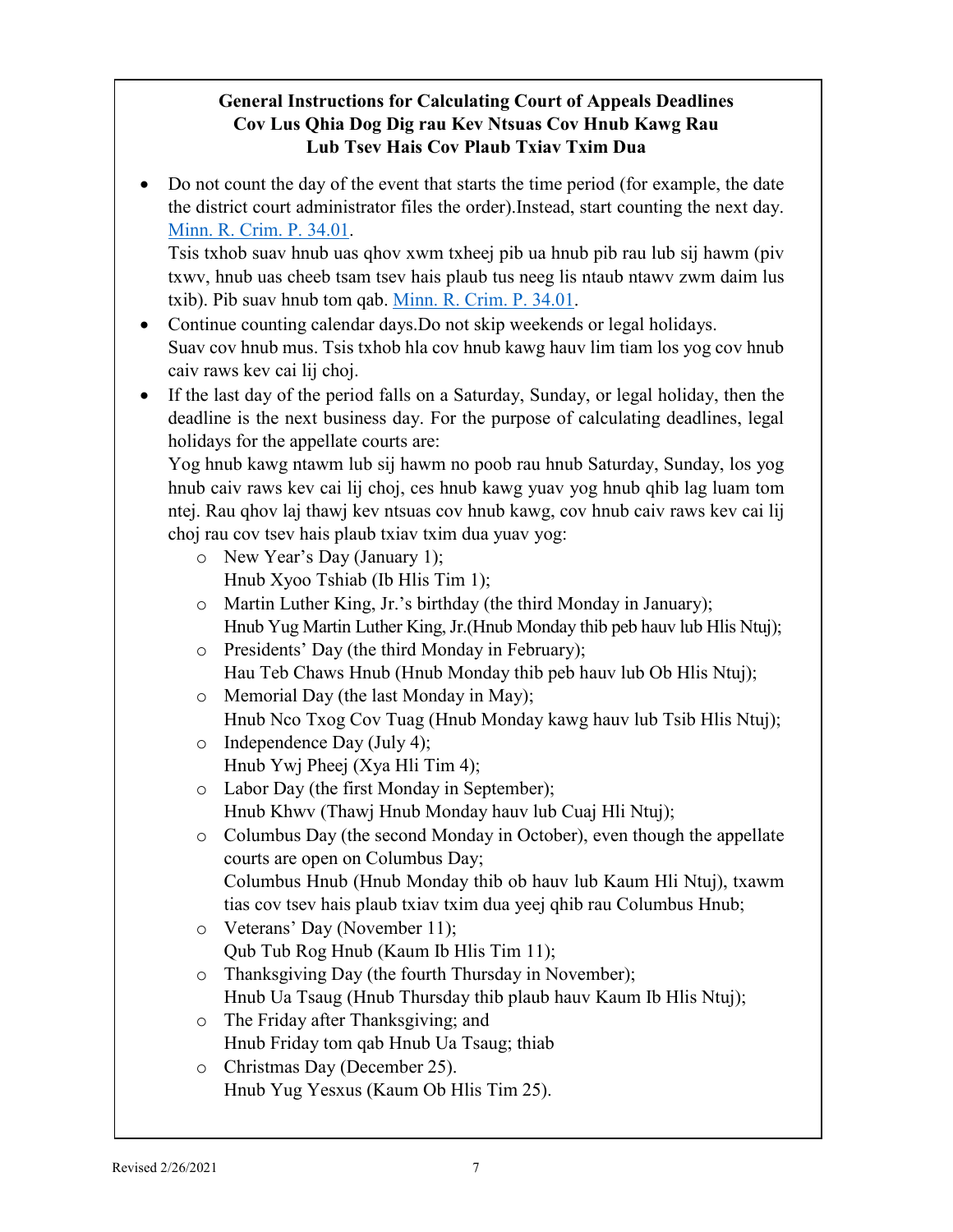$\Box$  Thedate the district court administrator filed the order was Hnub uas tus neeg lis ntaub ntawv hauv tsev hais plaub sau tseg kev phua txim yog



 $\Box$  The deadline for my appeal is

Hnub kawg pib txoj kev txiav txim dua rau kuv yog

**Note:**Before the deadline for your appeal (on the line above), the *Notice of Appeal*must be **filed** with the Clerk of the Appellate Courts and **served** on all respondents (steps 2-5 provide instructions for filing and serving documents).

**Faj seeb:** Ua ntej los yog hnub kawg rau txoj kev txiav txim dua rau koj (ntawm kab saum no), **yuav tsum** zwm *Tsab Ntawv Faj Seeb Txog Kev Txiav Txim Dua* nrog Tus Kws Lis Ntaub Ntawv hauv Cov Tsev Hais Plaub Txiav Txim Dua thiab muab **xa** rau tag nrho cov neeg teb plaub foob (cov kauj ruam 2-5 muaj cov lus qhia zwm thiab xa cov ntaub ntawv).

#### **If you do not file and serve the** *Notice of Appeal* **by the deadline, your appeal will be dismissed. Yog koj tsis zwm thiab xa** *Tsab Ntawv Faj Seeb Txog Kev Txiav Txim Dua* **thaum txog hnub kawg ces yuav muab koj txoj kev thov txiav txim dua tshem tawm.**

**Step 2:Fill out the** *Notice of Appeal* **and** *Statement of the Case* **Kauj Ruam 2: Teb raul***Tsab Ntawv Faj Seeb Txog Kev Txiav Txim Dual* **thiab** *Nqe Lus Teev Rooj Plaub*

☐Fill out the *Notice of Appeal*, which tells the court that you want to appeal. A *Notice of Appeal* form is attached to this packet.

Teb rau *Tsab Ntawv Thov Kev Txiav Txim Dua*, uas qhia rau lub tsev hais plaub tias koj xav kom muaj kev txiav txim dua. Muaj *Tsab Ntawv Faj Seeb Txog Kev Txiav Txim Dua* rhais nrog pob ntawv no.

☐Fill out the *Statement of the Case*, which should *briefly summarize* the reasons you think the district court's decision was incorrect. You do not need to make detailed arguments in the *Statement of the Case*,because you will make detailed arguments later in your *Brief*.A *Statement of the Case* form is attached to this packet.You may attach a copy of the district court's order denying your petition for postconviction relief, but do not attach any other documents to your *Statement of the Case*.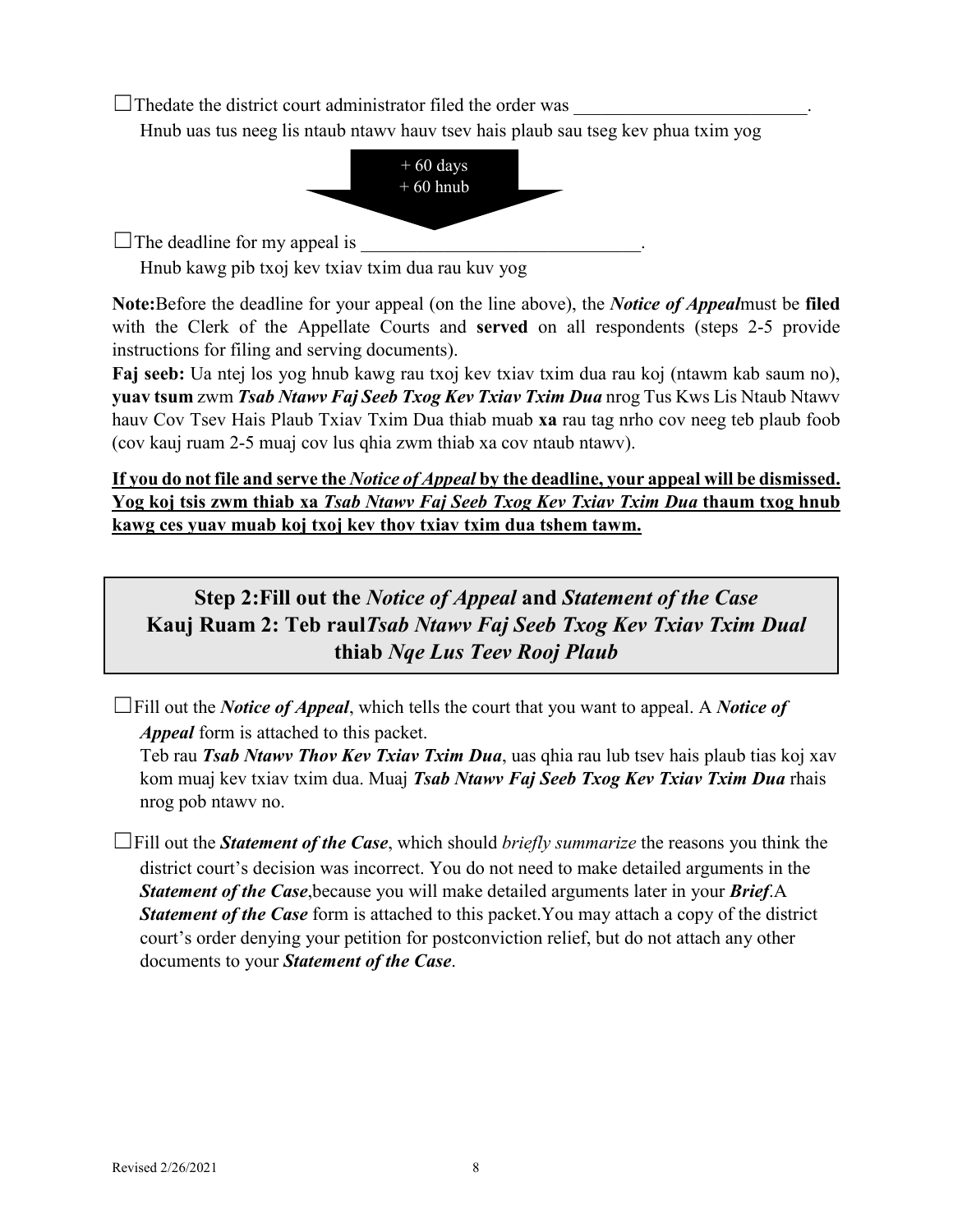Teb rau *Nqe Lus Teev Rooj Plaub*, uas *nthuav qhia me ntsis txog* cov laj thawj uas koj xav tias cheeb tsam tsev hais plaub txoj kev txiav txim dhau los thiaj li tsis yog. Koj tsis tag teev cov ntsiab lus sib cam ntxaws rau hauv *Nqe Lus Teev Rooj Plaub*, vim tias koj yuav teev cov lus sib cam kom ntxaws rau hauv koj *Qhov Lus Meej*.Muaj *Nqe Lus Teev Rooj Plaub* rhais nrog pob ntawv no.Koj luam rhais tau lub cheeb tsam tsev hais plaub qhov lus txib tsis kam ua raws tsab ntawv thov txo txim nyhav tom qab rau txim tag, tiam sis tsis txhob rhais ntxiv lwm cov ntaub ntawv nrog koj *Nqe Lus Teev Rooj Plaub*.

Some questions on the *Statement of the Case* may require you to complete some basic legal research about your appeal before you can complete them.Detailed instructions for completing this form are available a[thttp://www.mncourts.gov/courtOfAppeals.aspx#Tab08Resources.](http://www.mncourts.gov/courtOfAppeals.aspx#Tab08Resources)

Tej zaum koj yuav tau tshawb fawb txog kev cai rau koj txoj kev thov txiav txim dua ntawm *Nqe Lus Teev Rooj Plaub* ua ntej koj yuav teb tau qee cov nqe lus nug kom tiav.Muaj cov lus qhia teb tsab ntawv no kom ntxaws ntawm http://www.mncourts.gov/courtOfAppeals.aspx#Tab08Resources.

The party who files the appeal is called the "appellant."In a postconviction appeal, the other party is the State of Minnesota and is called the "respondent."The State of Minnesota is represented by the county attorney and the Minnesota Attorney General.The title of a postconviction appeal is: "(Your name), petitioner, Appellant, vs. State of Minnesota, Respondent."

Tog neeg uas zwm ntawv thov kev txiav txim dua yog hu ua "tus neeg thov kev txiav txim dua."Nyob rau hauv txoj kev txiav txim dua tom qab rau txim tag, lwm tog neeg yog lub Xeev Minnesota thiab yog hu ua "neeg teb plaub foob."Lub Xeev Minnesota yog sawv cev tam los ntawm cheeb koog tus kws lij choj thiab Minnesota Attorney General.Lub npe ntawm txoj kev thov txiav txim dua tom qab txiav rau txim tag yog hu ua: "(Koj lub npe), neeg foob plaub ntug, Neeg Thov Txiav Txim Dua, thiab Xeev Minnesota, Neeg Teb Plaub Foob."

#### The *Statement* of the *the the*

*Case*askswhetheryouarerequestingoralargument,butoralargumentwillnotbeallowedifanyparty does nothaveanattorney.The *Statement of the Case* asks you to indicate which format you will use when you file your *brief*: formal, informal, or previously submitted memorandum of law with a short letter argument.Refer to Step 9 on page 25 for information about the different format options for your *brief*.

Nqe *Lus Teev Rooj Plaub*nug seb koj puas thov muaj hais lus sib cam rau txoj kev txiav txim dua rau koj, tiam sis yuav tsis kheev muaj hais lus sib cam yog tias ib tog neeg twg tsis muaj tus kws lij choj.Nqe *Lus Teev Rooj Plaub* yuav nug seb koj yuav siv hom twg thaum koj zwm koj qhov *lus meej*: hom raws kev raws cai, tsis raws kev raws cai, los yog lus txhawb cai nrog ib tsab ntawv sau sib cam luv luv.Xyuas Kauj Ruam 9 ntawm nplooj 25 kom paub txog cov homlus meej *sib txawv*.

Fill in all of the blanks on the forms.If you do not fill out all of the blanks, the Clerk of the Appellate Courts may have to return the forms to you, and it may cause you to miss your deadline to appeal. Teb rau tag nrho cov kab tsis muaj dab tsi hauv cov ntawv.Yog koj tsis teb rau tag nrho cov kab tsis sau dab tsi rau, tus Kws Lis Ntaub Ntawv hauv Cov Tsev Hais Plaub Txiav Txim Dua yuav muab cov ntawv xa rov rau koj thiab nws yuav ua rau koj thov kev txiav txim dua tsis raws hnub kawg.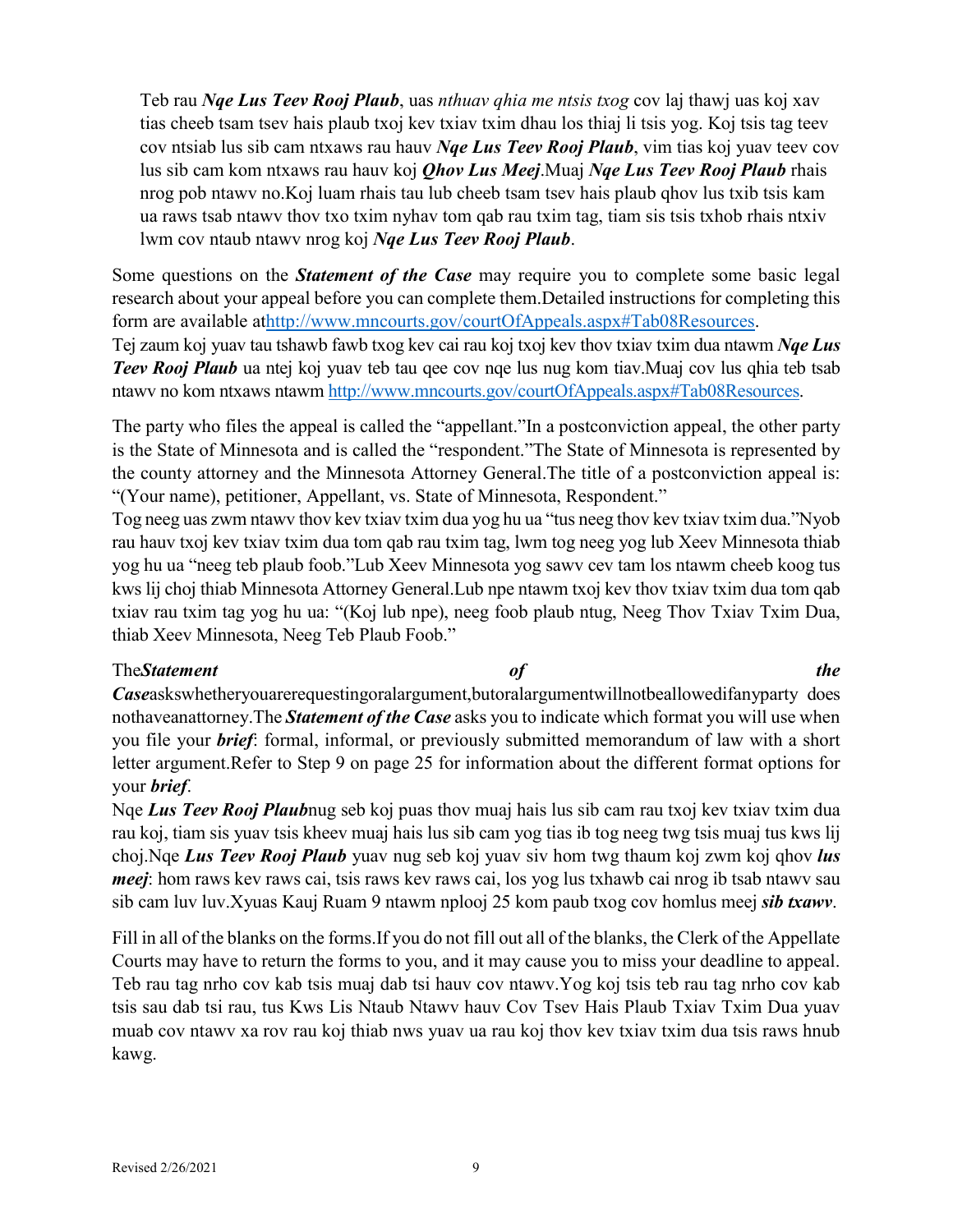## **Step 3: File the** *Notice of Appeal***and***Statement of the Case* **Kauj Ruam 3: Teb rau** *Tsab Ntawv Faj Seeb Txog Kev Txiav Txim Dua* **thiab**  *Nqe Lus Teev Rooj Plaub*

"Filing" means submitting or delivering documents to the Office of the Clerk of the Appellate Courts.Filing the *Notice of Appeal* is how you tell the Court of Appeals that you are starting an appeal.

"Kev zwm" txhais tau tias muab cov ntaub ntawv xa los yog nqa mus rau lub Chaw Ua Hauj Lwm ntawm Tus Kws Lis Ntaub Ntawv hauv Cov Tsev Hais Plaub Txiav Txim Dua.Kev zwm *Tsab Ntawv Faj Seeb Txog Kev Txiav Txim Dua*yog txoj kev koj qhia rau Lub Tsev Hais Cov Plaub Txiav Txim Dua paub tias koj pib txoj kev thov txiav txim dua.

 $\Box$ Choose your method of filing (see instructions below):

Xaiv koj txoj kev zwm (xyuas cov lus qhia nram no):

#### **General Instructions for "Filing" Cov Lus Qhia Dog Dig Txog "Kev Zwm" Xaiv koj txoj kev zwm xyuas cov lus qhia nram no**

Parties **without an attorney** may file documents by**mailing** the documents to the Clerk of the Appellate Courts, addressed to:

Cov tog neeg **tsis muaj kws lij choj** zwm tau cov ntaub ntawv raws kev xa hauv Teb Chaws Asmeskas Chaw Xa Ntawv mus rau **tus Kws Lis Ntaub Ntawv hauv Cov Tsev Hais Plaub Txiav Txim Dua**, sau rau:

> Clerk of the Appellate Courts 305 Minnesota Judicial Center 25 Rev. Dr. Martin Luther King Jr. Blvd. St. Paul, MN 55155

For filing by postal mail, a document will be considered filed "on time" if it is deposited in the U.S. Mail by the deadline with correct postage and the correct address, even though the Clerk of the Appellate Courts will not receive the document on the day you deposit it in the mail.

Rau txoj zwm raws chaw xa ntawv, yuav xam tias zwm tsab ntawv "raws sij hawm" yog tias muab nws xa ntawm Teb Chaws Asmeskas Chaw Xa Ntawv rau hnub kawg nrog qhov nqi xa yog thiab rau qhov chaw nyob yog, txawm tias Tus Kws Lis Ntaub Ntawv hauv Cov Tsev Hais Plaub Txiav Txim Dua tsis tau txais tsab ntawv rau hnub uas koj muab xa kiag.

**For simplicity, this packet only includes forms and instructions for filing by mail.This packet assumes that you are filing by mail.**However, there are two other options for filing:

**Rau kom yooj yim, pob ntawv no tsuas muaj tsab ntawv thiab cov lus qhia kev zwm hauv chaw xa ntawv.Pob ntawv no xam tias koj yuav zwm raws chaw xa ntawv.**Tiam sis, muaj ob hom kev zwm ntawv: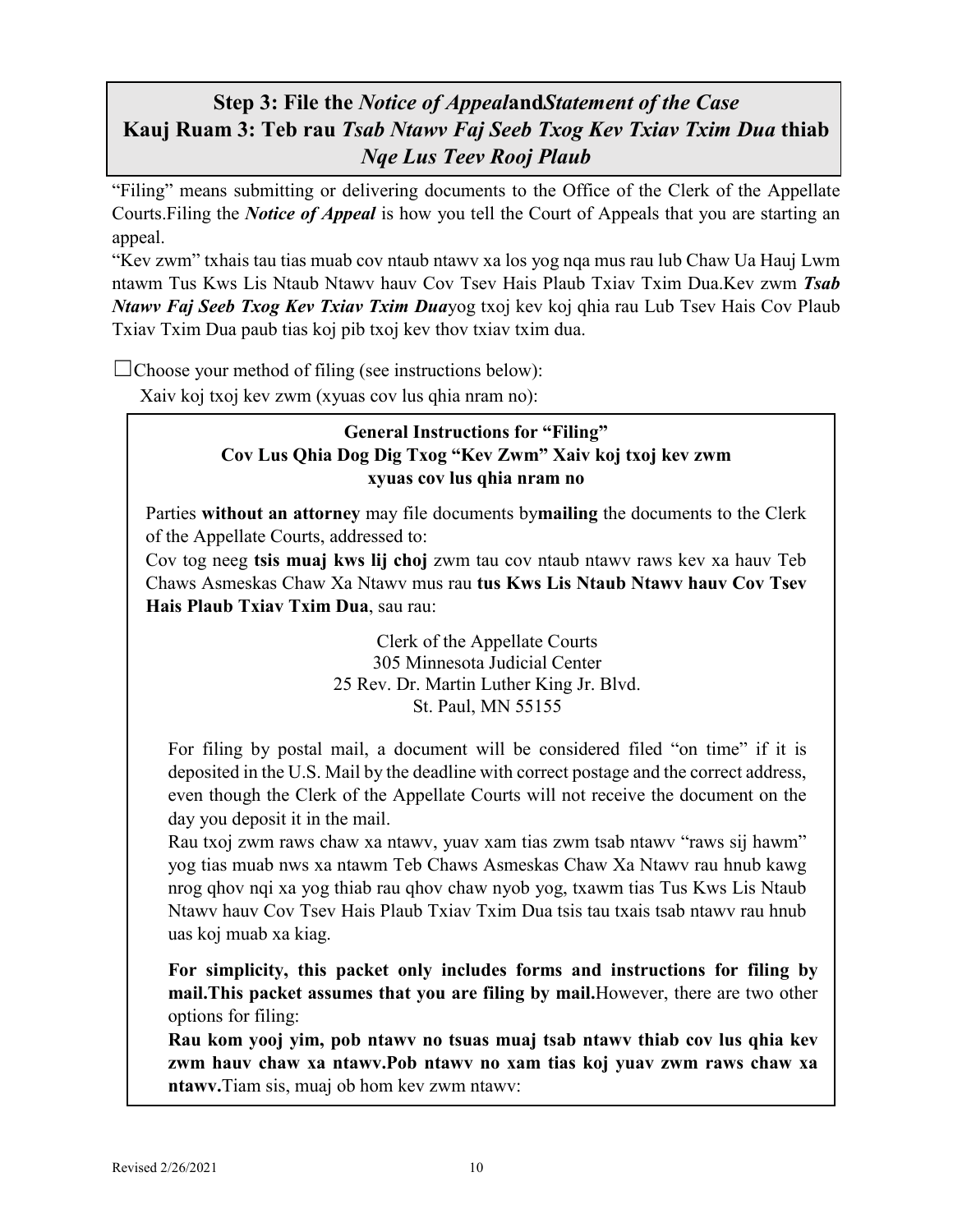1) **Hand-delivering** them to the Clerk of the Appellate Courts during business hours (8:00 a.m. to 4:30 p.m. weekdays), or

**Kev nqa kiag mus cev**rau Tus Kws Lis Ntaub Ntawv hauv Cov Tsev Hais Plaub Txiav Txim Dua thaum cov sij hawm lag luam qhib (8:00 teev sawv ntxov txog 4:30 tav su, cov hnub ua hauj lwm), los yog,

2) **Submitting themelectronically** through the appellate courts' e-filing system, E-MACS.Once you start to e-file in an appellate case, you must continue to e-file throughout the case – you cannot choose later to file in person or by mail. (**Note: All attorneys are required to use E-MACS and cannot file documents by mail or by hand-delivery to the Clerk of the Appellate Courts.**)

**Raws kev xa hauv tshuab hluav taws xob** hauv cov tsev hais plaub txiav txim dua txoj kev zwm ntaub ntawv saum huab cua, E-MACS.Thaum twg koj pib zwm ntaub ntawv thov kev txiav txim dua rau ib rooj plaub hauv tshuab hluav taws xob, koj yuav tsum zwm hauv tshaub hlawv taws xob mus thawj rooj plaub – koj hloov tsis tau yav tom ntej mus zwm tim ntsej tim muag los yog zwm hauv chaw xa ntawv. (**Faj seeb: Tag nrho cov kws lij choj yuav tsum tau siv E-MACS thiab zwm tsis tau ntaub ntawv raws kev xa hauv ntawv los yog raws kev nqa mus cev rau Tus Kws Lis Ntaub Ntawv hauv Cov Tsev Hais Plaub Txiav Txim Dua**.)

For information about electronic filing and to submit documents electronically, go to the Clerk of the Appellate Courts' webpage [\(www.mncourts.gov/Clerk-of-Appellate-](http://www.mncourts.gov/Clerk-of-Appellate-Courts.aspx#tab05AppellateeFiling)[Courts.aspx#tab05AppellateeFiling\)](http://www.mncourts.gov/Clerk-of-Appellate-Courts.aspx#tab05AppellateeFiling).For additional instructions on filing, see [Minn. R.](https://www.revisor.mn.gov/court_rules/ap/subtype/rcap/id/125/#125.01)  [Civ. App. P. 125.01.](https://www.revisor.mn.gov/court_rules/ap/subtype/rcap/id/125/#125.01)**The Clerk's Office cannot accept filings by fax or email**.

Xav paub txog kev zwm thiab xa ntawv hauv tshuab hluav taws xob, mus rau Tus Kws Lis Ntaub Ntawv hauv Cov Tsev Hais Plaub Txiav Txim Dua qhov vas sab [\(www.mncourts.gov/Clerk-of-Appellate-Courts.aspx#tab05AppellateeFiling\)](http://www.mncourts.gov/Clerk-of-Appellate-Courts.aspx#tab05AppellateeFiling). Xav paub ntxiv txog kev zwm ntawv, xyuas, [Minn. R. Civ. App. P. 125.01.](https://www.revisor.mn.gov/court_rules/ap/subtype/rcap/id/125/#125.01)**Tus Kws Lis Ntaub Ntawv Lub Chaw Hauj Lwm txais tsis tau cov ntawv uas zwm hauv xov tooj los yog hauv chaw sau ntawv email**.

☐Make four copies of each of the *Notice of Appeal* and*Statement of the Case*.Keep one copy of each document for your records.

Luam plaub daim ntawm *Tsab Ntawv Faj Seeb Txog Kev Txiav Txim Dua* thiab *Nqe Lus Teev Rooj Plaub*. Khaws cia ib tsab ntawv lus meej rau koj cov ntaub ntawv teev cia.

☐File the original of the*Notice of Appeal* and*Statement of the Case*with the Clerk of the Appellate Courts by mailing it to the address above.

Zwm tsab tseem *Tsab Ntawv Faj Seeb Txog Kev Txiav Txim Dua*thiab *Nqe Lus Teev Rooj Plaub* mus rau Tus Kws Lis Ntaub Ntawv hauv Cov Tsev Hais Plaub Txiav Txim Dua raws kev xa mus rau qhov chaw nyob saum no.

☐File one copy of the *Notice of Appeal* and*Statement of the Case* with the district court of the county where the order you are appealing was filed, by mailing it to that court's address. File one copy of the *Tsab Ntawv Faj Seeb Txog Kev Txiav Txim Dua* thiab*Nqe Lus Teev*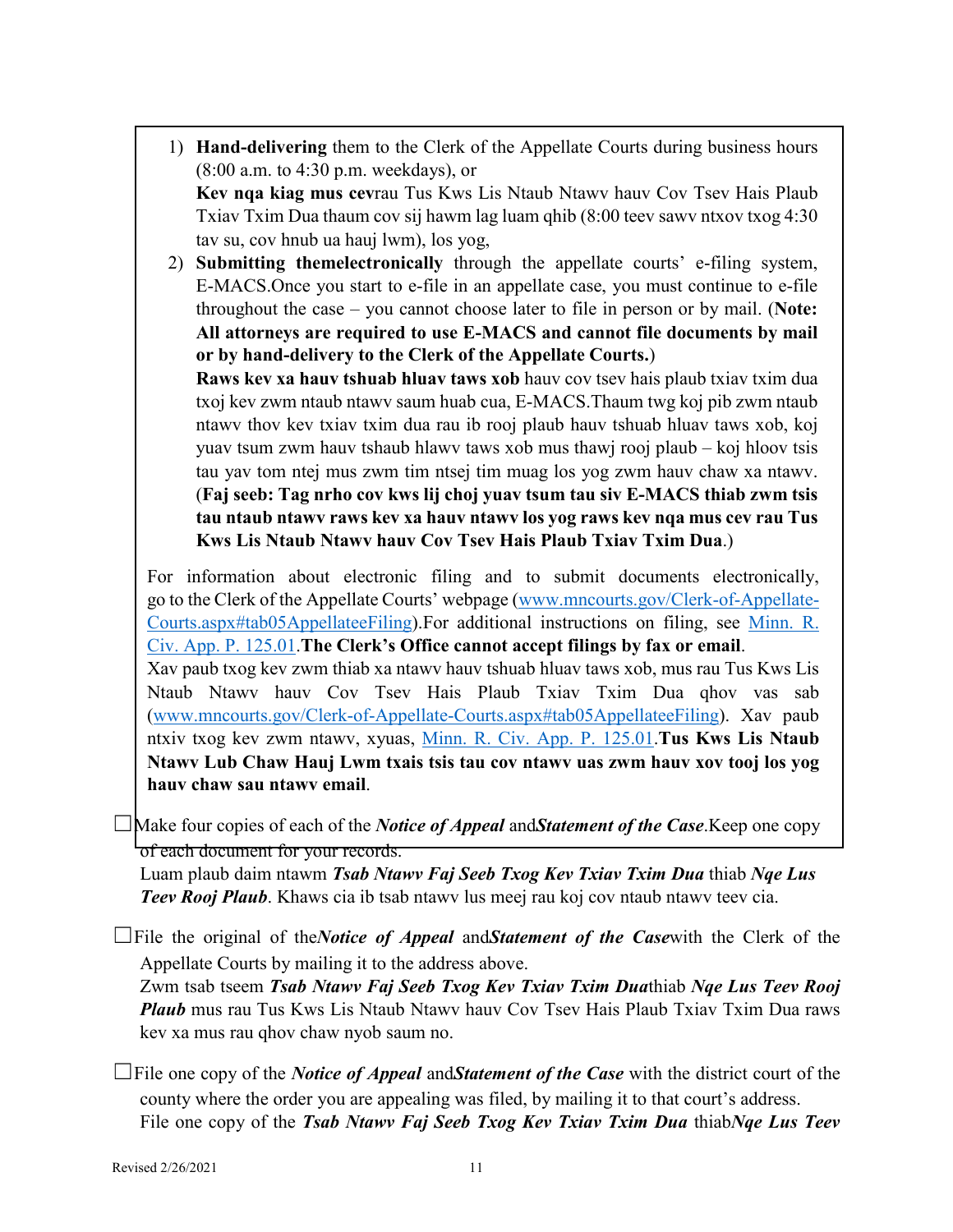*Rooj Plaub* nrog lub cheeb tsam tsev hais plaub ntawm lub cheeb koog uas koj thov txiav txim dua txog qhov lus txib uas muab zwm tseg, raws kev xa hauv chaw xa ntawv msu rau lub tsev hais plaub qhov chaw nyob.

## **Step 4: Serve the documents on the other parties Kauj Ruam 4: Xa cov ntaub ntawv mus rau lwm cov tog neeg**

Any time you submit a document to the Clerk of the Appellate Courts for filing, a copy must also be provided to all other parties at or before the time of filing. This is called "service."

Txhua lub sij hawm uas koj xa ib tsab ntawv mus rau Tus Kws Lis Ntaub Ntawv hauv Cov Tsev Hais Plaub Txiav Txim Dua kom zwm, yuav tsum luam ib tsab xa mus rau tag nrho lwm cov tog neeg thaum lub sij hawm los yog ua ntej lub sij hawm zwm. Qhov no yog hu ua "kev xa."

#### **Reminder: You must file the** *Notice of Appeal***and serve it on the other partiesby the deadline you calculated in Step 1, or your appeal will be dismissed.**

**Qhia kom nco txog: Koj yuav tsum zwm** *Tsab Ntawv Faj Seeb Txog Kev Txiav Txim Dua***thiab muab nws xa rau tus (cov) neeg teb plaub foob ua ntej hnub kawg uas koj ntsuas muaj ntawm Kauj Ruam 1, tsis li ces koj txoj kev thov txiav txim dua yuav raug muab tshem tawm.**

#### **General Instructions for "Service"/Cov Lus Qhia Dog Dig Txog "Kev Xa"**

If a party has an attorney, you must serve the attorney rather than the party.If a party does not have an attorney, you may serve that party directly.

Yog ib tog neeg muaj tus kws lij choj, koj yuav tsum xa mus rau tus kws lij choj, tsis yog tog neeg ntawd.Yog tias ib tog neeg tsis muaj tus kws lij choj, yuav tsum xa ncaj qha rau tog neeg ntawd.

You can serve **by mail** by depositing the documents, correctly addressed, in the U.S. Mail, with adequate first-class postage. You can serve documents by mail yourself.

**For simplicity, this packet only includes forms and instructions for service by mail.This packet assumes that you are serving the other parties by mail.**

Koj xa tau **hauv chaw xa ntawv** los ntawm txoj kev muab cov ntawv xa rau qhov chaw nyob yog, nrog Teb Chaws Asmeskas Chaw Xa Ntawv, nrog qhov nqi xa yog rau thawj qib. Koj mus xa tau cov ntawv koj tus kheej.

**Rau kom yooj yim, pob ntawv no tsuas muaj cov ntawv thiab cov lus qhia kev zwm hauv chaw xa ntawv.Pob ntawv no xam tias koj yuav xa raws chaw xa ntawv rau lwm cov tog neeg.**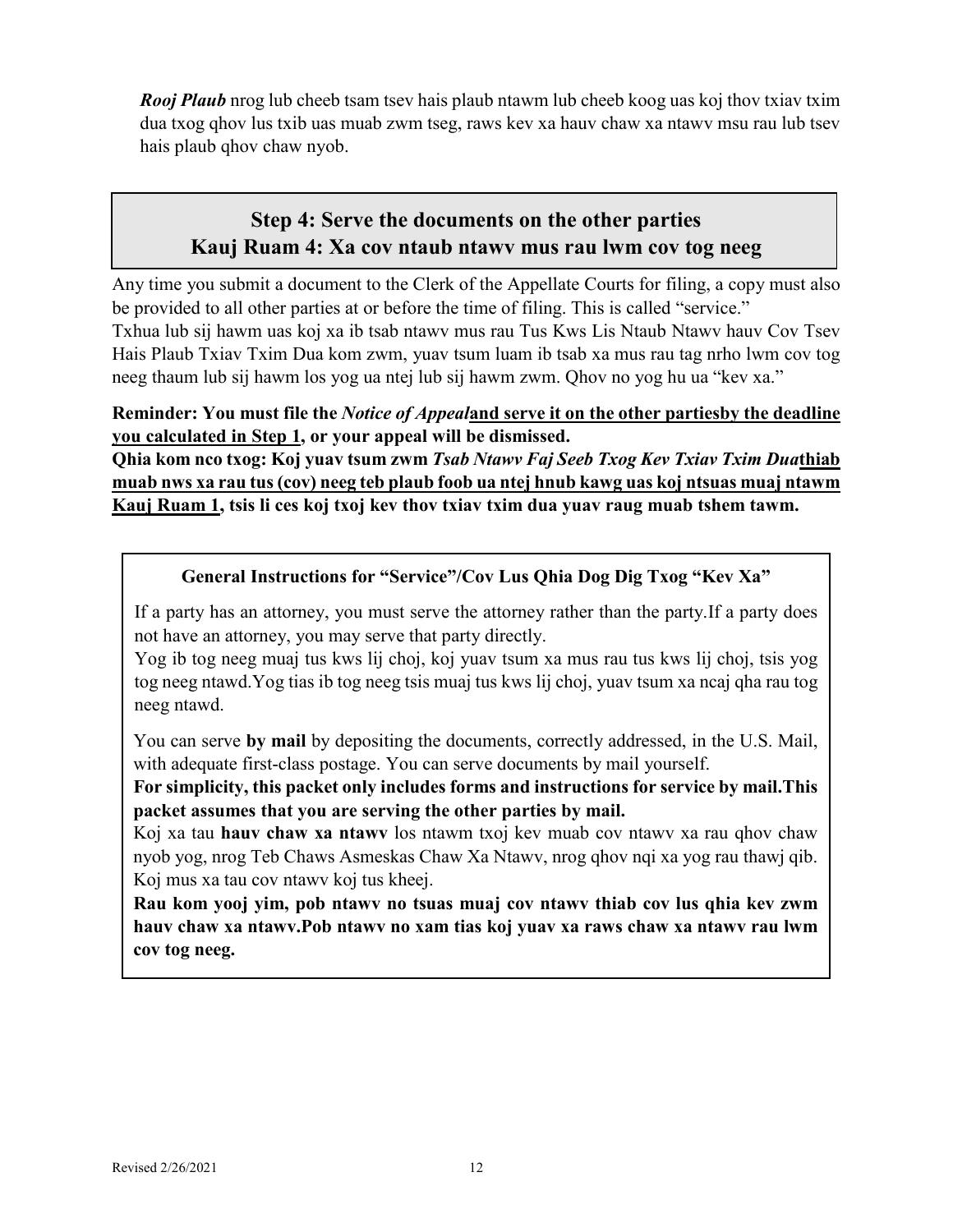However, there are other methods of service: Tiam sis, muaj lwm cov hom kev xa:

**(1) In person** ("personal service"): Have another person hand-deliver the document. The person who hand-delivers the document must be 18 years or older and not a party to the appeal. You cannot serve a party in person yourself.

**Raws tim ntsej tim muag** ("nqa mus cev"): Muaj lwm tus neeg nqa tsab ntawv mus cev. Tus neeg uas nqa daim ntawv mus cev kiag yuav tsum muaj hnub nyoog 18 xyoo los yog laus dua thiab tsis yog tog neeg thov kev txiav txim dua. Koj nqa tsis tau mus cev rau tog neeg ntawd koj tus kheej.

**(2) Electronically**: If you filed electronically using the appellate courts' e-filing system, E-MACS, you can serve the respondents electronically as well, if the respondents are registered in E-MACS.

**Raws tshuab hluav taws xob**: Yog tias koj zwm raws tshuab hluav taws xob uas yog siv cov tsev hais plaub txiav txim dua txoj kev xa hauv tshuab hluav taws xob E-MACS, koj xa tau hauv tshuab hluav taws xob mus rau cov neeg teb plaub foob thiab, yog tias cov neeg teb plaub foob rau muaj npe hauv E-MACS.

**(3)** If the recipient consents to another method of delivery, such as email or fax, you could also use that method forservice.

Yog tus neeg txais tso cai rau lwm hom kev xa, xws li xa hauv email los yog hauv xov tooj, koj siv tau hom kev xa ntawv.

For additional instructions on service, see [Minn. R. Civ. App. P. 125.02 and 125.03.](https://www.revisor.mn.gov/court_rules/ap/subtype/rcap/id/125/#125.02) Xav paub ntxiv txog cov kev xa ntawv, xyuas [Minn. R. Civ. App. P. 125.02 thiab 125.03.](https://www.revisor.mn.gov/court_rules/ap/subtype/rcap/id/125/#125.02)

☐Mail a copy of the *Notice of Appeal* and*Statement of the Case* to the prosecutor (county attorney).

Luam xa ib *Tsab Ntawv Faj Seeb Txog Kev Txiav Txim Dua* thiab *Nqe Lus Teev Rooj Plaub* mus rau tus kws tsub plaub ntug (cheeb koog tus kws lij choj).

☐Mail a copy of the *Notice of Appeal* and*Statement of the Case* to the Minnesota Attorney General by mail, by addressing your documents to:

Luam xa ib tsab *Tsab Ntawv Faj Seeb Txog Kev Txiav Txim Dua* thiab *Nqe Lus Teev Rooj Plaub* mus rau Minnesota Attorney General hauv chaw xa ntawv, los ntawm kev xa koj cov ntaub ntawv mus rau:

> Minnesota Attorney General 1800 Bremer Tower 445 Minnesota Street St. Paul, MN 55101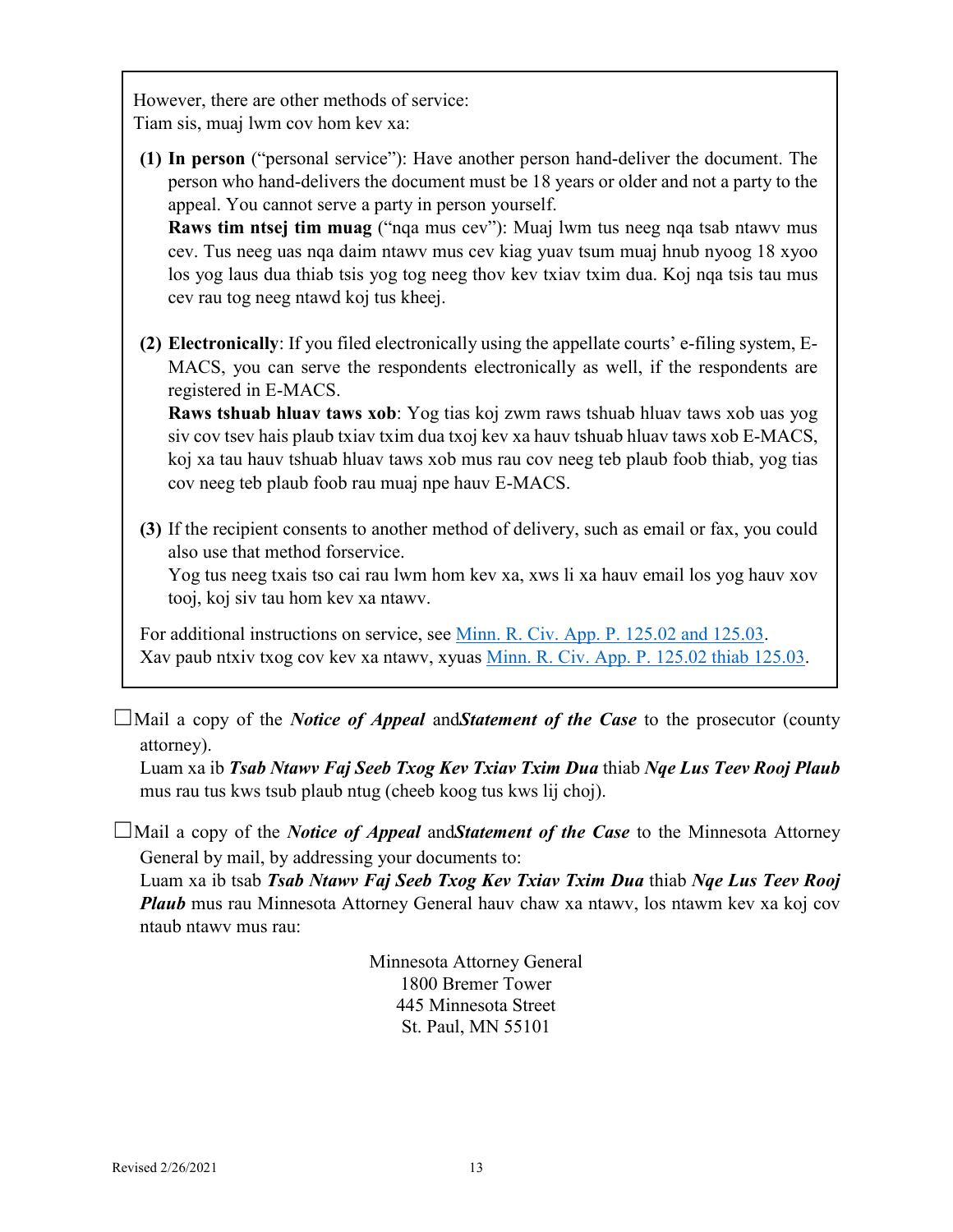## **Step 5: File proof of service Kauj Ruam 5: Zwm ntawv pov thawj kev xa**

Every document submitted to the Clerk of the Appellate Courts for filing must be accompanied by a form stating that the document was served on the other parties to the appeal.This is called "proof of service."

Txhua tsab ntawv uas xa mus rau Tus Kws Lis Ntaub Ntawv hauv Cov Tsev Hais Plaub Txiav Txim Dua yuav tsum muaj pov thawj tias yeej tau muab tsab ntawv ntawd xa mus rau lwm cov tog neeg txog kev txiav txim dua.Qhov no yog hu ua "pov thawj kev xa."

### **General Instructions for "Proof of Service" Cov Lus Qhia Dog Dig Txog "Pov Thawj Kev Xa"**

If you serve papers by mail, in person, or by another delivery method (with the consent of the recipient), "proof of service" is required along with any document you file.

Yog koj xa ntaub ntawv raws kev nqa mus cev, xa hauv chaw xa ntawv los yog siv lwm txoj kev xa ntawv (nrog rau tus neeg txais txoj kev tso cai), koj yuav tsum tau zwm ib "tsab ntawv pov thawj kev xa" nrog tej ntaub ntawv koj zwm.

Usually, "proof of service" is (1) a notarized *Affidavit of Service* or (2) a *Certificate of Service*.The difference between an *Affidavit of Service* and a *Certificate of Service* is that a *Certificate of Service* does not need to be signed in front of a notary.

Feem ntau, pov thawj kev xa (1) yog *Tsab Ntawv Tim Khawv Kev Xa Ntawv* los yog (2) ib *Tsab Ntawv Pov Thawj Kev Xa Ntawv* uas tim khawv kos npe lees pom. Qhov sib txawv ntawm *Tsab Ntawv Tim Khawv Kev Xa Ntawv* thiab *Tsab Ntawv Pov Thawj Kev Xa Ntawv* yog tias *Tsab Ntawv Pov Thawj Kev Xa Ntawv* tsis tag yuav tau muab kos npe rau ntawm tus tim khawv saib.

You may file one*Affidavit of Service* or Certificate of Service listing multiple documents, but only if you serve those documents on the same date and on the same parties.

Koj zwm tau ib *Tsab Ntawv Pov Thawj Kev Xa Ntawv* (los yog *Tsab Ntawv Tim Khawv Kev Xa Ntawv*) sau qhia ntau tsab ntawv yog koj xa cov ntawv ntawd mus tib hnub thiab xa rau tib co tog neeg.

For additional instructions on proof of service, see [Minn. R. Civ. App. P. 125.04.](https://www.revisor.mn.gov/court_rules/ap/subtype/rcap/id/125/#125.04) Xav paub ntxiv txog pov thawj kev xa, xyuas [Minn. R. Civ. App. P. 125.04.](https://www.revisor.mn.gov/court_rules/ap/subtype/rcap/id/125/#125.04)

**For simplicity, this packet assumes that you are serving the other parties by mail.** This packet includes a *Certificate of ServiceBy Mail* for each of the documents you need to file to start an appeal.The *Certificate of ServiceBy Mail* must include, from top to bottom: **Txoj txoj kev yooj yim pob ntawv no xam tias koj yuav xa raws chaw xa ntawv rau lwm cov tog neeg.** 

Pob ntawv no muaj *Ntawv Pov Thawj Kev Xa hauv Chaw Xa* rau ib tsab ntawv twg uas koj yuav tau zwm kom pib tau txoj kev txiav txim dua. Tsab *Ntawv Pov Thawj Kev Xa hauv Chaw Xa* yuav tsum muaj, saum toj rau nram hav: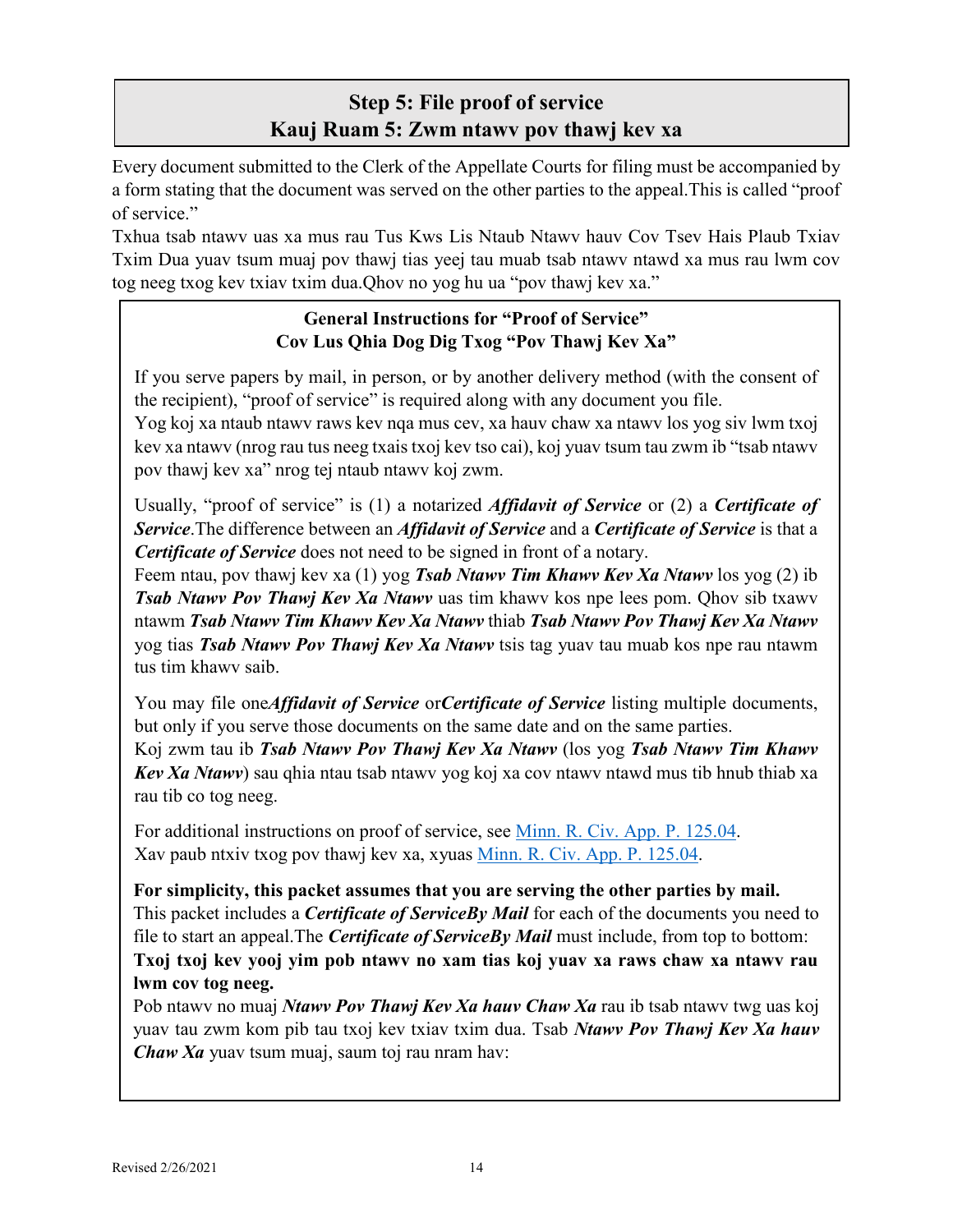- The parties' names and case file number; Cov tog neeg cov npe thiab tus zauv cim rooj plaub;
- County where the form was signed; Lub cheeb koog uas kos npe rau tsab ntawv;
- The name of the person who served the documents; Tus neeg uas xa cov ntawv lub npe;
- The titles of the documents that were served (on the *Certificate of Service*forms included with this packet, the titles of the documents are already filled in); Cov ntawv npe uas muab xa (ntawm cov *Tsab Ntawv Pov Thawj Kev Xa* nyob rau hauv pob ntawv no, cov ntawv npe uas twb teb rau tag lawm);
- The date the documents were served; Hnub uas xa cov ntawv;
- The names of the parties who were served and the addresses to which the documents were mailed to those parties;

Cov tog neeg uas yuav txais cov ntawv cov npe thiab cov chaw nyob uas yuav muab cov ntawv xa rau cov tog neeg ntawd;

• The signature of the person who served the documents, the date the form was signed, and the county and state where the form was signed.

Tus neeg xa cov ntawv lub npe kos, hnub kos npe rau tsab ntawv thiab lub cheeb koog thiab lub xeev uas tsab ntawv kos npe nyob rau.

 $\Box$  The person who served the documentsby putting them in the mail must complete and sign the form titled*Appellant's Certificate of Service by Mail of the Notice of Appeal and Statement of the Case*.

Tus neeg uas xa cov ntawv hauv chaw xa ntawv yuav tsum teb tiav thiab kos npe rau tsab ntawv muaj npe hu ua *Tus Kws Foob Plaub Ntug Tsab Ntawv Pov Thawj Kev Xa Ntawv hauv Chaw Xa Tsab Ntawv Faj Seeb Txog Kev Txiav Txim Dua thiab Nqe Lus Teev Rooj Plaub*.

☐File the *Appellant's Certificate of Service by Mail of the Notice of Appeal and Statement of the Case* by mailing it to the Clerk of the Appellate Courts (see Step 3 above for instructions on how to file documents).

Zwm tus *Neeg Thov Kev Txiav Txim Dua Tsab Ntawv Pov Thawj Kev Xa hauv Chaw Xa Tsab Ntawv Faj Seeb Txog Kev Txiav Txim Dua thiab Nqe Lus Teev Rooj Plaub*hauv chaw xa ntawv mus rau Tus Kws Lis Ntaub Ntawv hauv Cov Tsev Hais Plaub Txiav Txim Dua (xyuas Kauj Ruam 3 saum no kom paub cov lus qhia zwm ntaub ntawv).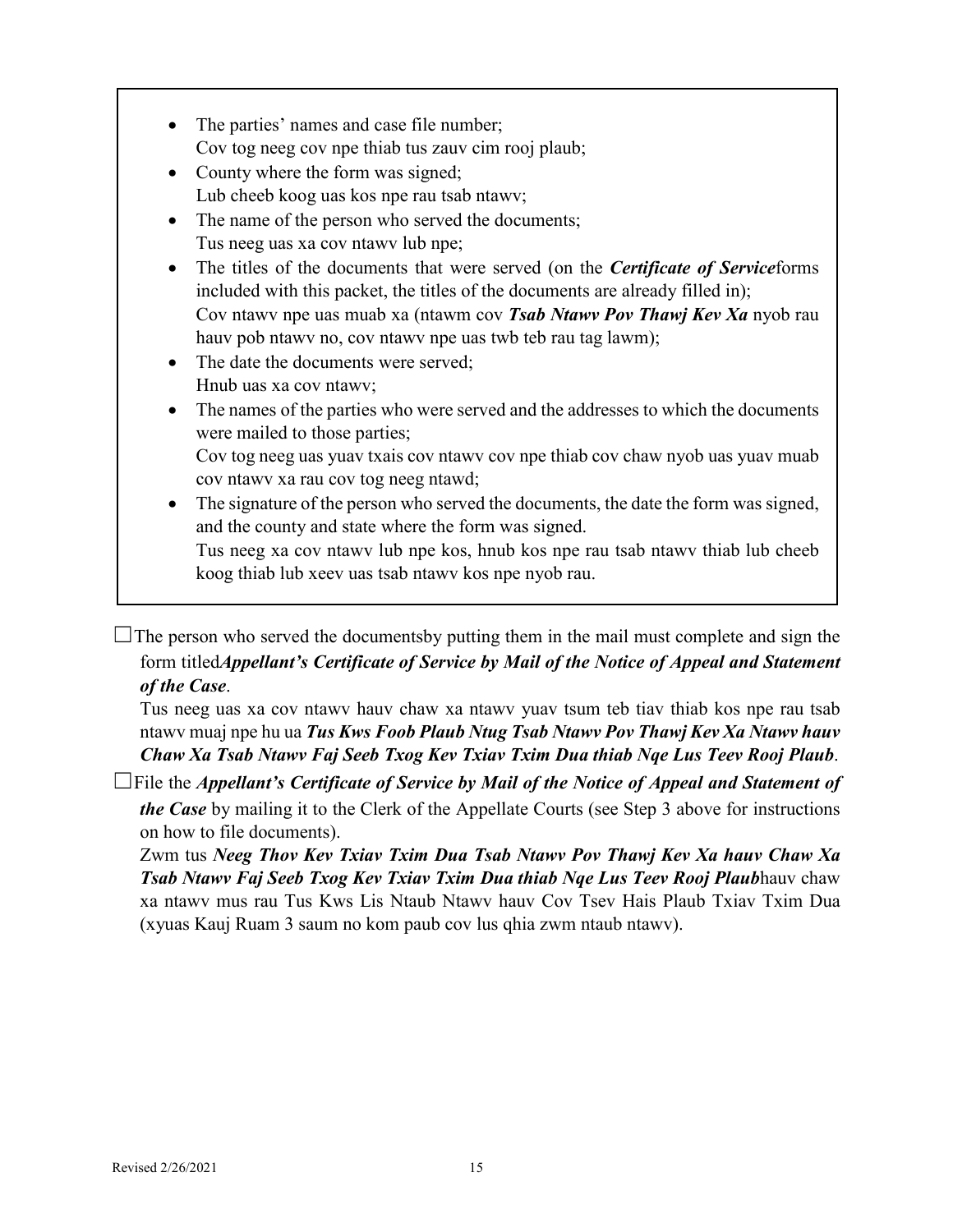## **Step 6: Receive the** *Notice of Case Filing* **and correct any deficiencies Kauj Ruam 6: Txais tau** *Tsab Ntawv Faj Seeb Txog Kev Zwm Rooj Plaub* **thiab kho tej tsis zoo**

After you file your *Notice of Appeal* and *Statement of the Case*, the Office of the Clerk of the Appellate Courts will assign your appeal an appellate court file number and will send you a *Notice of Case Filing*.If you did not provide the court with an email address in your contact information, the *Notice of Case Filing* will be mailed to you. If you provided the court with your email address, the *Notice of Case Filing* and all other correspondence from the court will be distributed to your email address.The *Notice of Case Filing* will list any problems ("deficiencies") with your appeal paperwork that need to be corrected before your appeal can move forward.

Tom qab koj zwm koj *Tsab Ntawv Faj Seeb Txog Kev Txiav Txim Dua* thiab *Nqe Lus Teev Rooj Plaub*, Lub Chaw Ua Hauj Lwm ntawm Tus Kws Lis Ntaub Ntawv hauv Cov Tsev Hais Plaub Txiav Txim Dua yuav rau ib tug zauv cim koj rooj plaub thiab yuav muab *Tsab Ntawv Faj Seeb Txog Kev Zwm Rooj Plaub*xa rau koj.Yog tias koj tsis qhia qhov chaw sau ntawv email rau lub tsev hais plaub, yuav muab *Tsab Ntawv Faj Seeb Txog Kev Zwm Rooj Plaub* xa hauv chaw xa ntawv tuaj rau koj.Yog tias koj qhia qhov chaw sau ntawv email rau koj, yuav muab *Tsab Ntawv Faj Seeb Txog Kev Zwm Rooj Plaub* thiab tag nrho lwm cov ntaub ntawv hauv tsev hais plaub yuav muab xa raws koj qhov chaw sau ntawv email.Tsab *Ntawv Faj Seeb Txog Kev Zwm Rooj Plaub* yuav teev qhia tej teeb meem ("cov tsis zoo") hauv koj cov ntaub ntawv uas yuav tau muab kho ua ntej yuav lis tau kev txiav txim dua rau koj.

☐Receive the *Notice of Case Filing*from the Clerk of the Appellate Courts.

Txais tau *Tsab Ntawv Faj Seeb Txog Kev Zwm Rooj Plaub* los ntawm Tus Kws Lis Ntaub Ntawv hauv Cov Tsev Hais Plaub Txiav Txim Dua.

My appellate case file number is  $A$ Kuv rooj plaub txiav txim dua tus zauv cim yog

☐Review your *Notice of Case Filing* to see if there are any deficiencies.If there are deficiencies, you will have ten days to correct them.

Tshab xyuas koj *Tsab Ntawv Faj Seeb Txog Kev Zwm Rooj Plaub* seb puas muaj tej tsis zoo.Yog tias muaj tej tsis zoo, koj muaj kaum hnub kho lawv kom yog.

☐Correct all deficiencies listed.If you do not correct the deficiencies that are listed in your *Notice of Case Filing*, the Court of Appeals may dismiss your appeal.

Kho tag nrho cov tsis zoo teev muaj no.Yog tias koj tsis kho cov tsis zoo uas teev muaj nyob rau hauv koj *Tsab Ntawv Faj Seeb Txog Kev Zwm Rooj Plaub*, lub Tsev Hais Cov Plaub Txiav Txim Dua yuav muab koj txoj kev thov txiav txim dua tshem tawm.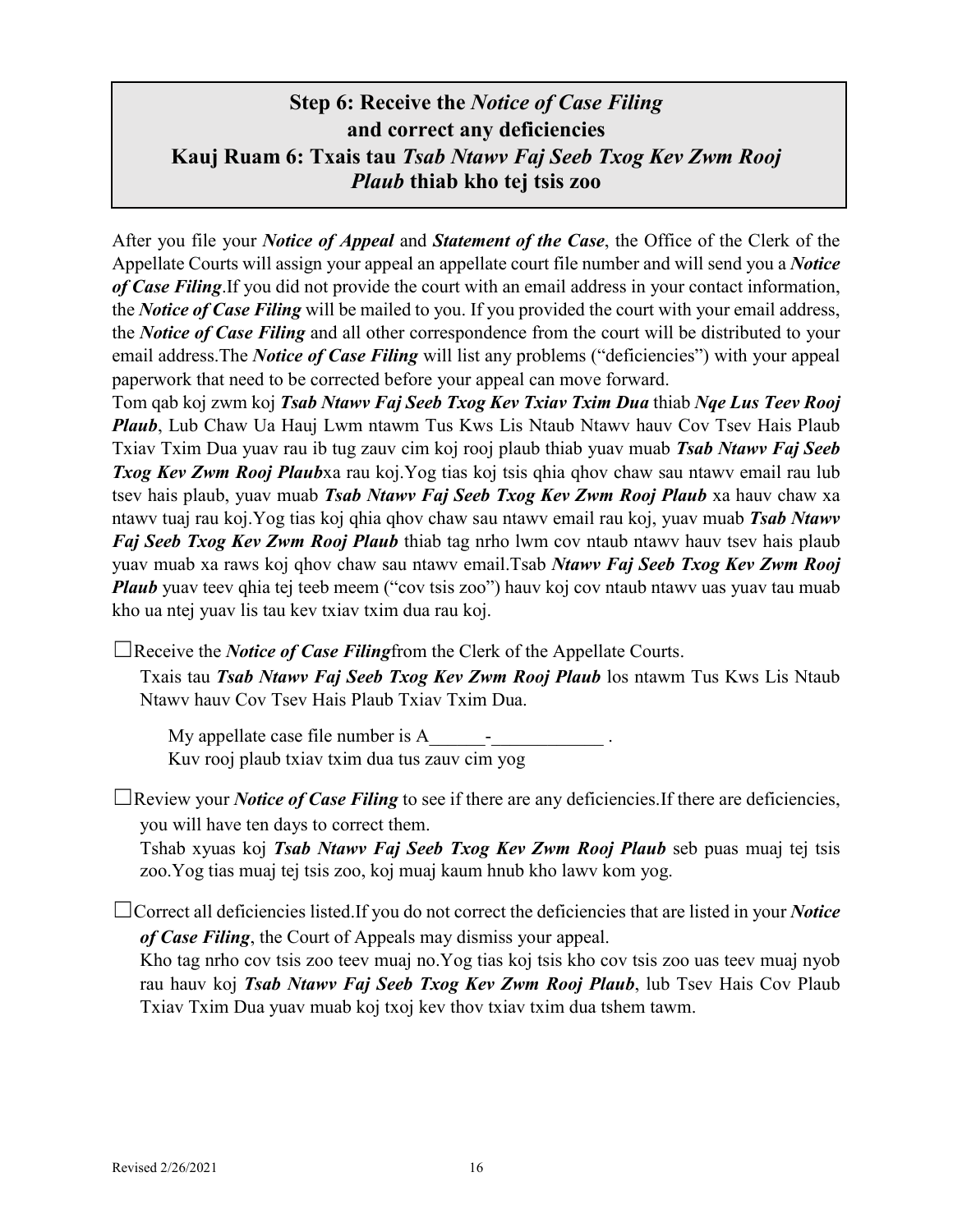## **Step 7: Order your** *Transcript***(if applicable) Kauj Ruam 7: Yuav koj** *Tsab ntawv teev rooj sib hais* **(nyob ntawm siab yeem)**

In addition to the parties' briefs, the "district court record" is the only information that the Court of Appeals considers in an appeal.The district court record includes documents filed in the district court and evidence used in the hearings before the district court judge or housing court referee.

Ntxiv rau cov tog neeg'cov lus meej, lub "cheeb tsam tsev hais plaub cov ntaub ntawv" tsuas yog tib co ncauj lus uas Lub Tsev Hais Cov Plaub Txiav Txim Dua (Court of Appeals) muab los xam hauv txoj kev txiav txim dua.Lub cheeb tsam tsev hais plaub cov ntaub ntawv yuav muaj xws li cov zwm rau hauv cheeb tsam tsev hais plaub thiab cov pov thawj uas siv rau hauv cov rooj sib hais ntawm cheeb tsam tsev hais plaub tus kws phua txim los yog tus neeg hais txim hauv tsev hais plaub.

The district court record might also include a *transcript* of the hearing(s) before the district court judge.A *transcript* is a typed copy of what all of the witnesses, parties, and the judge said at your hearing. You should order a transcript of each hearing that you wish the Court of Appeals to consider as part of your postconviction appeal. The deadline for ordering your *transcript* is 30 days after you filed your *Notice of Appeal*. [Minn. R. Crim. P. 28.02, subd. 9.](https://www.revisor.mn.gov/court_rules/rule.php?type=cr&id=28#28.02) Lub cheeb tsam tsev hais plaub cov ntaub ntawv yuav puav leej muaj *ntawv teev rooj sib hais* rau (cov) rooj sib hais ntawm cheeb tsam tsev hais plaub tus kws phua txim.Daim *ntawv teev rooj sib hais*yog muab tag nrho cov neeg tim khawv, cov tog neeg, thiab tus kws phua txim cov ncauj lus sib hais hauv koj lub rooj sib hais sau rau hauv ntawv. Koj yuav tau muas daim ntawv teev rooj sib hais rau ib lub rooj sib hais twg uas koj xav kom lub Tsev Hais Cov Plaub Txiav Txim Dua muab los xam ua ib feem ntawm koj txoj kev thov txiav txiam dua tom qab rau txim tag. Hnub kawg rau koj muas koj *daim ntawv teev rooj sib hais* yog 30 hnub tom qab koj zwm tag koj *Tsab Ntawv Faj Seeb Txog Kev Txiav Txim Dua*. [Minn. R. Crim. P. 28.02, subd. 9.](https://www.revisor.mn.gov/court_rules/rule.php?type=cr&id=28#28.02)

 $\Box$ Answer each of the questions in the grey bubbles below to decide whether you need to request a transcript of a district court hearing.If you do NOT need to request a transcript, skip to Step 8.If you DO need to request a transcript, follow the instructions on the next page.

Teb rau cov nqe lus nug ntawm cov yeej yeem doog nyos nram no kom txiav txim tau seb koj puas yuav tau thov daim ntawv teev rooj sib hais hauv cheeb tsam tsev hais plaub lub rooj sib hais.Yog tias koj TSIS tag yuav tau thov daim ntawv teev rooj sib hais, hla mus rau Kauj Ruam 8.Yog tias yuav TAU thov daim ntawv teev rooj sib hais, ua raws cov lus qia ntawm nplooj ntawv tom ntej.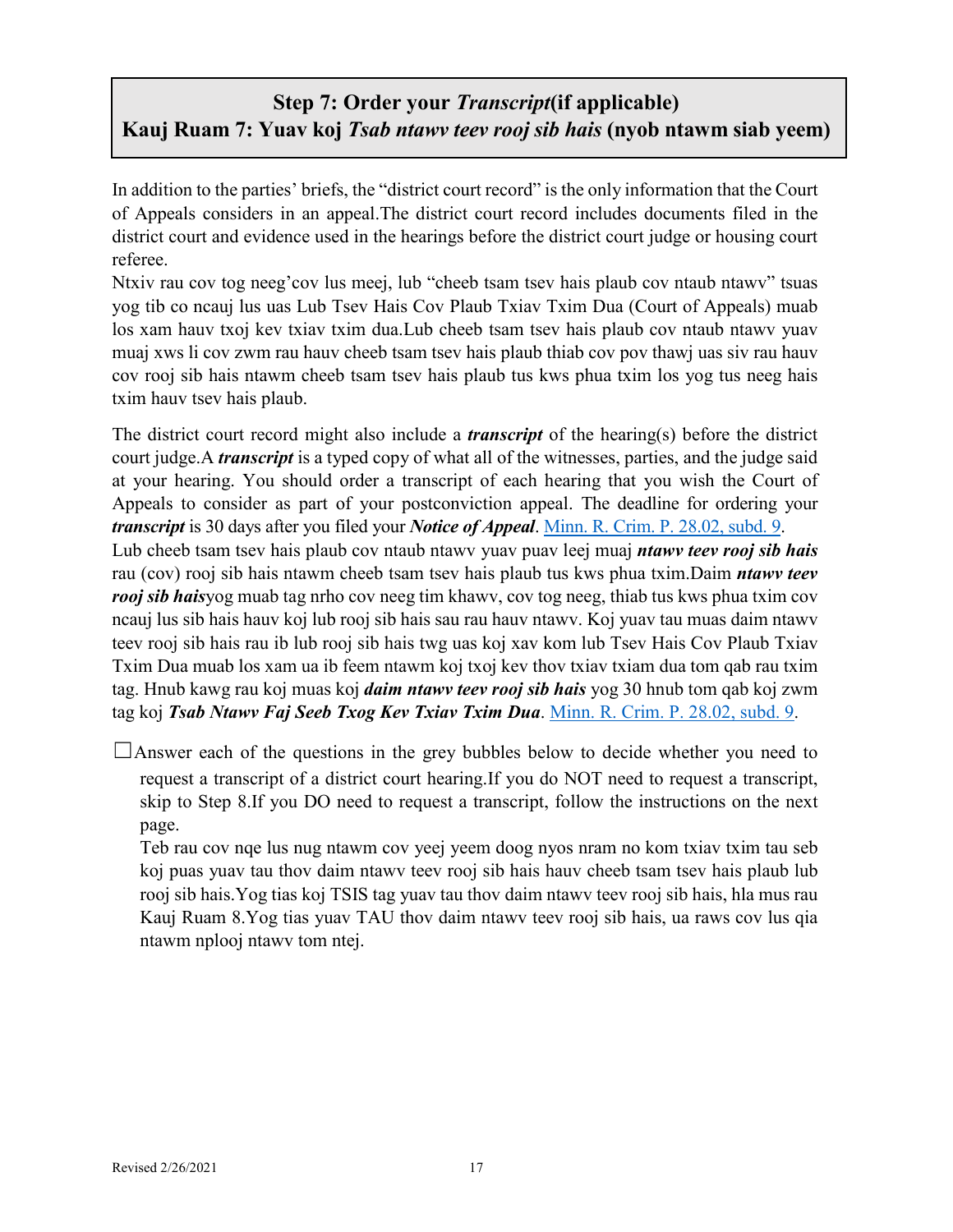If an evidentiary hearing was held on your petition for postconviction relief…

**You WILL need to order a transcript of the hearing on your petition for postconviction relief.**

If you did NOT have a direct appeal of your conviction,

Or if NO transcripts were prepared for the direct appeal of your conviction… If some of the hearings that took place before your postconviction petition are relevant to your postconviction appeal…

AND **If some of the hearings**  $\left| \begin{array}{c} \Lambda \end{array} \right|$  You WILL need to order **a transcript of any hearings before your postconviction petition that are relevant to your postconviction appeal.**

If transcripts were already prepared and filed for a direct appeal of your conviction…

**You will NOT need to order a transcript of hearings before your postconviction petition. Those transcripts are already part of the record and will be available to the appellate courts.** 

If you do NOT need to request a transcript, skip to Step 8

If you DO need to request one or more transcripts, follow the instructions below for each transcript you need to request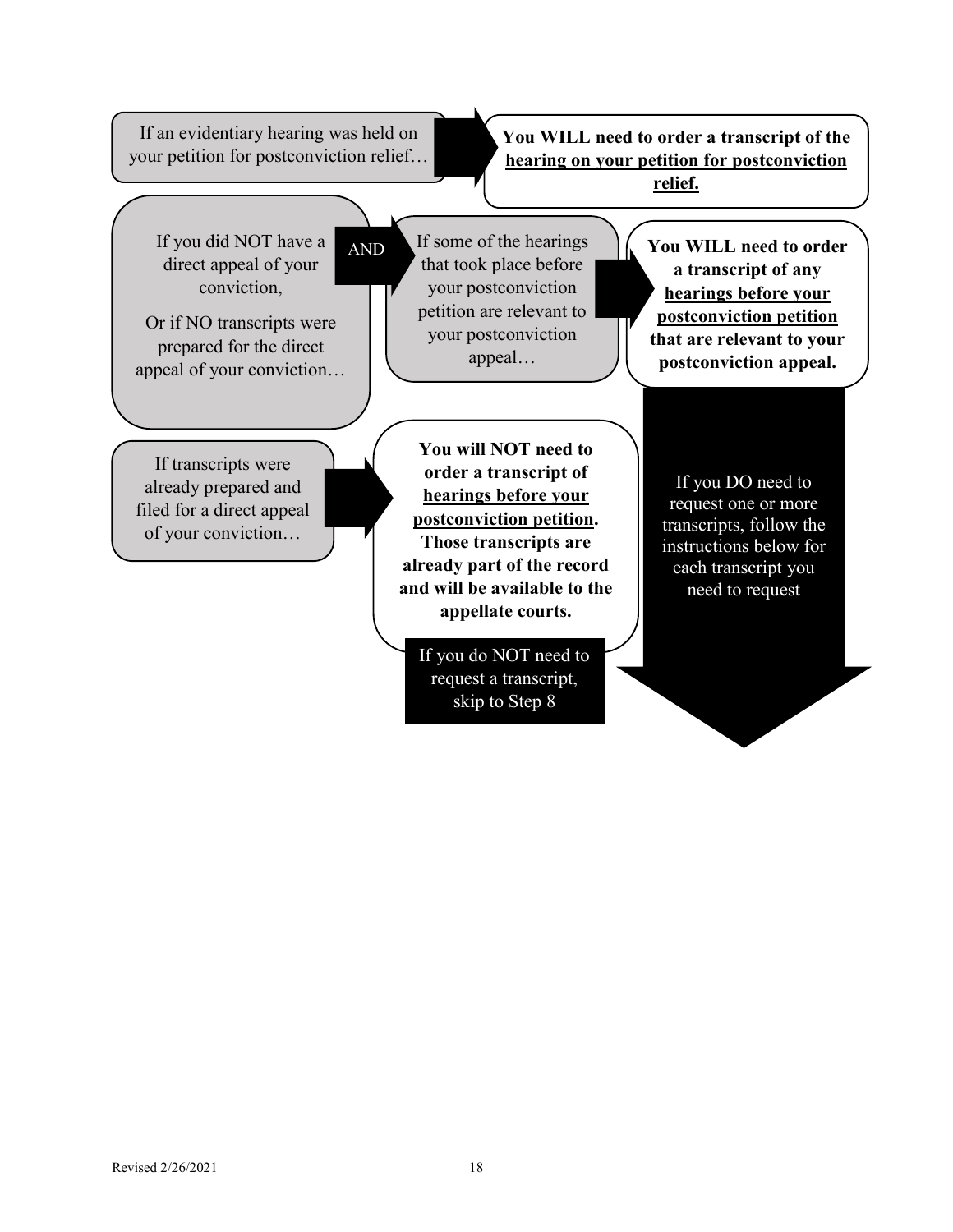Yog tias muaj lub rooj sib hais txog ntaub ntawv teev tseeb ntawm koj tsab ntawv thov txo txim nyhav tom qab rau txim tag…



**Koj YUAV TAU muas daim ntawv teev rooj sib hais rau lub rooj sib hais ntawm koj tsab ntawv thov txo txim nyhav tom qab rau txim tag.**

Yog koj TSIS tau muaj kev txiav txim dua rau koj txoj kev raug txim,

Los yog tias TSIS npaj muaj daim ntawv teev rooj sib hais rau kev txiav txim dua rau koj txoj kev raug txim lawm…

Yog tias twb yeej npaj muaj daim ntawv teev rooj sib hais lawm thiab twb zwm kev txiav txim dua rau koj txoj kev raug txim lawm…

Yog tias qee cov rooj sib hais uas tshwm sim ua ntej koj tsab ntawv thov txo txim nyhav tom qab rau txim tag muaj feem xyuam rau txoj kev txaiv txim dua tom qab rau txim tag… **KOJ YUAV TAU muas**<br>**KOJ YUAV TAU muas** 

> **Koj YUAV TAU muas daim ntawv teev rooj sib hais rau cov rooj sib hais uas ntej koj tsab ntawv thov txo txim nyhav tom qab rau txim tag. Cov ntawv teev rooj ib hais ntawd twb yeej yog ib feem ntawm cov ntaub ntawv teev cia thiab yuav muaj rau cov tsev hais plaub txiav txim dua.**

> > Yog tias koj TSIS tag thov daim ntawv teev rooj sib hais, hla mus rau Kauj Ruam 8

**daim ntawv teev rooj sib hais rau txhua lub rooj sib hais ua ntej koj tsab ntawv thov txo txim nyhav tom qab rau txim tag uas muaj feem xyuam rau txoj kev txiav txim dua tom qab rau txim tag.**

Yog tias koj YUAV TAU thov kom tau ib los yog ntau dua daim ntawv teev rooj sib hais, ua raws cov lus qhia nram no rau ib daim ntawv teev rooj sib hais twg uas koj thov

 $\Box$  For each hearing you are requesting a transcript of, gather this information: Rau ib lub rooj sib hais twg uas koj thov tsab ntawv teev rooj sib hais rau, sau ua ke cov ncauj lus no:

- (1) District court case file number for your case/Cheeb tsam tsev hais plaub tus zauv cim rau koj rooj plaub:
- (2) Date of the hearing(s)/(Cov) Hnub teem rooj sib hais:
- (3) Name of the judge at the hearing(s)/Kws phua txim ntawm lub (cov) rooj sib hais lub npe:

You will need to provide this information when you request the transcript. Koj yuav tau qhia cov ncauj lus no thaum koj thov tsab ntawv teev rooj sib hais.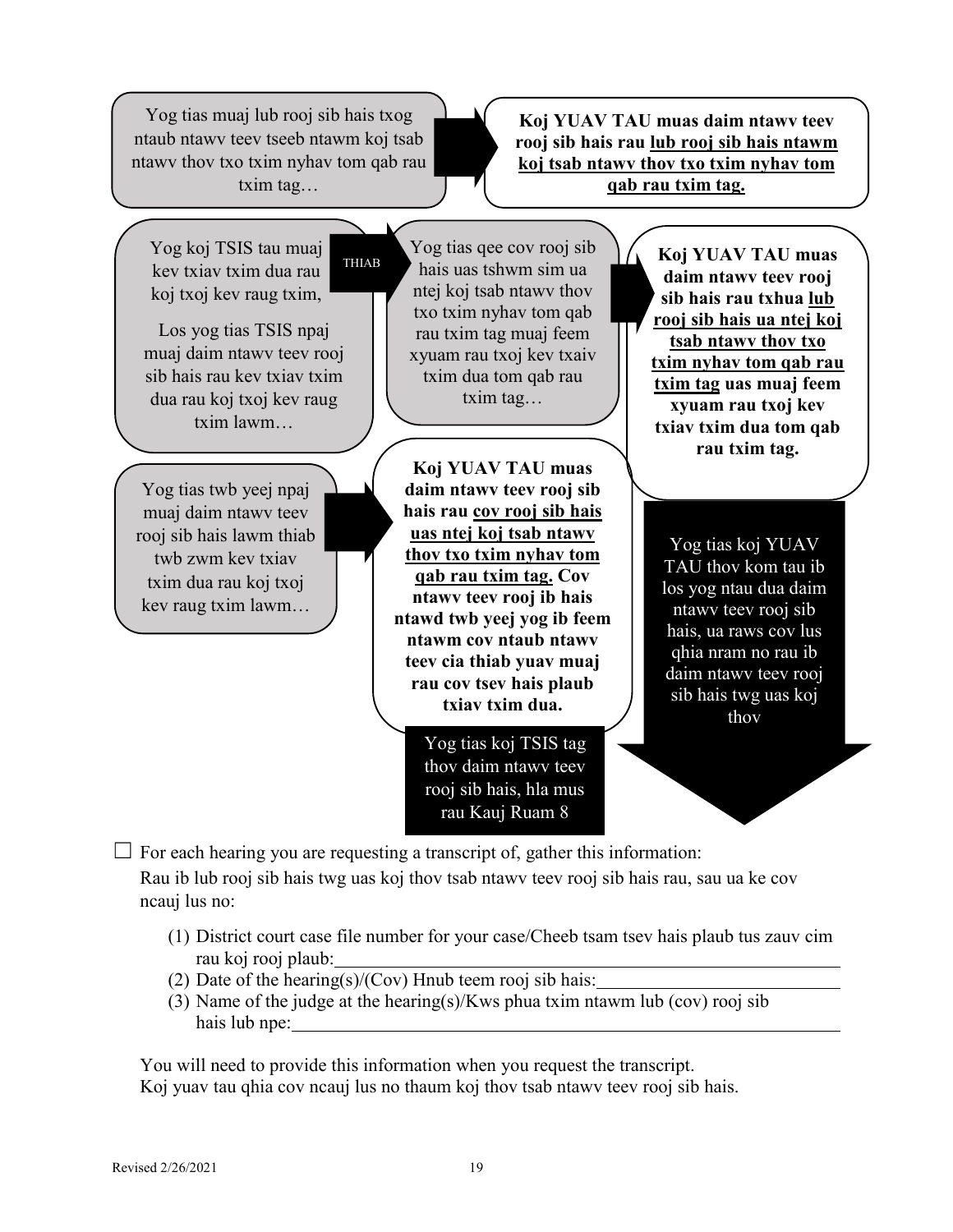$\Box$  Call court administration at the district court where your hearing took place for instructions on how to request a transcript. You can find contact information for the district court at [http://www.mncourts.gov/Find-Courts.aspx.](http://www.mncourts.gov/Find-Courts.aspx)

Hu rau chaw lis taub ntawv hauv lub cheeb tsam tsev hais plaub uas koj lub rooj sib hais tshwm sim rau kom tau cov lus qhia thov tsab ntawv teev rooj sib hais. Koj yuav nrhiav tau cov ncauj lus sib cuag tau nrog lub cheeb tsam tsev hais plaub ntawm [http://www.mncourts.gov/Find-Courts.aspx.](http://www.mncourts.gov/Find-Courts.aspx)

 $\Box$  Follow court administration's instructions to request a transcript. To request a transcript, court administration should provide you with the following information:

Ua raws chaw lis ntaub ntawv rau tsev hais plaub cov lus qhia thov tsab ntawv teev rooj sib hais. Xav thov daim ntawv teev rooj sib hais, chaw lis ntaub ntawv hauv tsev hais plaub yuav tau muab cov ncauj lus nram no rau koj:

- (1) Court reporter's name/Tus neeg teev rooj sib hais plaub lub npe:
- (2) Court reporter's contact/Kev sib cuag tau nrog tus neeg teev rooj sib hais plaub:

\_\_\_\_\_\_\_\_\_\_\_\_\_\_\_\_\_\_\_\_\_\_\_\_\_\_\_\_\_\_\_\_\_\_\_\_\_\_\_\_\_\_\_\_\_\_\_\_\_\_\_\_\_\_\_\_\_\_\_\_\_\_\_\_\_\_\_\_\_

 $\Box$  Pay the fee for the transcript. After you submit your transcript request, the court reporter will contact you and will provide you with an estimated cost to prepare the transcript and the estimated date when the transcript will be complete. Payment must be made before the transcript is prepared.

Them qhov nqi rau tsab ntawv teev rooj sib hais. Tom qab koj xa tsab ntawv thov tsab ntawv teev rooj sib hais tag, tus neeg teev rooj sib hais plaub yuav hu cuag koj thiab qhia qhov nqi kwv yees tsub rau txoj kev npaj tsab ntawv teev rooj sib hais thiab hnub uas kwv yees yuav npaj tsab ntawv teev rooj sib hais tiav. Yuav tsum them nyiaj ua ntejyuav npaj tsab ntawv teev rooj sib hais.

What if I cannot afford the transcript fee?

Yuav ua li cas yog kuv them tsis taus tus nqi ntawv teev rooj sib hais?

• If you qualify for representation by the Office of the Minnesota Appellate Public Defender, that office can assist with requesting a transcript without requiring a fee.Call (651) 201-6700 to determine whether you qualify for representation and to request assistance with your transcript request.

Yog tias koj tsim nyog tau kws lij choj sawv cev pab los ntawm lub Chaw Ua Hauj Lwm ntawm Minnesota Kws Lij Choj Tiv Thaiv Laj Mej Pej Xeem Kev Txiav Txim Dua, lub chaw ua hauj lwm ntawd yuav pab thov daim ntawv teev rooj sib hais uas tsis tag them nqi.Hu rau (651) 201-6700 kom paub seb koj puas tsim nyog tau kws lij choj sawv cev pab thiab thov kev pab rau koj txoj kev thov daim ntawv teev rooj sib hais.

• Even if you don't qualify for representation by the appellate public defender, you can request that the district court waive your transcript fees.Instructions and forms for making this requestare available at [http://mncourts.gov/GetForms.aspx?c=19&p=70.](http://mncourts.gov/GetForms.aspx?c=19&p=70) These forms must be filed in the district court where your case was decided.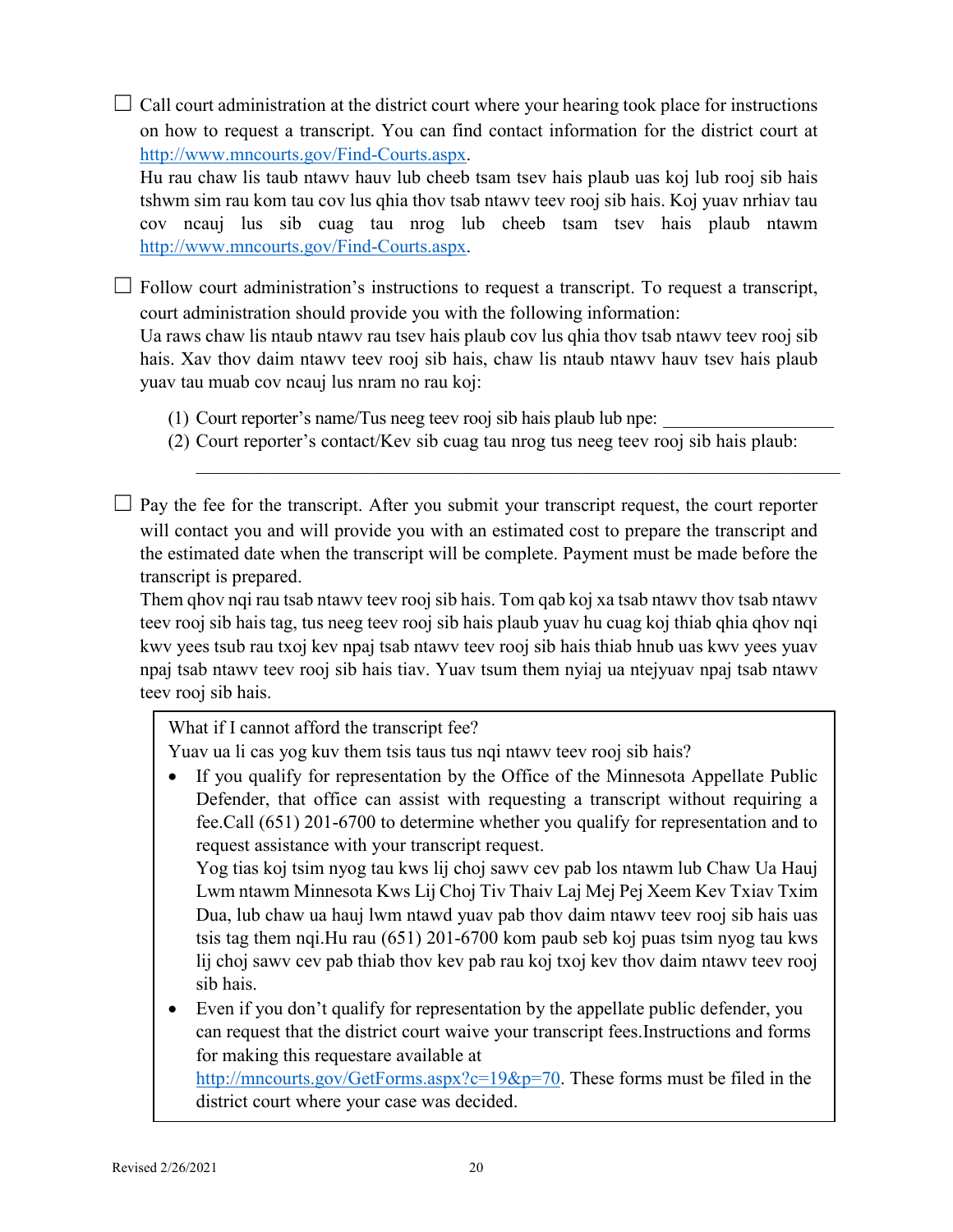Txawm tias koj tsis tsim nyog tau kws lij choj sawv cev pab los ntawm kws lij choj tiv thaiv laj mej pej xeem kev txiav txim dua, koj thov tau lub cheeb tsam tsev hais plaub kom zwm koj qhov nqi ntawv teev rooj sib hais. Muaj cov lus qhia thiab cov ntawv thov no ntawm [http://mncourts.gov/GetForms.aspx?c=19&p=70.](http://mncourts.gov/GetForms.aspx?c=19&p=70) Yuav tsum muab cov ntawv no zwm rau hauv cheeb tsam tsev kawm ntawv uas koj rooj plaub mus txiav txim nyob rau.

 $\Box$ Provide the court reporter with the names and contact information for the other parties involved with the appeal, so that the court reporter can provide them with copies of the transcript.**It is the appellant's responsibility to order copies of any transcript being prepared for appeal for all the other parties to the appeal.**

Qhia rau tus neeg teev rooj sib hais plaub cov npe thiab kev sib cuag ntawm lwm cov tog neeg txuam rau txoj kev txiav txim dua kom tus neeg teev rooj sib hais plaub npaj daim ntawv teev rooj sib hais luam tau daim ntawv teev rooj sib hais xa mus rau lawv.**Nws yog txoj luag num ntawm tus neeg thov kev txiav txim dua kom luam yuav cov ntawv teev rooj sib hais uas npaj tau rau tag nrho lwm cov tog neeg hauv txoj kev txiav txim dua.**

☐Work with the court reporter to fill out a *Transcript Certificate*.This form tells the Court of Appeals that you have requested the transcript and will pay the court reporter.See [Minn. R.](https://www.revisor.mn.gov/court_rules/ap/subtype/rcap/id/110/#110.02)  [Civ. App. P. 110.02.](https://www.revisor.mn.gov/court_rules/ap/subtype/rcap/id/110/#110.02)The court reporter will have this form, or it is available online at [http://www.mncourts.gov/SupremeCourt/Court-Rules/Forms-Appendix-for-the-Rules-of-](http://www.mncourts.gov/SupremeCourt/Court-Rules/Forms-Appendix-for-the-Rules-of-Civil-Appellate-Pr.aspx)[Civil-Appellate-Pr.aspx.](http://www.mncourts.gov/SupremeCourt/Court-Rules/Forms-Appendix-for-the-Rules-of-Civil-Appellate-Pr.aspx)The *Transcript Certificate* must include:

Ua hauj lwm nrog tus neeg teev rooj sib hais plaub kom teb tau *Tsab Ntawv Pov Thawj Tam Ntawv Teev Rooj Sib Hais*.Tsab ntawv no qhia rau lub Tsev Hais Cov Plaub Txiav Txim Dua tias koj tau hais kom muab tsab ntawv teev rooj sib hais thiab koj yuav them nyiaj rau tus neeg teev rooj sib hais plaub.Xyuas [Minn. R. Civ. App. P. 110.02.](https://www.revisor.mn.gov/court_rules/ap/subtype/rcap/id/110/#110.02)Tus neeg teev rooj sib hais plaub yuav muaj tsab ntawv no, los yog muaj nyob saum huab cua ntawm [http://www.mncourts.gov/SupremeCourt/Court-Rules/Forms-Appendix-for-the-Rules-of-](http://www.mncourts.gov/SupremeCourt/Court-Rules/Forms-Appendix-for-the-Rules-of-Civil-Appellate-Pr.aspx)[Civil-Appellate-Pr.aspx.](http://www.mncourts.gov/SupremeCourt/Court-Rules/Forms-Appendix-for-the-Rules-of-Civil-Appellate-Pr.aspx)Tsab *Ntawv Pov Thawj Tam Ntawv Teev Rooj Sib Hais* yuav tsum muaj:

(1) The date you requested the transcript from the court reporter;

Hnub uas koj hais kom tau tsab ntawv teev rooj sib hais ntawm tus neeg teev rooj sib hais plaub;

(2) An estimated date that the court reporter will complete the transcript, deliver it to the parties, and file it with the district court;

Hnub uas kwv yees rau tus neeg teev rooj sib hais plaub yuav sau tiav daim ntawv teev rooj sib hais, xa mus rau cov tog neeg thiab muab zwm nrog lub cheeb tsam tsev hais plaub;

- (3) Your signature (if you are acting as your own attorney); and oj lub npe kos (yog koj sawv cev tom koj tus kheej); thiab
- (4) The signature of the court reporter. Lub npe kos ntawm tus neeg teev rooj sib hais plaub.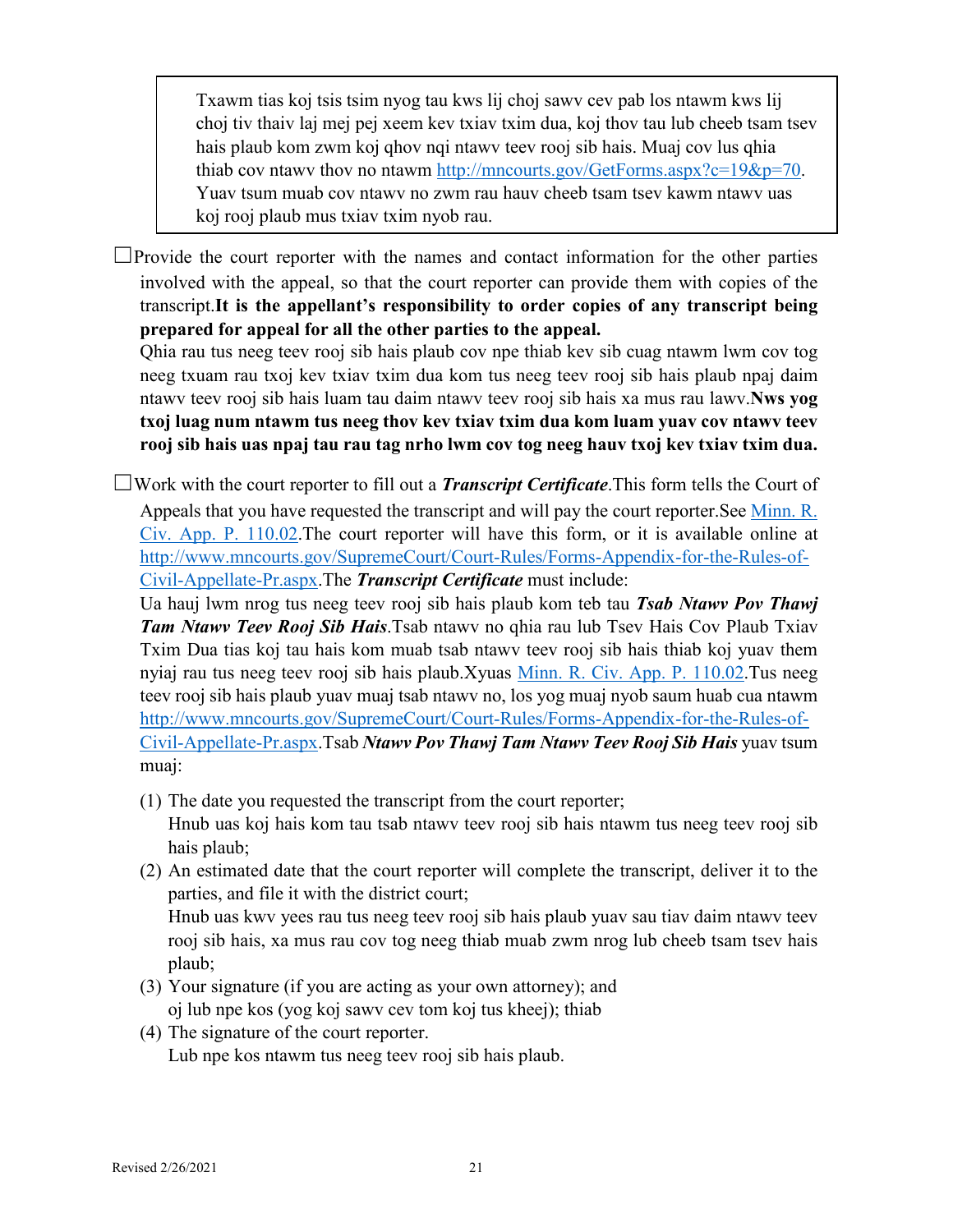☐The court reporter will file the completed *Transcript Certificate* electronically. Tus neeg sau lus rooj sib hais yuav zwm *Tsab Ntawv Pov Thawj Teev Rooj Sib Hais* hauv tshuab hluav taws xob.

After the court reporter receives payment, the court reporter will prepare the transcript and provide it to you and the other parties electronically or by mail.The court reporter will also file a copy of the transcript in the district court and verify with the Clerk of the Appellate Courts that this was done.

Tom qab sau lus rooj sib hais, tus neeg teev rooj sib hais plaub yuav npaj tsab ntawv teev rooj sib hais thiab muab rau koj thiab lwm cov tog neeg raws tshuab hluav taws xob los yog raws kev xa hauv chaw xa ntawv.Tus neeg teev rooj sib hais plaub yuav puav leej zwm tsab ntawv teev rooj sib hais rau hauv cheeb tsam tsev hais plaub thiab txheeb nrog Tus Kws Lis Ntaub Ntawv hauv Cov Tsev Hais Plaub Txiav Txim Dua kom qhia tseeb tias yeej lis qhov no tiav.

## **Step 8: Calculate the Deadline for your** *Brief* **Kauj Ruam 8: Ntsuas Hnub Kawg rau koj** *Qhov Lus Meej*

Your written argument on appeal is called a "brief."As the appellant (appealing party), **you must file a** *brief***, or your appeal will be dismissed.**See [Minn. R. Civ. App. P. 142.02.](https://www.revisor.mn.gov/court_rules/ap/subtype/rcap/id/142/#142.02) You are responsible for calculating and keeping track of your own deadlines – appellate court staff cannot do it for you.

Koj cov lus sib cam kom txiav txim dua yog hu ua "qhov lus meej." Tam tus kws foob plaub ntug (tog neeg thov kev txiav txim dua), **koj yuav tsum zwm muaj** *qhov lus meej***, tsis li ces koj txoj kev thov txiav txim dua yuav raug muab tshem tawm.**Xyuas [Minn. R. Civ. App. P. 142.02.](https://www.revisor.mn.gov/court_rules/ap/subtype/rcap/id/142/#142.02) Koj muaj tes luag num ntsuas thiab cwj tseg koj cov hnub kawg – tus neeg ua hauj lwm lis kev txiav txim dua hauv tsev hais plaub yuav ua tsis tau rau koj

The deadline for your *brief* depends on whether you requested a transcript and whether the transcript was sent electronically or mailed to you (See [Minn. R. Crim. P. 28.02, subd. 10](https://www.revisor.mn.gov/court_rules/cr/id/28/#28.02)[;Minn.](https://www.revisor.mn.gov/court_rules/cr/id/34/#34.04)  [R. Crim. P. 34.04\)](https://www.revisor.mn.gov/court_rules/cr/id/34/#34.04):

Hnub kawg rau koj *qhov lus meej* yog nyob ntawm seb koj puas thov tsab ntawv teev rooj sib hais thiab seb yuav muab tsab ntawv teev rooj sib hais xa hauv tshuab hluav taws xob los yog hauv chaw xa ntawv rau koj (Xyuas [Minn. R. Crim. P. 28.02, subd. 10;](https://www.revisor.mn.gov/court_rules/cr/id/28/#28.02) [Minn. R. Crim. P. 34.04\)](https://www.revisor.mn.gov/court_rules/cr/id/34/#34.04):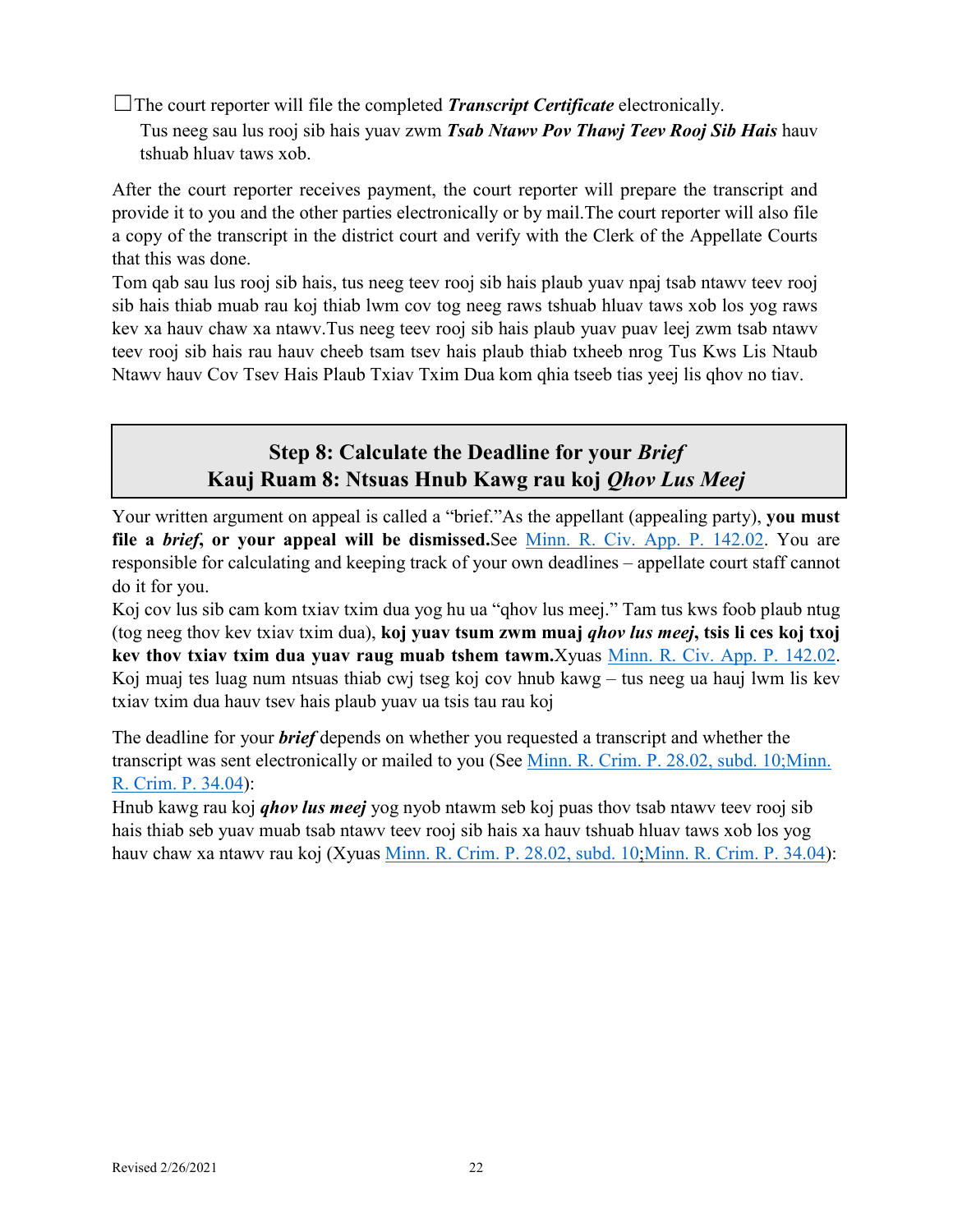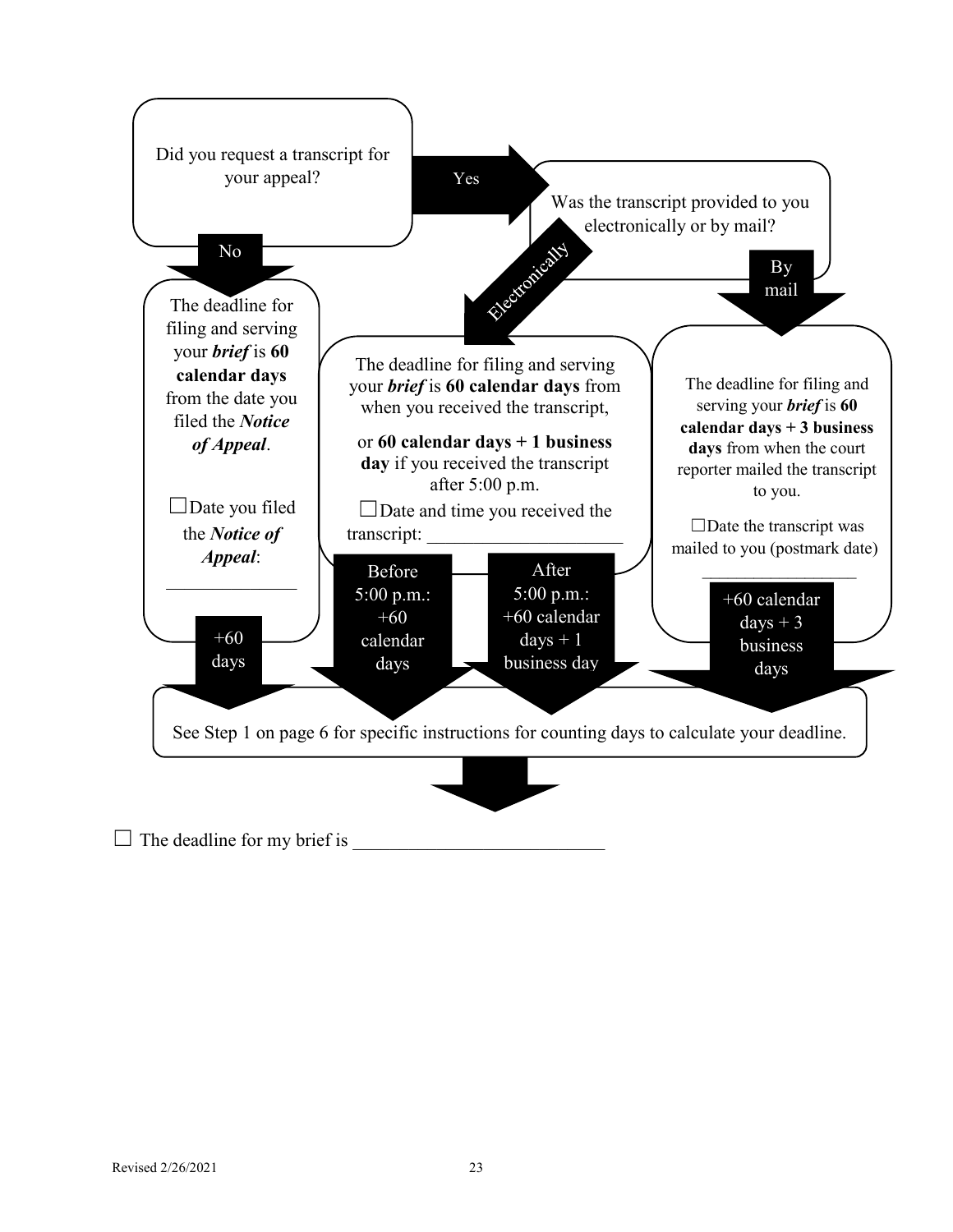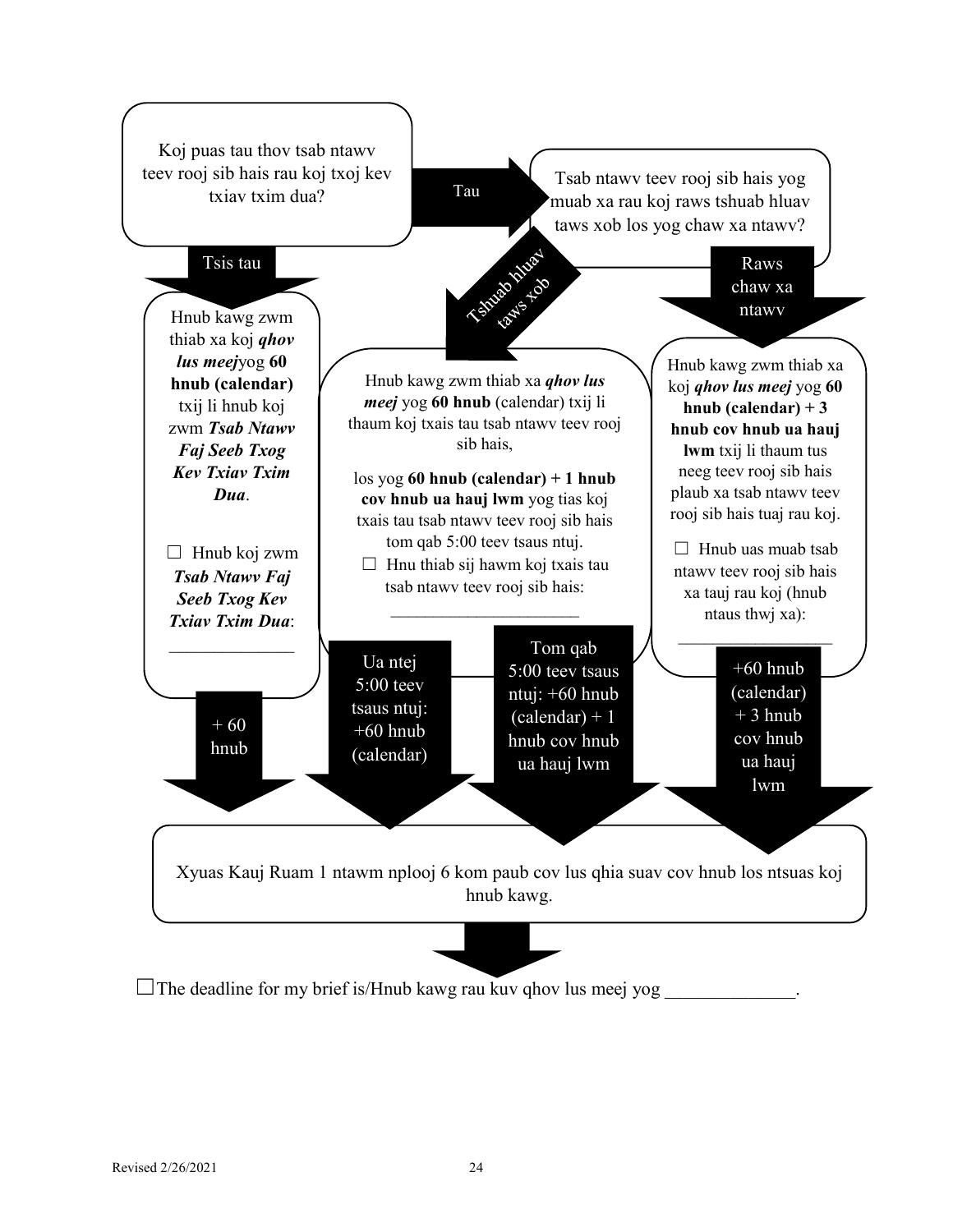## **Step 9: Prepare your** *Brief/***Kauj Ruam 9: Kev npaj koj** *Qhov Lus Meej*

Your *brief* is your opportunity to tell the Court of Appeals why you believe the district court's decision was wrong.Your *brief* must include legal authorities (case citations, statutes, or court rules).All statements of fact must be supported by references to the transcript or other evidence in your district court record.

Koj *qhov lus meej* yog lub caij rau koj qhia lub Tsev Hais Cov Plaub Txiav Txim Dua tias vim li cas koj thiaj ntseeg tias lub cheeb tsam tsev hais plaub txoj kev txiav txim thiaj li tsis yog.Koj *qhov lus meej* yuav tsum muaj cov kev tso cai lij choj (cov teev cim rooj plaub, cov cai lij choj, cov kev cai hauv tsev hais plaub).Tag nrho cov nqe lus tseeb yuav tsum muaj kev txhawb los ntawm cov chiv keeb rau daim ntawv teev rooj sib hais los yog lwm cov ntawv pov thawj hauv cheeb tsam tsev hais plaub cov ntaub ntawv teev cia txog koj.

You have three options for the format of your *brief*: Koj muaj peb txoj kev taug rau kev sau koj *qhov lus meej*:

**(1) Formal** *Brief***:** A formal brief includes a table of contents, a statement of the legal issues, a statement of the case and the facts, an argument, a conclusion, and an addendum. See [Minn. R. Civ. App. P. 128.02,](https://www.revisor.mn.gov/court_rules/ap/subtype/rcap/id/128/#128.02) [Minn. R. Civ. App. P. 130.02.](https://www.revisor.mn.gov/court_rules/ap/subtype/rcap/id/130/#130.02)A formal brief must be bound in a specific way, and can't just be stapled. A list of approved binding methods unde[rMinn.](https://www.revisor.mn.gov/court_rules/ap/subtype/rcap/id/132/#132.01)  R. Civ. App. P. 132.01 is available at http://mncourts.gov/Clerk-of-Appellate-Courts.aspx# [ApprovedBriefBindingMethods.](http://mncourts.gov/Clerk-of-Appellate-Courts.aspx#%20ApprovedBriefBindingMethods)

**Qhov Lus Meej***Raws Kev Raws Cai***:** Qhov lus meej raws kev raws cai muaj cov sob teem, nqe lus teev cov teeb meem raws kev cai lij choj, nqe lus teev rooj plaub thiab cov ntsiab lus tseeb, nqe lus sib cam, nqe lus xaus thiab ntaub ntawv rhais txhawb nrog. Xyuas [Minn.](https://www.revisor.mn.gov/court_rules/ap/subtype/rcap/id/128/#128.02)  [R. Civ. App. P. 128.02,](https://www.revisor.mn.gov/court_rules/ap/subtype/rcap/id/128/#128.02) [Minn. R. Civ. App. P. 130.02.](https://www.revisor.mn.gov/court_rules/ap/subtype/rcap/id/130/#130.02)Muaj ib txoj kev tom cov lus meej raws kev raws cai, tsis yog cia li muab sib tom ua ke xwb. Cov hom kev tom ntaub ntawv uas pom zoo raws [Minn. R. Civ. App. P. 132.01](https://www.revisor.mn.gov/court_rules/ap/subtype/rcap/id/132/#132.01) muaj nyob ntawm [http://mncourts.gov/Clerk-of-Appellate-Courts.aspx# ApprovedBriefBindingMethods.](http://mncourts.gov/Clerk-of-Appellate-Courts.aspx#%20ApprovedBriefBindingMethods)

**(2) Informal** *Brief***:**If the court gives permission to file an informal brief, it may be simply stapled instead of bound.It must include a written argument and addendum. *See*[Minn. R.](https://www.revisor.mn.gov/court_rules/ap/subtype/rcap/id/128/#128.01)  [Civ. App. P. 128.01, subd. 1.](https://www.revisor.mn.gov/court_rules/ap/subtype/rcap/id/128/#128.01) To receive permission to file an informal brief, you would need to file a motion requesting permission.See page 29 for more information about motions.

**Qhov Lus Meej** *Tsis Raws Kev Raws Cai***:** Yog tias lub tsev hais plaub tso cai zwm qhov lus meej tsis raws kev raws cai, cia li muab nws tom ua ke tsis tag yuav muab khawb.Nws yuav tsum muaj cov lus sau sib cam thiab cov ntaub ntawv rhais txhawb nrog. *Xyuas* [Minn.](https://www.revisor.mn.gov/court_rules/ap/subtype/rcap/id/128/#128.01)  [R. Civ. App. P. 128.01, subd. 1.](https://www.revisor.mn.gov/court_rules/ap/subtype/rcap/id/128/#128.01) Kom tau kev tso cai zwm qhov lus meej tsis raws kev raws cai, koj yuav tau zwm tsab ntawv thov kev tso cai.Xyuas nplooj 29 kom paub txog cov ntawv thov.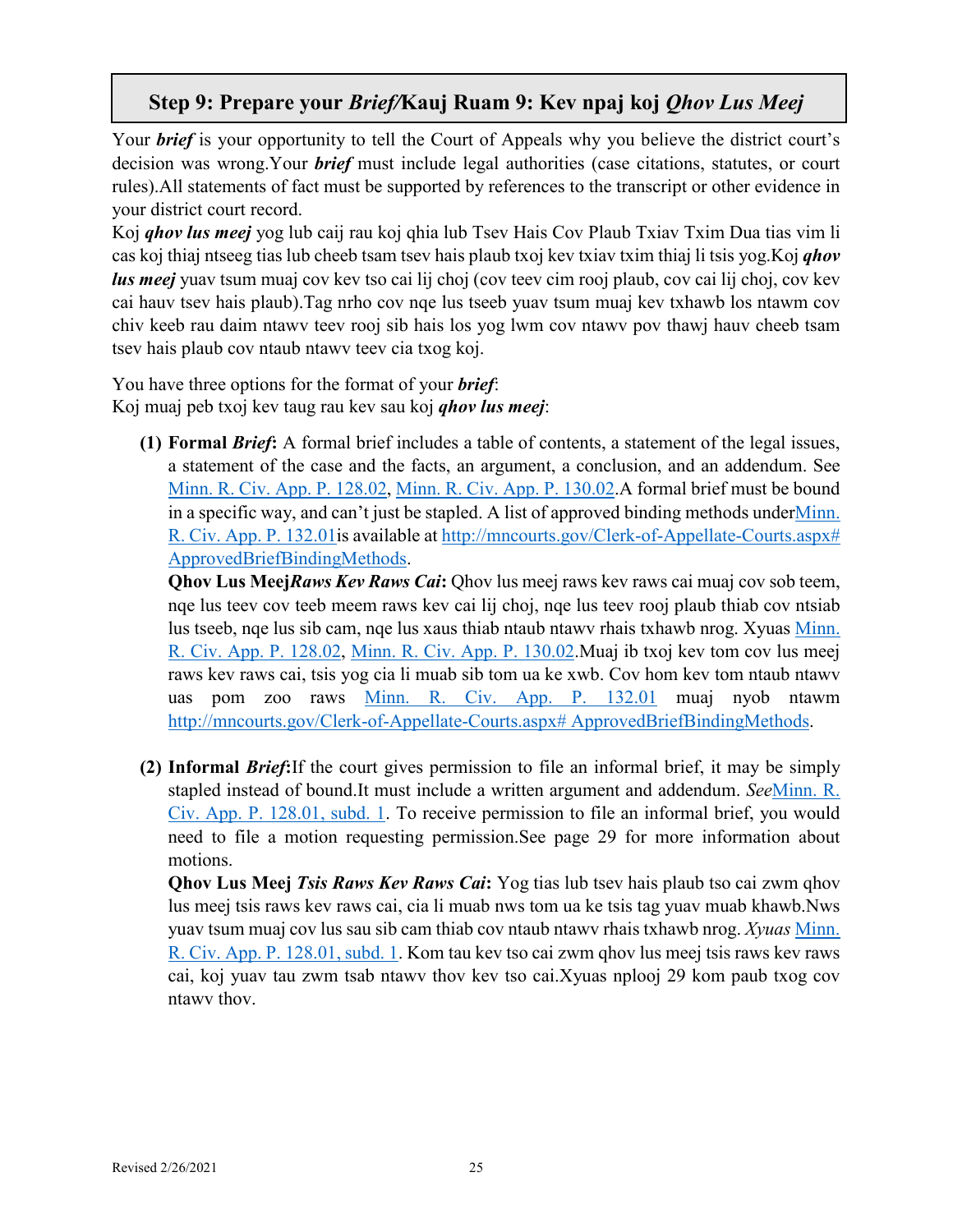**(3)** *Memorandum of Law* **and** *Short Letter Argument***:** If you gave a written argument to the district court in support of your postconviction petition, you may file that *Memorandum of Law*as your brief, along with a short letter argument that addresses the district court judge's denial of your postconviction petition. This may be stapled and must include an addendum. See [Minn. R. Civ. App. P. 128.01, subd. 2.](https://www.revisor.mn.gov/court_rules/ap/subtype/rcap/id/128/#128.01)

*Lus Txhawb Cai* **thiab** *Tsab Ntawv Sib Cam Luv***:** Yog koj muab tsab ntawv sib cav rau lub cheeb tsam tsev hais plaub txhawb rau koj tsab ntawv thov txiav txim dua tom qab rau txim tag, koj yuav zwm tau qhov *Lus Txhawb Cai* ntawd tam koj qhov lus meej, nrog tsab ntawv sib cam luv uas teev qhia txog cheeb tsam tsev hais pluab tus kws phua txim txoj kev tsis yam ua raws koj txoj kev thov kev txiav txim dua tom rau txim tag. Cov no muab sib tom tau thiab yuav tsum muaj ntaub ntawv rhais txhawb nrog. Xyuas [Minn. R. Civ.](https://www.revisor.mn.gov/court_rules/ap/subtype/rcap/id/128/#128.01)  [App. P. 128.01, subd. 2.](https://www.revisor.mn.gov/court_rules/ap/subtype/rcap/id/128/#128.01)

 $\Box$  Choose the format for your *brief* (formal, informal, or short letter argument). Note: This should match the option you marked in your *Statement of the Case*.

Xaiv koj hom *lus meej* (raws kev raws cai, tsis raws kev raws cai los yog tsab ntawv sib cam luv). Faj seeb: Qhov no yuav tsum phim li hom koj kos rau ntawm *Nqe Lus Teev Rooj Plaub*.

- ☐ Write your *brief*. The Minnesota State Law Library website has helpful information about writing briefs and example briefs you can read [\(http://mncourts.libguides.com/appeals/briefs\)](http://mncourts.libguides.com/appeals/briefs). Sau koj *qhov lus meej*. Xeev Minnesota Tsev Qiv Ntawv Lij Choj qhov vas sab muaj cov ncauj lus pab qhia sau cov lus meej thiab cov qauv lus meej uas koj nyeem tau [\(http://mncourts.libguides.com/appeals/briefs\)](http://mncourts.libguides.com/appeals/briefs).
- $\Box$  Prepare the addendum to your *brief*. No matter what type of brief you file, the appellant's brief must include an addendum (respondents may include an addendum with their brief, but the addendum is required for appellant's brief). The requirements for your addendum are listed in [Minn. R. Civ. App. P. 130.02.](https://www.revisor.mn.gov/court_rules/ap/subtype/rcap/id/130/#130.02)

Kev npaj cov ntawv rhais txhawb nrog koj *qhov lus meej*. Tsis hais koj zwm hom lus meej twg, tus neeg thov kev txiav txim dua qhov lus meej yuav tsum muaj cov ntaub ntawv rhais txhawb nrog (tus neeg teb plaub foob yeej muaj tau ntaub ntawv rhais txhawb nrog lawv qhov lus meej, tiam sis tus neeg thov kev txiav txim dua yuav tsum muaj ntaub ntawv rhais txhawb nrog nws qhov lus meej). Cov yuav tsum muaj nyob rau hauv koj cov ntaub ntawv rhais txhawb nrog teev muaj rau ntawm [Minn. R. Civ. App. P. 130.02.](https://www.revisor.mn.gov/court_rules/ap/subtype/rcap/id/130/#130.02)

• One required part of your addendum is a copy of the decision you are appealing, even if you submitted a copy of the decision in the beginning of the appeal.If the addendum to your brief does not include a copy of the decision, the Clerk's Office will reject the entire brief.

Ib feem ntaub ntawv rhais txhawb nrog yuav tau muaj yog luam tsab ntawv txiav txim uas koj thov kev txiav txim dua rau, txawm tias koj twb luam ib tsab ntawv txiav txim xa thaum pib thov kev txiav txim dua lawm.Yog tias cov ntaub ntawv rhais txhawb nrog koj cov lus meej tsis muaj tsab ntawv txiav txim, Lub Chaw Khiav Dej Num rau Neeg Lis Ntaub Ntawv yuav tsis kam txais tag nrho cov lus meej.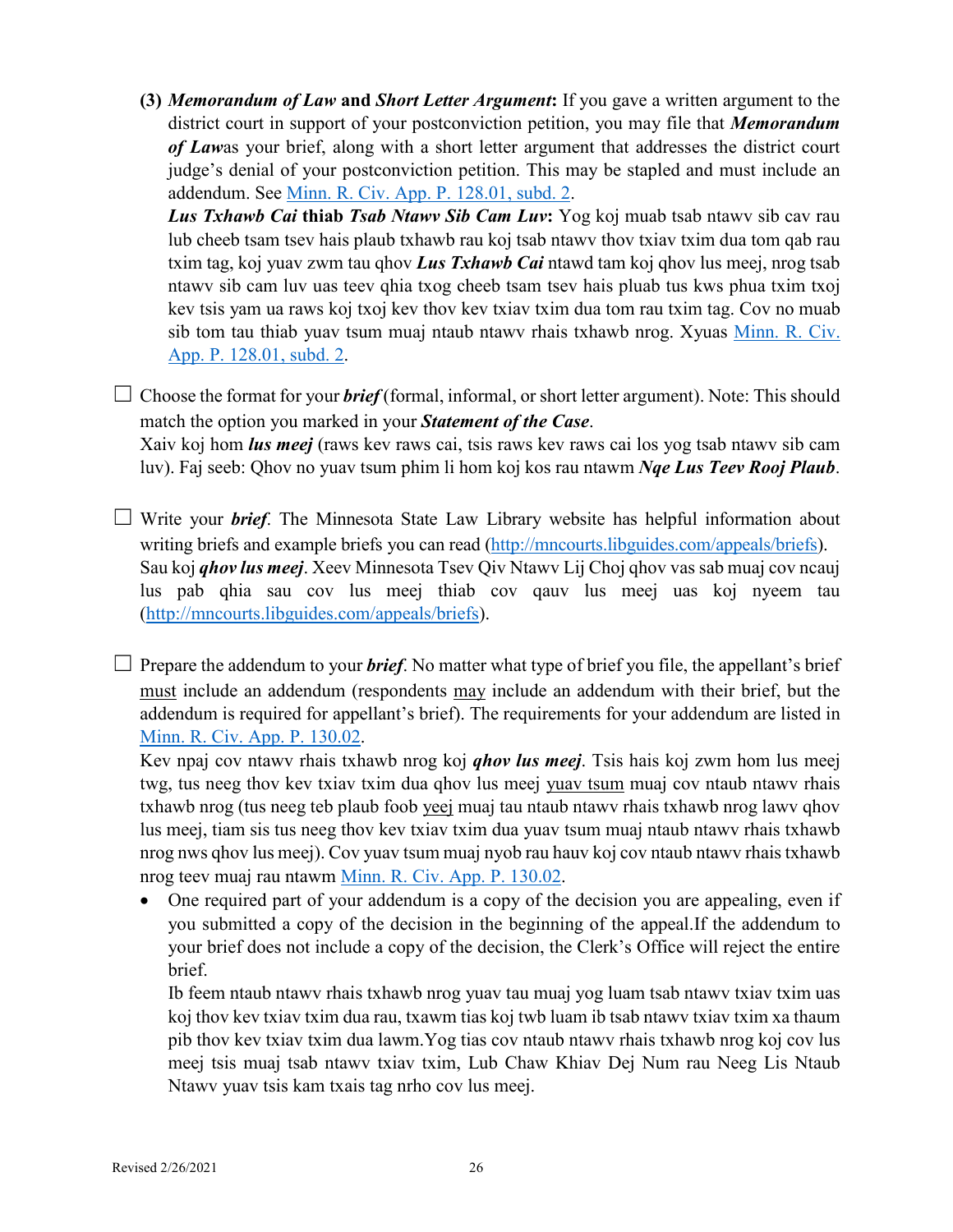• Your addendum may also contain up to 50 additional pages of documents from the record or statutes, rules, cases or other authorities that would be helpful to the court when reading your brief.However, **you cannot include any new evidence that was not presented to the district court judge.**

Koj cov ntaub ntawv rhais txhawb nrog puav leej muaj tau txog 50 nplooj ntawv ntxiv los ntawm cov ntaub ntawv teev cia los yog cov cai lij choj, cov kev cai, los yog lwm cov kws muaj cai uas yuav pab tau lub tsev hais plaub thaum lawv nyeem koj cov lus meej.Tiam sis, **koj muab ntxiv tsis tau cov ntaub ntawv rhais txhawb nrog uas muaj cov pov thawj tshiab uas tsis tau muab nthuav qhia rau cheeb tsam tsev hais plaub tus kws phua txim.**

**Step 10: File and Serve your Paper Copies of your** *Brief* **Kauj Ruam 10: Zwm thiab Xa Cov Ntawv Luam ntawm koj** *Qhov Lus Meej*

Even if you e-file and e-serve your *brief* using the appellate courts' E-MACS system, you will need to file and serve **paper** copies of your *brief*. See [Minn. R. Civ. App. P. 131.03.](https://www.revisor.mn.gov/court_rules/ap/subtype/rcap/id/131/#131.03)**Note: Briefs are the only document type that requires additional service of paper copies even after the document has been e-filed and e-served using the E-MACS system.**

Txawm yog koj zwm thiab xa koj *qhov lus meej* hauv tshuab hluav taws xob ntawm cov tsev hais plaub txiav txim dua qhov E-MACS los, koj yeej yuav tau zwm thiab xa **cov ntawv** luam ntawm koj *qhov lus meej*. Xyuas [Minn. R. Civ. App. P. 131.03.](https://www.revisor.mn.gov/court_rules/ap/subtype/rcap/id/131/#131.03)**Faj seeb: Cov lus meej thiaj li yog tib hom ntaub ntawv uas yuav tsum tau luam ua cov ntawv xa txawm tias twb muab zwm thiab xa tag ntawm E-MACS lawm.**

☐Make **eight**paper copies of your brief.If you are filing a formal brief, make sure **seven** of the copies are bound according to the instructions in Minn. [R. Civ. App. P. 132.01.](https://www.revisor.mn.gov/court_rules/ap/subtype/rcap/id/132/#132.01) Keep **one** copy of the brief for your records.

Luam **yim** daim ntawv ntawm koj qhov lus meej.Yog tias koj zwm qhov lus meej raws kev raws cai, xyuas kom **khawb xya** ob tsab raws li cov lus qhia khawb ntawm [Minn. R. Civ. App.](https://www.revisor.mn.gov/court_rules/ap/subtype/rcap/id/132/#132.01)  [P. 132.01.](https://www.revisor.mn.gov/court_rules/ap/subtype/rcap/id/132/#132.01) Khaws cia **ib** ntawv lus meej rau koj cov ntaub ntawv teev cia.

☐File **five**paper copies of the brief by mailing them to the Clerk of the Appellate Courts (see Step 3 above for instructions on how to file documents).If you are filing a formal brief, four copies should be bound and one should be unbound.

Luam zwm **tsib** tsab ntawv lus meej uas yog muab xa rau Tus Kws lis Ntaub Ntawv hauv Cov Tsev Hais Plaub Txiav Txim Dua (xyuas Kauj Ruam 3 saum no kom paub cov lus qhia zwm ntaub ntawv).Yog tias koj zwm qhov lus meej raws kev raws cai, yuav tsum sib khawb plaub tsab ua ke thiab ib tsab tsis khawb.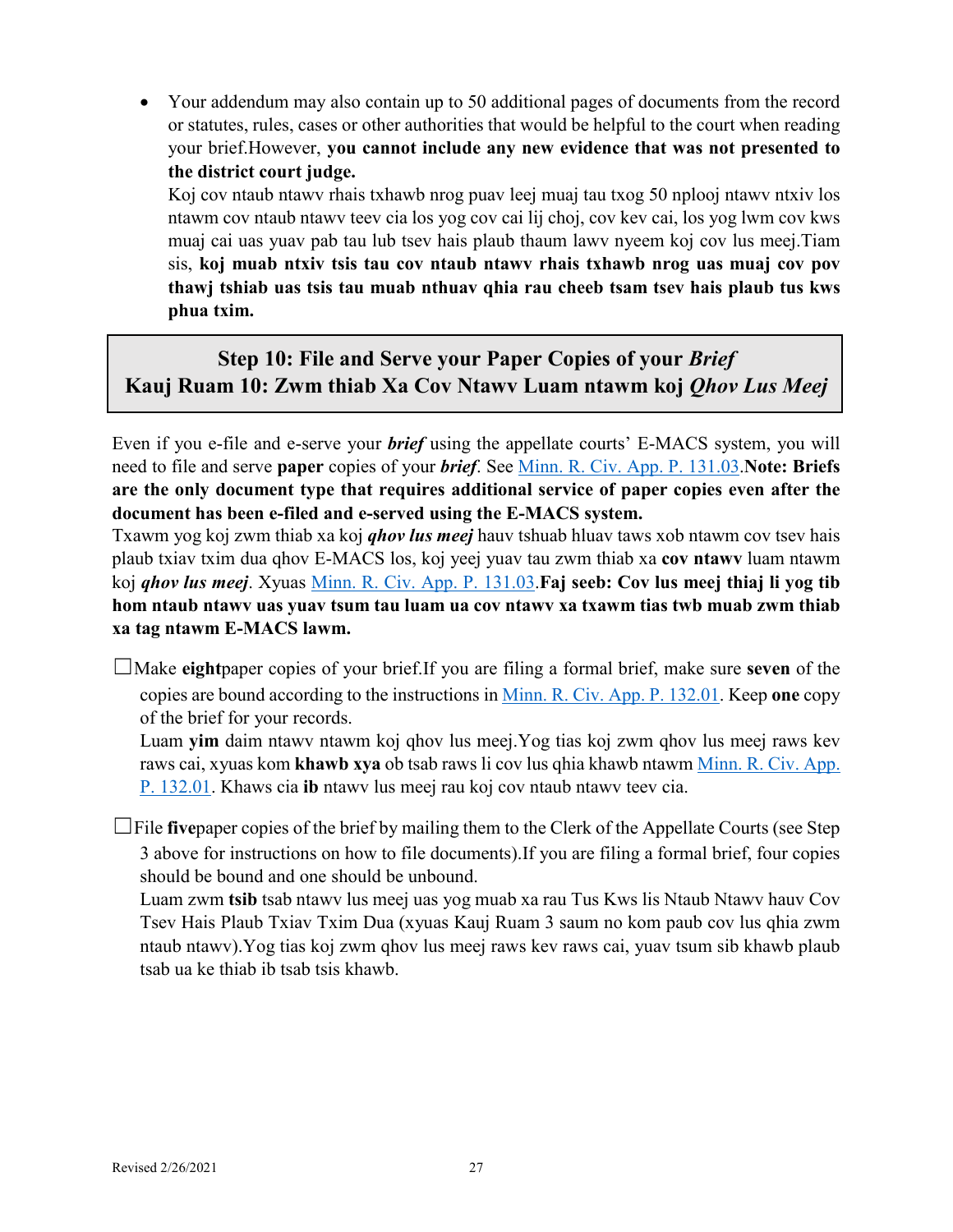☐Serve **two**paper copies on the prosecutor (county attorney).

Xa **ob** tsab mus rau tus kws tsub plaub ntug (cheeb koog tus kws lij choj).

Note: If the Minnesota Attorney General is representing the state, serve these copies on the Minnesota Attorney General instead of the county attorney.

Faj seeb: Yog tias Minnesota Attorney General sawv cev tam lub xeev, zwm cov ntawv luam no mus rau Minnesota Attorney General tsis yog rau cheeb koog tus kws lij choj.

☐The person who served the brief mustfill out and sign the form titled *Appellant's Certificate of*  **Service by Mail of Brief** (see Steps 4 & 5 above for instructions about service and proof of service).

Tus neeg uas xa qhov lus meej yuav tsum teb rau thiab kos npe rau tsab ntawv muaj npe hu ua *Neeg Thov Kev Txiav Txim Dua Tsab Ntawv Pov Thawj Kev Xa hauv Chaw Xa Qhov Lus Meej* (xyuas Cov Kauj Ruam 4 & 5 saum no kom paub cov lus qhia kev xa thiab pov thawj kev xa ntaub ntawv).

☐File the *Appellant's Certificate of Service by Mail of Brief*by mailing it to the Clerk of the Appellate Courts (see Step 3 above for instructions on how to file documents). Zwm tus *Neeg Thov Kev Txiav Txim Dua Tsab Ntawv Pov Thawj Kev Xa hauv Chaw Xa* 

*Qhov Lus Meej* raws kev xa mus rau Tus Kws Lis Ntaub Ntawv hauv Cov Tsev Hais Plaub Txiav Txim Dua (xyuas Kauj Ruam 3 saum no kom paub cov lus qhia zwm ntaub ntawv).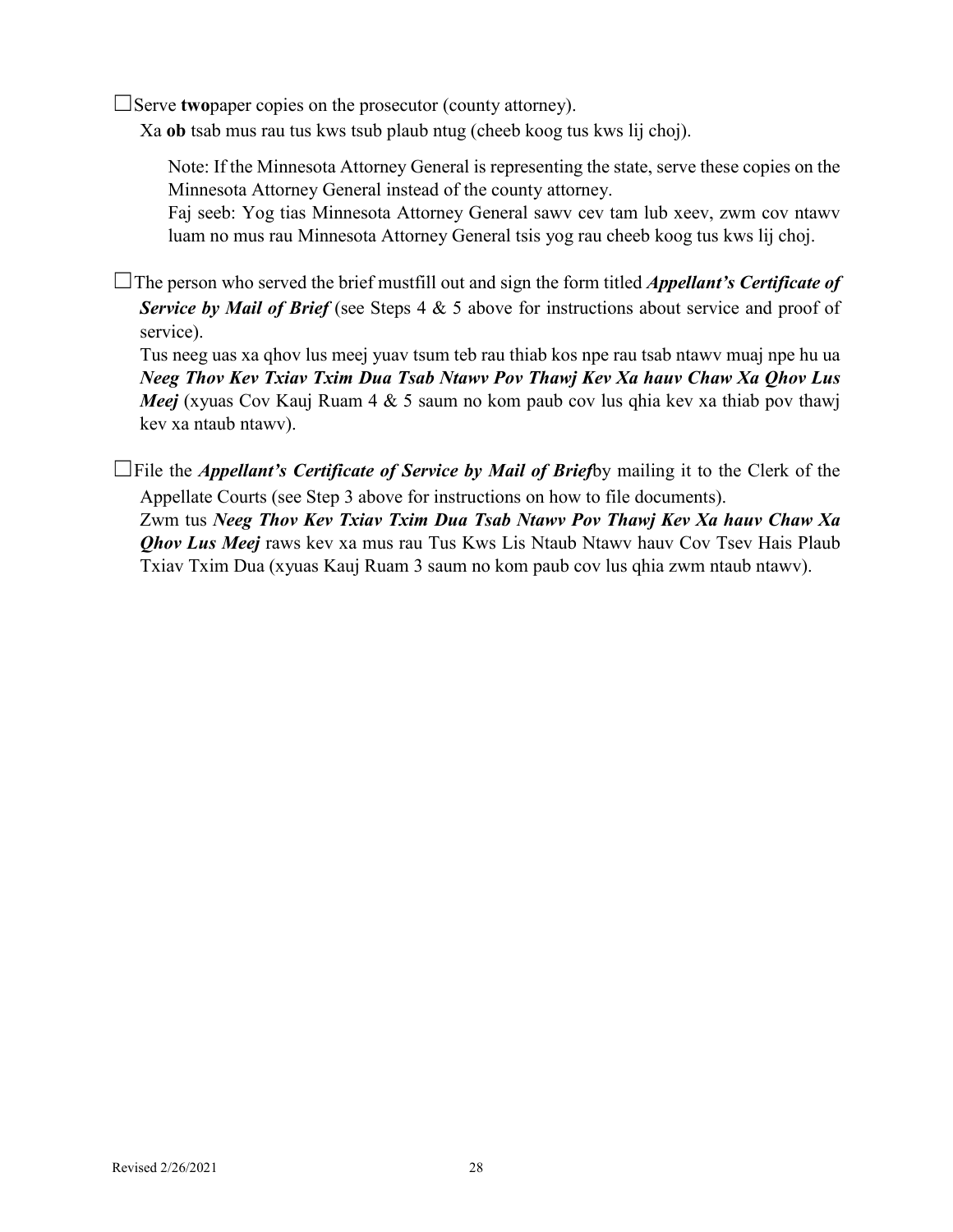#### **General Information about "Motions"/Ncauj Lus Dog Dig Txog "Cov Kev Thov"**

If you cannot serve and file your brief by the deadline you calculated and you need more time, or if you want to make any other request of the court, you must serve and file a signed, written request asking the court for the relief you need. This formal request is called a "motion." Yog koj xa thiab zwm tsis tau koj qhov lus meej ua ntej hnub kawg uas koj ntsuas thiab koj xav tau sij hawm ntxiv, los yog koj xav thov dua lwm yam hauv tsev hais plaub, koj yuav tsum muaj ib tsab ntawv uas koj xa thiab kos npe rau mus thov lub tsev hais plaub txog qhov kev tso pa uas koj xav tau.Txoj kev thov raws kev raws cai no yog hu ua "kev thov".

The motion must state (1) what you are requesting and (2) the reason(s) for that request. The requirements for a motion are found in [Minn. R. Civ. App. P. 127](https://www.revisor.mn.gov/court_rules/ap/subtype/rcap/id/127/) and specific instructions for requesting a briefing extension are found i[n Minn. R. Civ. App. P. 131.02.](https://www.revisor.mn.gov/court_rules/ap/subtype/rcap/id/131/#131.02)

Cov lus thov yuav tsum teev txog  $(1)$  yam koj xav thov thiab  $(2)$  qhov  $(cov)$  laj thawj thov txog. Cov kev ceev ntawm txoj kev thov muaj nyob rau ntawm [Minn. R. Civ. App. P. 127](https://www.revisor.mn.gov/court_rules/ap/subtype/rcap/id/127/) thiab cov lus qhia meej txog kev thov ncua sij hawm me ntsis muaj nyob rau ntawm [Minn. R. Civ. App.](https://www.revisor.mn.gov/court_rules/ap/subtype/rcap/id/131/#131.02)  [P. 131.02.](https://www.revisor.mn.gov/court_rules/ap/subtype/rcap/id/131/#131.02)

You must serve the written motion on the respondents.When you file your motion with the Clerk of the Appellate Courts, you must also file proof of service (such as a *Certificate of Service*). See Steps 4 & 5 for more instructions about service and proof of service.

Koj yuav tsum xa tsab ntawv sau thov mus rau cov neeg teb plaub foob.Thaum koj zwm koj tsab ntawv thov mus rau Tus Kws Lis Ntaub Ntawv hauv Cov Tsev Hais Plaub Txiav Txim Dua, koj yuav tsum zwm pov thawj kev xa (xws li *Ntawv Pov Thawj Kev Xa*).Xyuas Kauj Ruam 4 & 5 kom tau cov lus qhia ntxiv txog kev xa thiab ntawv pov thawj kev xa.

If you are requesting an extension of a deadline, your motion should be served and filed before the deadline you wish to extend.

Yog koj thov ncua sij hawm rau hnub kawg, koj cov lus thov yuav tsum muab xa thiab zwm ua ntej hnub kawg uas koj xav ncua mus txog.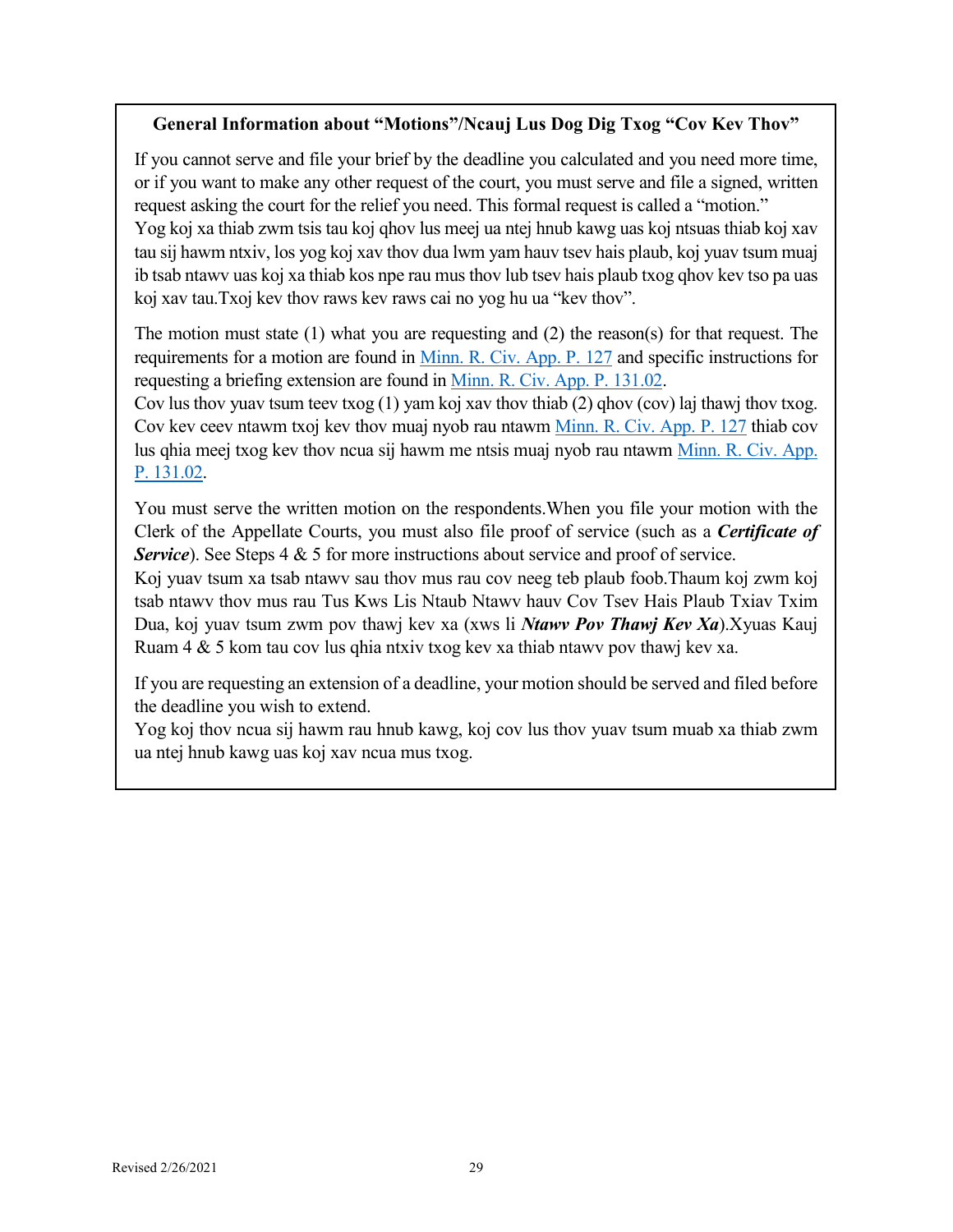## **Step 11: Prepare, file, and serve a** *Reply Brief***(optional) Kauj Ruam 11: Npaj, zwm thiab xa** *Qhov Lus Meej Teb* **(nyob ntawm siab yeem)**

After you file your brief, the respondent has 45 days to serve and file the *respondent's brief*.If the *respondent's brief* raises new issues that are not addressed in your brief, you may wish to file a *reply brief*responding to those new issues (but you do not have to file a *reply brief*).Your reply brief cannot raise new grounds for reversal or issues that were not raised in your brief or the *respondent's brief*.

Tom qab koj zwm koj qhov lus meej, tus neeg teb plaub foob muaj 45 hnub rau kev xa thiab zwm tus *neeg teb plaub foob qhov lus meej*.Yog tias tus *neeg teb plaub foob qhov lus meej* hais txog tej teeb meem uas tsis tau hais nyob rau hauv koj qhov lus meej, koj thov zwm tau *qhov lus meej teb* kom teb tau cov teeb meem tshiab (tiam sis koj tsis tag yuav zwm muaj *qhov lus meej teb*).Koj qhov lus meej teb teev tsis tau cov lus pib tshiab rau txoj kev thim lus los yog cov teeb meem uas tsis xub teev hauv koj qhov lus meej los yog *tus neeg teb plaub foob qhov lus meej thaum chiv thawj*.

If you choose to file a *reply brief*, the deadline is 15 days after the date you were served with the *respondent's brief*. [Minn. R. Crim. P. 28.02, subd.](https://www.revisor.mn.gov/court_rules/cr/id/28/#28.02) 10. If the respondent's brief was served on you by mail, you may add three days from the date respondent put the brief in the mail. [Minn. R. Civ.](https://www.revisor.mn.gov/court_rules/ap/subtype/rcap/id/125/)  [App. P. 125.03.](https://www.revisor.mn.gov/court_rules/ap/subtype/rcap/id/125/) See Step 1 for specific instructions on calculating deadlines.

Yog koj zwm *qhov lus meej teb*, hnub kawg yog 15 hnub tom qab hnub uas xa tus *neeg teb plaub foob qhov lus meej* tuaj rau koj. [Minn. R. Crim. P. 28.02, subd.](https://www.revisor.mn.gov/court_rules/cr/id/28/#28.02) 10. Yog tias xa tus neeg teb plaub foob qhov lus meej tuaj rau koj hauv chaw xa ntawv, koj ntxiv tau peb hnub txij li hnub tus neeg teb plaub foob muab nws qhov lus meej xa hauv chaw xa ntawv. [Minn. R. Civ. App. P. 125.03.](https://www.revisor.mn.gov/court_rules/ap/subtype/rcap/id/125/) Xyuas Kauj Ruaj 1 kom paub cov lus qhia txog kev ntsuas cov hnub kawg.

 $\Box$  The date I was served with the *respondent's brief* was Hnub xa tus *neeg teb plaub foob qhov lus meej* rau kuv yog + 15 calendar days, or  $+15$  calendar days  $+3$ business days if respondent's brief was served by mail + 15 hnub (calendar), los yog  $+15$  hnub (calendar)  $+3$ hnub cov hnub ua hauj lwm yog tias tus neeg teb plaub foob qhov lus meej xa hauv chaw xa ntawv

 $\Box$  The deadline for my *reply brief* is Hnub kawg rau kuv *qhov lus meej teb*yog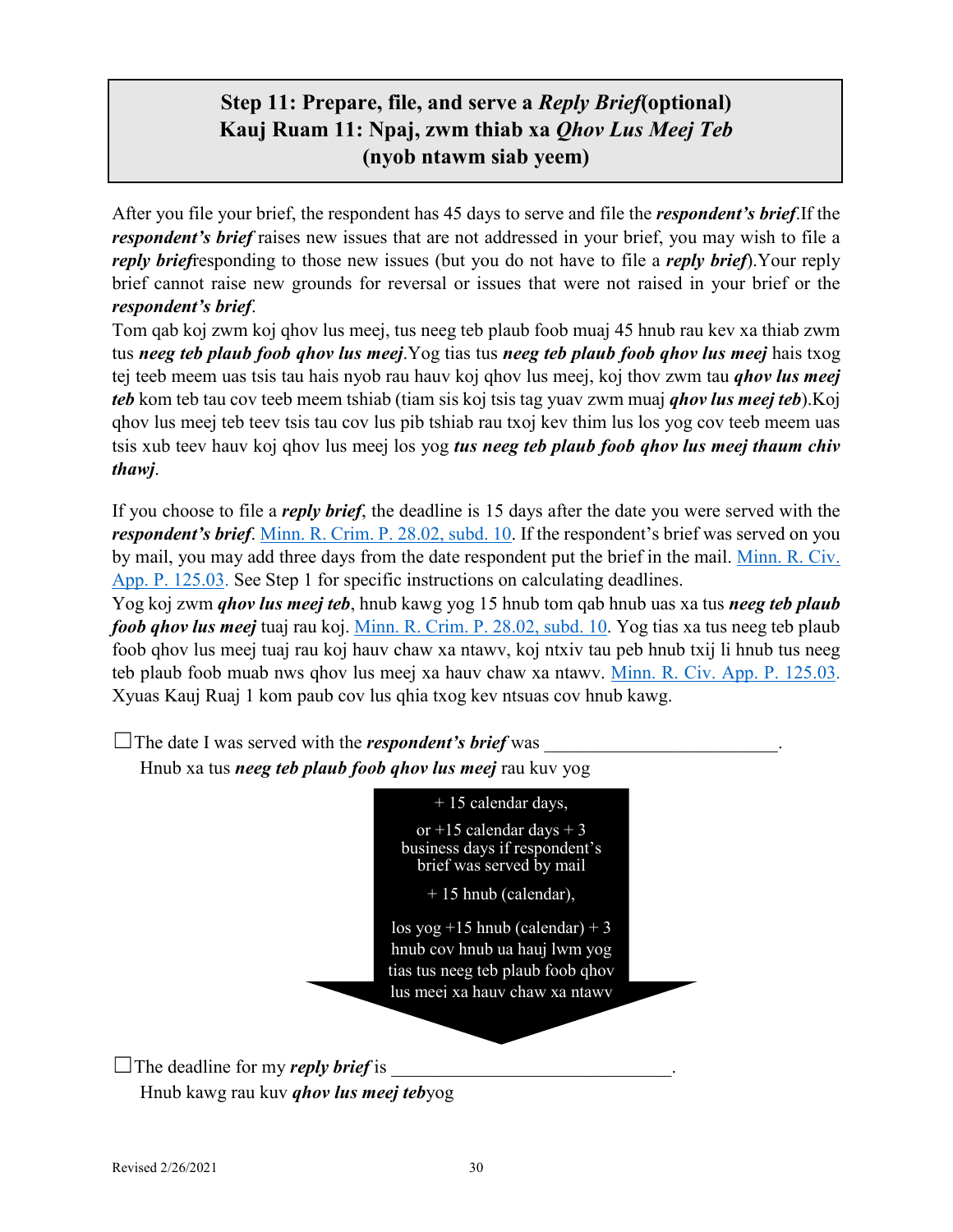**What Happens Next?/Dab Tsi Yuav Tshwm Sim Tom Ntej?**

## **Court of Appeals Receives the Evidentiary Record and Briefs Lub Tsev Hais Cov Plaub Txiav Txim Dua Txais Tau Cov Ntaub Ntawv Pov Thawj Tseeb Teev Cia thiab Cov Lus Meej**

If you requested a transcript of a hearing in your postconviction appeal (or the underlying criminal case), the court reporter will file that transcript with the district court.The district court sends the record from your case, including the transcript(s), to the Court of Appeals.

Yog tias koj thov daim ntawv teev rooj sib hais ntawm lub rooj sib hais hauv koj txoj kev thov txiav txim dua tom qab rau txim tag (los yog lub rooj plaub kev txhaum cai thaum chiv thawj), tus neeg teev rooj sib hais plaub yuav zwm tau daim ntawv teev rooj sib hais nrog lub cheeb tsam tsev hais plaub.Lub cheeb tsam tsev hais plaub xa cov ntaub ntawv teev cia ntawm koj rooj plaub, nrog rau daim ntawv teev rooj sib hais, mus rau lub Tsev Hais Cov Plaub Txiav Txim Dua.

As described in Step 11, the respondent has an opportunity to submit a brief to the Court of Appeals, and you may (but do not have to) file a reply brief after you receive the respondent's brief.

Raws li piav qhia rau Kauj Ruam 11, tus neeg teb plaub foob muaj lub caij xa qhov lus meej mus rua lub Lub Tsev Hais Cov Plaub Txiav Txim Dua, thia bkoj yeej zwm tau qhov lus meej teb (tiam sis koj tsis tag zwm) tom qab koj txais tau tus neeg teb plaub foob qhov lus meej.

## **Oral Argument or Non-Oral Consideration Hais Lus Sib Cam los yog Kev Xav Tsis Ua Lus Hais**

After the parties have filed their briefs, your appeal will be scheduled for consideration by a panel of three Court of Appeals judges. You will receivea *Notice* of the date of oral argument or nonoral consideration by the panel.This notice will also include the names of the judges assigned to decide your case.

Tom qab cov tog neeg zwm lawv cov lus meej tag, yuav teem sij hawm rau koj cov lus thov kev txiav txim ntawm ib pab kws phua txim muaj peb tug hauv lub Tsev Hais Cov Plaub Txiav Txim Dua. Koj yuav tau txais *Tsab ntawv faj seeb* txog hnub uas pab kws phua txim yuav muaj hais lus sib am los yog kev xav tsis ua lus hais.Tsab ntawv faj seeb no yuav puav leej qhia cov npe ntawm peb tug kws phua txim cov uas raug txib los txiav txim txog koj rooj plaub.

If you are not represented by an attorney, the Court of Appeals will not allow oral argument by any party. See [Minn. R. Civ. App. P. 134.01.](https://www.revisor.mn.gov/court_rules/ap/subtype/rcap/id/134/)

Yog tias koj tsis muaj tus kws lij choj sawv cev tam koj, Lub Tsev Hais Cov Plaub Txiav Txim Dua yuav tsis kheev muaj hais lus sib cam los ntawm ib tog neeg twg. Xyuas [Minn. R. Civ. App.](https://www.revisor.mn.gov/court_rules/ap/subtype/rcap/id/134/)  [P. 134.01.](https://www.revisor.mn.gov/court_rules/ap/subtype/rcap/id/134/)

In deciding your appeal, the Court of Appeals looks at the evidence used in the hearing(s) before the district court judge.You may not give new evidence on appeal without first getting permission from the Court of Appeals. The Court of Appeals generally does not accept new evidence.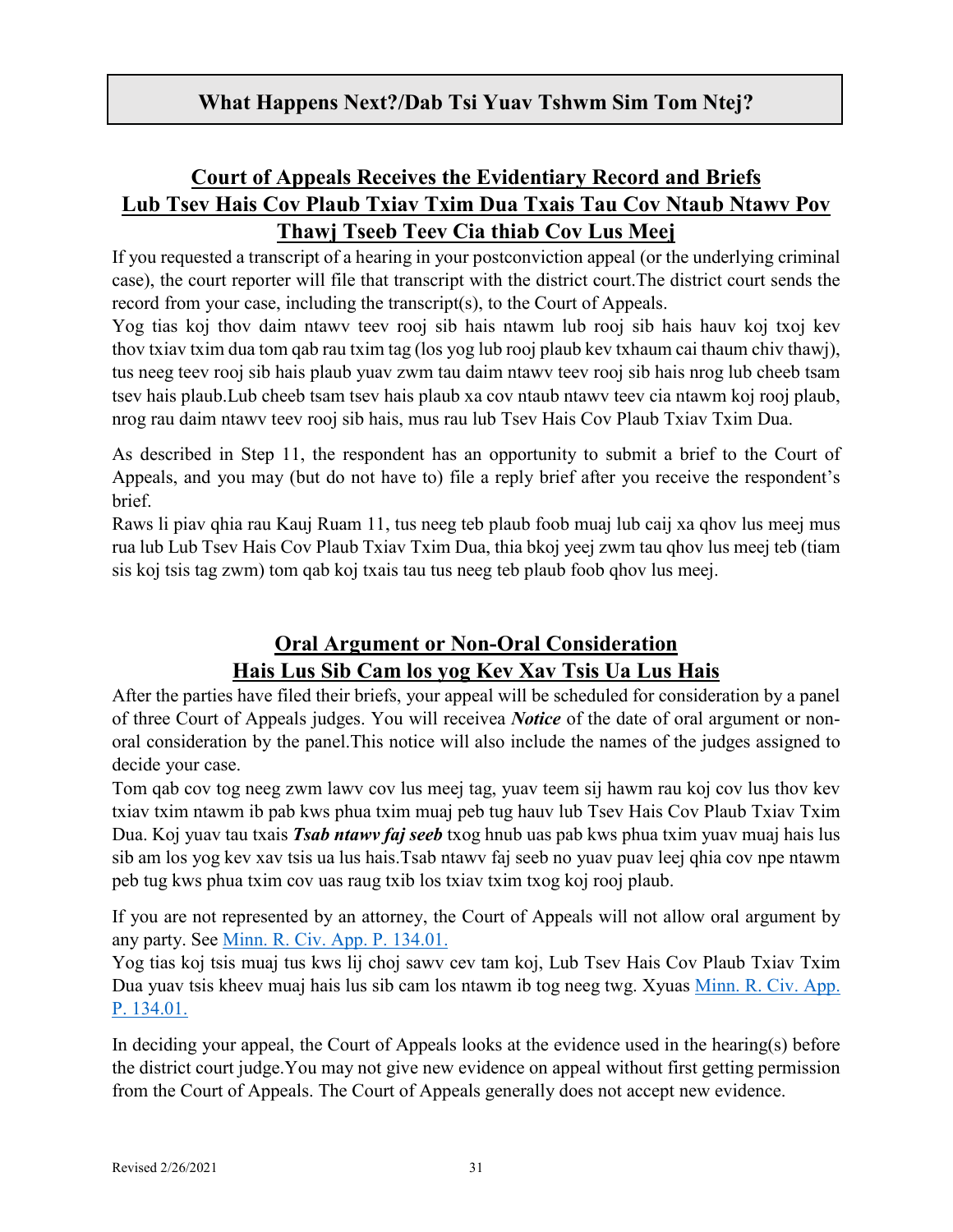Thaum txiav txim dua rau koj, Lub Tsev Hais Cov Plaub Txiav Txim Dua yuav xyuas cov lus tseeb uas siv ntawm cheeb tsam tsev hais plaub.Koj yuav muab tsis tau pov thawj tshiab ntxiv rau txoj kev txiav txim dua tshwj tsis yog koj tau kev tso cai los ntawm Lub Tsev Hais Cov Plaub Txiav Txim Dua. Feem ntau Lub Tsev Hais Cov Plaub Txiav Txim Dua yuav tsis kam txais cov pov thawj tshiab.

## **Opinion is Issued/Tso Tawm Tswv Yim Kev Xav**

The Court of Appeals will issue a written decision, called an "opinion," within 90 days after the appeal is scheduled for oral argument or non-oral consideration.

Lub Tsev Hais Cov Plaub Txiav Txim Dua yuav tso tawm txoj kev txiav txim rau hauv ntawv, hu ua "tswv yim kev xav," ua ntej 90 hnub tom qab teem sij hawm hais lus sib cam los yog sau ntawv sib hais.

If you wish to appeal the Court of Appeals decision, you have 30 days after the opinion is issued to file a *petition for further review (PFR)*, which is a request for the Minnesota Supreme Court to review the Court of Appeals decision. See [Minn. R. Crim. P. 29.04, subd. 2.](https://www.revisor.mn.gov/court_rules/cr/id/29/#29.04)

Yog koj xav thov kev txiav txim dua rau Lub Tsev Hais Cov Plaub Txiav Txim Dua txoj kev txiav txim, koj muaj 30 hnub tom qab tso tawm tag txoj kev xav kom zwm *tsab ntawv thov kev tshab xyuas mus ntxiv (petition for further review) (PFR)*, uas yog thov Minnesota Qib Tsev Hais Plaub Loj nrog tshab xyuas txog Lub Tsev Hais Cov Plaub Txiav Txim Dua txoj kev txiav txim. Xyuas [Minn. R. Crim. P. 29.04, subd. 2.](https://www.revisor.mn.gov/court_rules/cr/id/29/#29.04)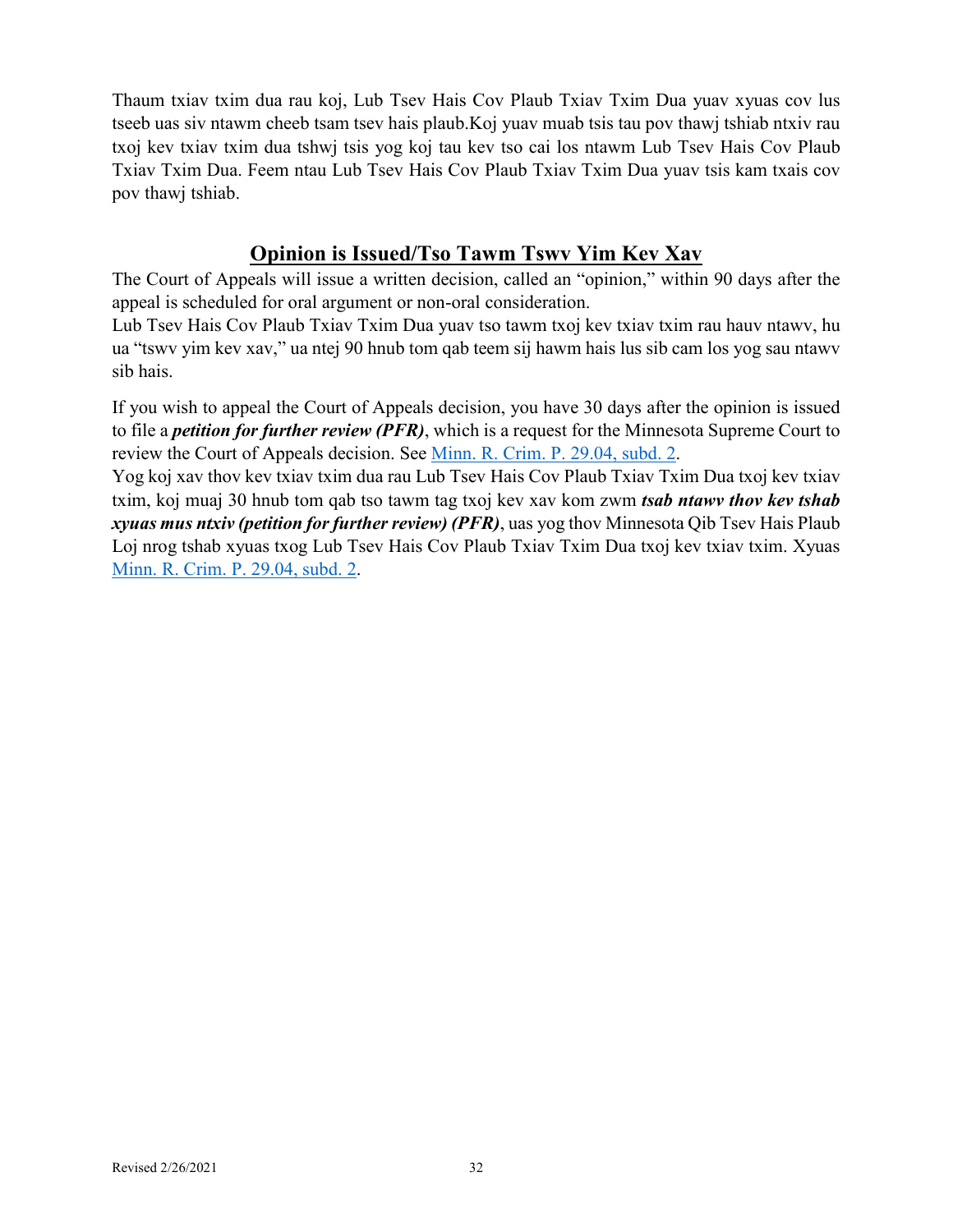#### **NOTICE OF APPEAL BY DEFENDANT TO COURT OF APPEALS TSAB NTAWV FAJ SEEB TXOG KEV TXIAV TXIM DUA LOS NTAWM NEEG RAUG FOOB RAU TSEV HAIS COV PLAUB TXIAV TXIM DUA**

Defendant/Neeg Raug Foob. Order Entered:

TO/XA RAU:

Clerk of the Appellate Courts Minnesota Attorney General 305 Minnesota Judicial Center 1800 Bremer Tower 25 Rev. Dr. Martin Luther King Jr. Blvd. 445 Minnesota Street St. Paul, MN 55155 St. Paul, MN 55101

STATE OF MINNESOTA DISTRICT COURT COUNTY OF \_\_\_\_\_\_\_\_\_\_\_\_\_\_\_\_ \_\_\_\_\_\_\_\_\_\_ JUDICIAL DISTRICT XEEV MINNESOTA CHEEB TSAM TSEV HAIS PLAUB CHEEB KOOG NTAWM FAB JUDICIAL

\_\_\_\_\_\_\_\_\_\_\_\_\_\_\_\_\_\_\_\_\_\_\_\_\_\_\_\_\_, **NOTICE OF APPEAL BY** Plaintiff/Tus Xyuam Phaj, **DEFENDANT TO COURT OF APPEALS NTAWV FAJ SEEB TXOG KEV TXIAV TXIM DUA LOS NTAWM NEEG RAUG FOOB RAU TSEV HAIS PLAUB TXIAV**  vs./thiab **TXIM DUA**

> District Court File No. Cheeb Tsam Tsev Hais Plaub Tus Zauv Cim Ntawv \_\_\_\_\_\_\_\_\_\_

Date Judgment, Sentence or Hnub Phua Txim, Teem Txim los yog Lus Txib Sau Tseg:

 $\frac{1}{2}$ 

Telephone/Xov tooj:

 $\overline{\phantom{a}}$  , where  $\overline{\phantom{a}}$  , where  $\overline{\phantom{a}}$  , where  $\overline{\phantom{a}}$ 

PLEASE TAKE NOTICE that the above-named Defendant hereby appeals to the Court of Appeals of the State of Minnesota from the following judgment or orders of the abovenamed District Court:

THOV FAJ SEEB tias tus Neeg Raug Foob muaj npe saum no yuav raws li Lub Tsev Hais Cov Plaub Txiav Txim Dua hauv Xeev Minnesota txoj kev phua txim los yog cov lub txib ntawm lub Cheeb Tsam Tsev Hais Plaub muaj npe saum no: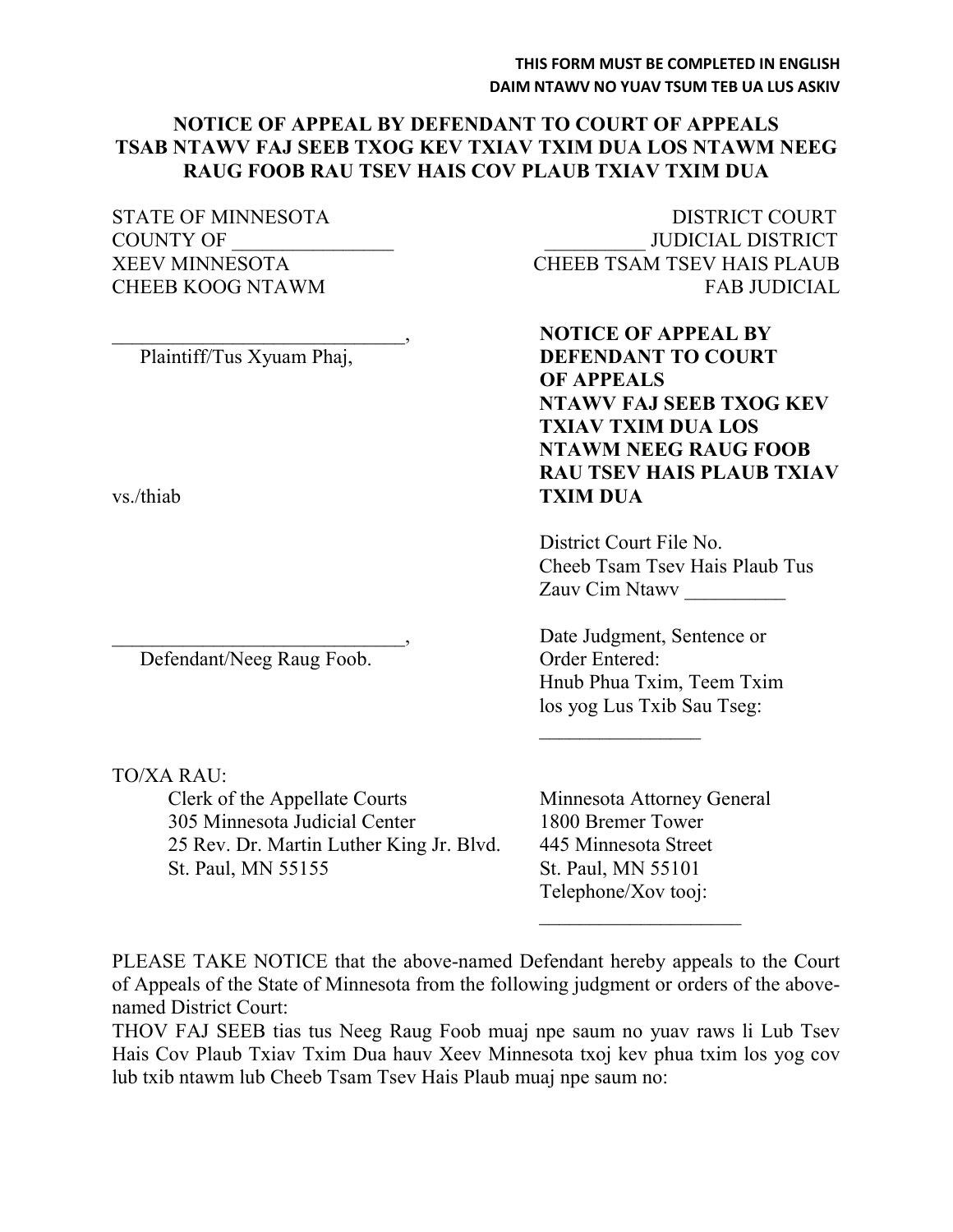Order denying in whole or in part a petition for postconviction relief under Minnesota Statutes, Chapter 590, entered on the/Lus txib tsis kam ua raws tag nrho los yog ib feem ntawm txoj kev thov txo txim nyhav tom qab rau txim tag raws Minnesota Cov Cai Lij Choj, Tshooj 590, sau tseg thaum hnub tim \_\_\_\_\_ day of/hauv \_\_\_\_\_\_\_\_\_, 20\_\_\_.

Dated/Hnub tim:\_\_\_\_\_\_\_\_\_\_\_\_\_\_ \_\_\_\_\_\_\_\_\_\_\_\_\_\_\_\_\_\_\_\_\_\_\_\_\_\_\_\_\_\_\_\_\_\_\_\_

(signature/kos npe) Name/Npe:\_\_\_\_\_\_\_\_\_\_\_\_\_\_\_\_\_\_\_\_\_\_\_\_\_\_\_ Address/Chaw nyob:\_\_\_\_\_\_\_\_\_\_\_\_\_\_\_\_\_\_\_ Telephone No./Xov tooj:\_\_\_\_\_\_\_\_\_\_\_\_\_\_\_\_

(Effective for criminal actions commenced or arrests made after 12 o'clock midnight January 1, 1990.)

(Siv tau rau cov yam ntxwv txhaum cai uas pib los yog raug ntes tom qab 12 teev ib tag hmo thaum lub Ib Hlis 1, 1990.)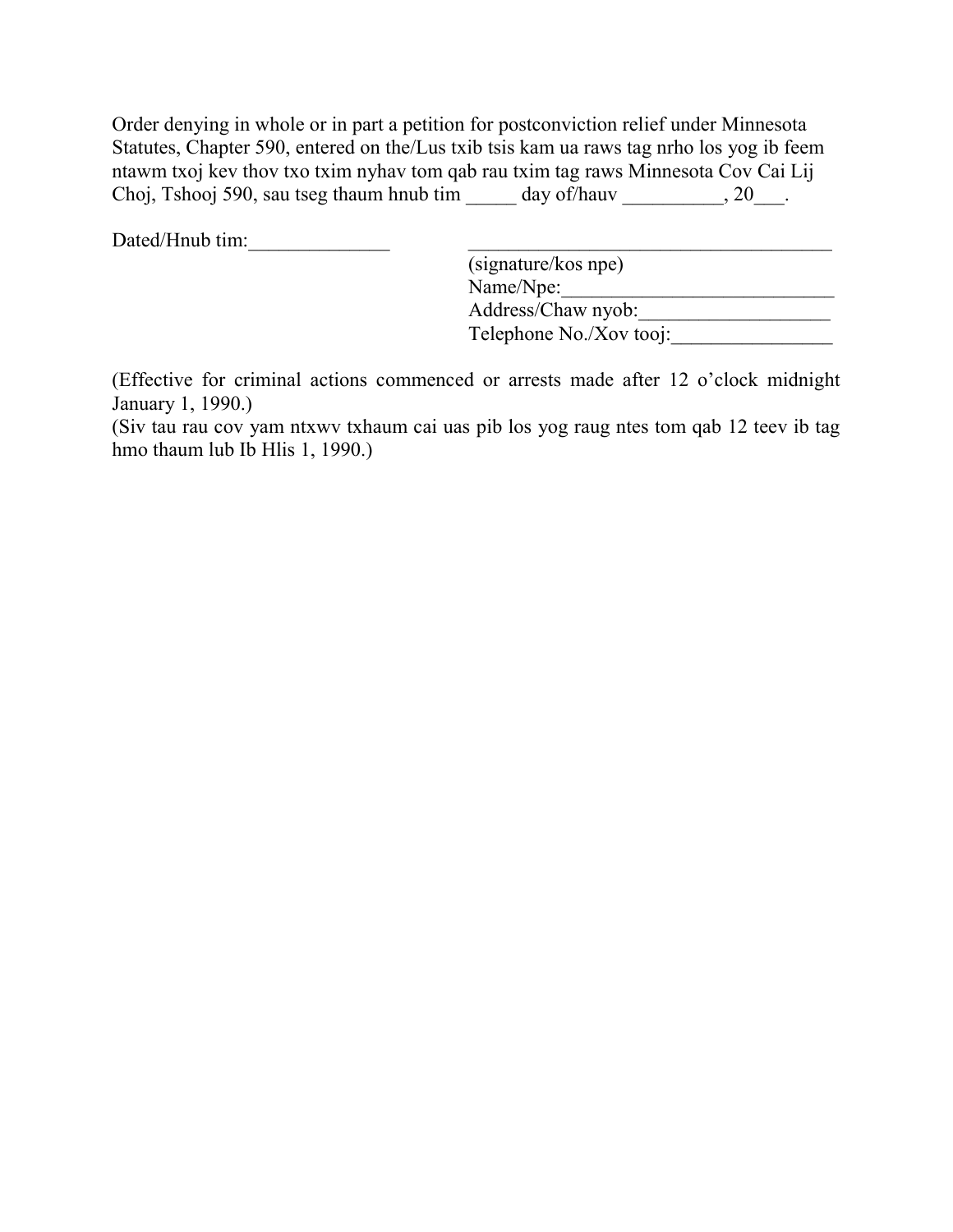#### **STATE OF MINNESOTA IN THE COURT OF APPEALS XEEV MINNESOTA HAUV TSEV HAIS COV PLAUB TXIAV TXIM DUA**

#### CASE TITLE/NPE ROOJ PLAUB:

(The lines below should match the names in the case title on your district court paperwork.) (Cov kab nram no yuav tsum phim cov npe ntawm rooj plaub hauv koj lub cheeb tsam tsev hais plaub cov ntaub ntawv.)

> COURT OF APPEALS CASE # TSEV HAIS COV PLAUB TXIAV TXIM DUA ZAUV # \_\_\_\_\_\_\_\_\_\_\_\_\_\_\_\_\_\_\_\_

#### **STATEMENT OF THE CASE**  vs./thiab **OF APPELLANT NQE LUS TEEV ROOJ PLAUB NTAWM NEEG THOV KEV TXIAV TXIM DUA**

*Additional instructions for completing this form are available at [http://mncourts.gov/CourtOfAppeals.aspx#tab0103Resources.](http://mncourts.gov/CourtOfAppeals.aspx#tab0103Resources.%0BMuaj%20cov%20lus%20qhia%20ntxiv%20teb%20tsab%20ntawv%20no%20nyob%20ntawm%20http://mncourts.gov/CourtOfAppeals.aspx#tab0103Resources.%0D%0D) [Muaj cov lus qhia ntxiv teb tsab ntawv no nyob ntawm](http://mncourts.gov/CourtOfAppeals.aspx#tab0103Resources.%0BMuaj%20cov%20lus%20qhia%20ntxiv%20teb%20tsab%20ntawv%20no%20nyob%20ntawm%20http://mncourts.gov/CourtOfAppeals.aspx#tab0103Resources.%0D%0D)  [http://mncourts.gov/CourtOfAppeals.aspx#tab0103Resources.](http://mncourts.gov/CourtOfAppeals.aspx#tab0103Resources.%0BMuaj%20cov%20lus%20qhia%20ntxiv%20teb%20tsab%20ntawv%20no%20nyob%20ntawm%20http://mncourts.gov/CourtOfAppeals.aspx#tab0103Resources.%0D%0D)*

**1. District court where case originated/Lub tsev hais plaub uas rooj plaub tshwm sim rau:** \_\_\_\_\_\_\_\_\_\_\_\_\_\_\_\_\_\_\_\_\_\_ County District Court/Cheeb Koog Lub Cheeb Tsam Tsev Hais Plaub (county name/cheeb koog npe)

Name of presiding judge/Kws phua txim lub npe:

**2. Jurisdictional Statement:** Appeal from district court order denying a petition for postconviction relief.

**Nqe Lus Teev Hom Plaub Ntug:** Txiav txim dua los ntawm cheeb tsam tsev hais plaub txoj kev txib tsis kam uas raws tsab ntawy thov txo txim nyhav tom qab rau txim tag.

- a. Statute, rule, or other authority authorizing appeal: [Minn. R. Crim. P. 28.02, subd. 2:](https://www.revisor.mn.gov/court_rules/cr/id/28/#28.02) [Minn. R. Crim. P. 28.02, subd. 2.](https://www.revisor.mn.gov/court_rules/cr/id/28/#28.02) Txoj cai lij choj, kev cai, los yog lwm txoj cai tso kev thov txiav txim dua: [Minn. R. Crim.](https://www.revisor.mn.gov/court_rules/cr/id/28/#28.02)  [P. 28.02, subd. 2:](https://www.revisor.mn.gov/court_rules/cr/id/28/#28.02) [Minn. R. Crim. P. 28.02, subd. 2.](https://www.revisor.mn.gov/court_rules/cr/id/28/#28.02)
- b. Date of service of notice of filing of order from which appeal is taken: Hnub xa tsab ntawv faj seeb kev zwm lus txib los ntawm txoj kev txiav txim dua:
- c. Authority fixing time limit for filing notice of appeal (specify applicable rule or statute): Minn. Stat. § [590.06.](https://www.revisor.mn.gov/statutes?id=590.06&year=2018&keyword_type=all&keyword=590.06) Kev cai kho kev txwv sij hawm rau kev zwm ntawv faj seeb txog kev txiav txim dua (qhia tseeb kiag txoj kev cai los yog cai lij choj uas muaj feem xyuam): Minn. Stat. § [590.06.](https://www.revisor.mn.gov/statutes?id=590.06&year=2018&keyword_type=all&keyword=590.06)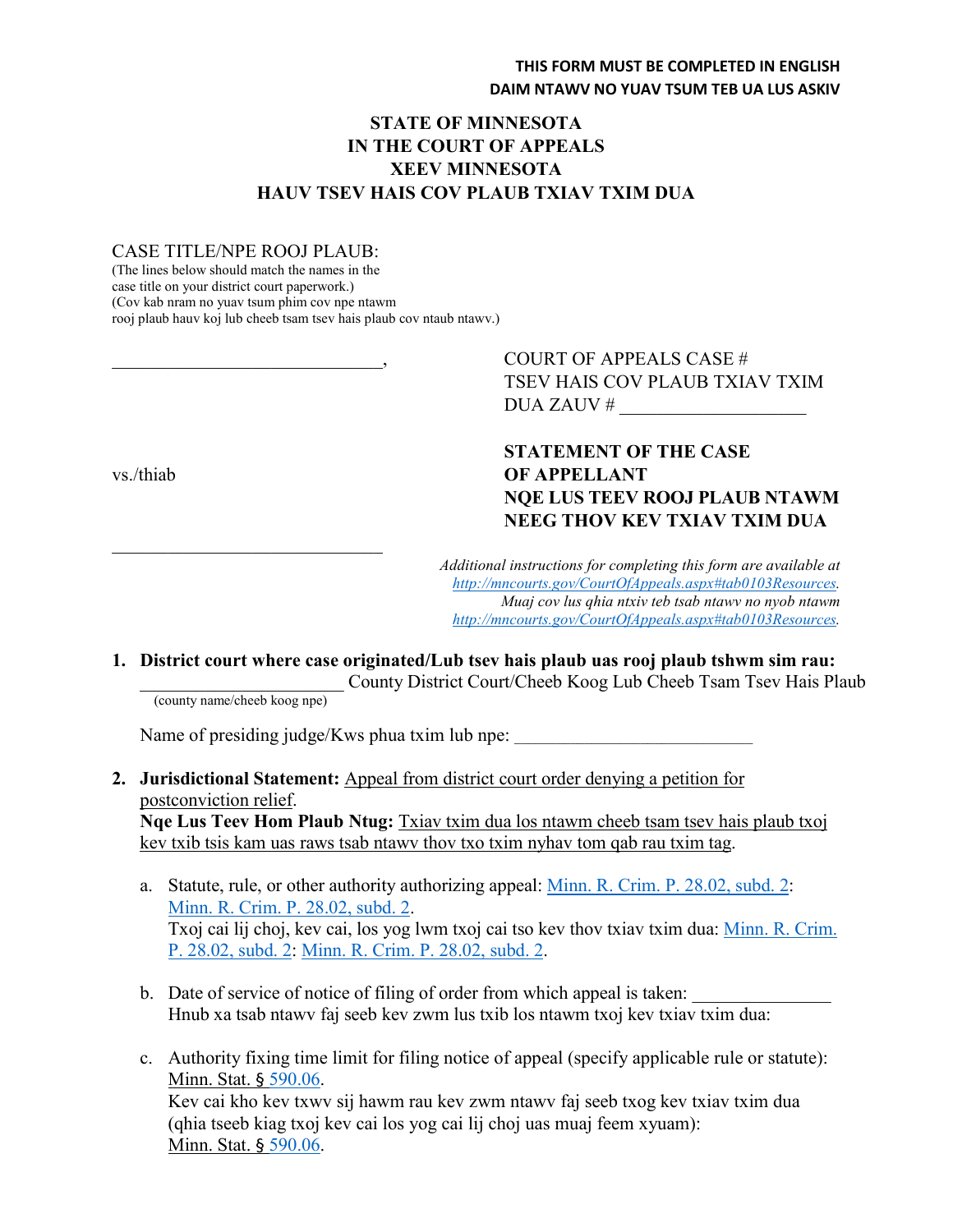- d. Date of filing any motion that tolls appeal time: Hnub zwm tej ntawv thov ncua sij hawm kev txiav txim dua:
- e. Date of filing of order deciding tolling motion: Hnub zwm tsab ntawv teev lus txiav txim txib txog kev ncua sij hawm:
- f. Date of service of notice of filing of order deciding tolling motion: Hnub xa tsab ntawv faj seeb txog kev zwm lus txiav txim txib txog kev ncua sij hawm:
- **3. State type of litigation and designate any statues at issue: Hom kev hais plaub ntug thiab tej txoj cai lij choj ntawm qhov teeb meem:**
	- a. Type of litigation: Criminal; postconviction Home kev hais plaub ntug: Neeg Txhaum ai; tom qab rau txim tag
	- b. Statute(s) at issue/Txoj (Cov) Cai Lij Choj ntawm teeb meem:
- **4. Short description of issues that were raised in the district court, and how the district court judge decided those issues:**

**Sau qhia me ntsis txog cov teeb meem uas hais hauv cheeb tsam tsev hais plaub, thiab seb cheeb tsam tsev hais plaub tus kws phua txim txiav txim li cas txog cov teeb meem ntawd:**

**5. Short description of the issues you are raising in this appeal** (Summarize why you are appealing, by describing what you think the district court judge did wrong in 1-2 sentences. You can make a detailed argument in the brief that you will be filing later): **Sau qhia me ntsis txog cov teeb meem uas koj xav hais hauv txoj kev txiav txim dua no** (Qhia seb vim li cas koj thiaj li thov kev txiav txim dua, sau ib los yog ob nqe lus piav qhia qhov koj xav tias tus kws phua txim hauv cheeb tsam tsev hais plaub ua tsis yog. Koj yuav teev tau cov lus sib cam kom ntxaws dua rau hauv qhov lus meej uas koj yeej yuav tau ua tom qab):

#### **6. Related appeals/Cov kev txiav txim dua uas zoo xws li:**

a. List any prior or pending appeals arising from the same district court case as this appeal (write appeal numbers, or write "none"):

\_\_\_\_\_\_\_\_\_\_\_\_\_\_\_\_\_\_\_\_\_\_\_\_\_\_\_\_\_\_\_\_\_\_\_\_\_\_\_\_\_\_\_\_\_\_\_\_\_\_\_\_\_\_

Teev qhia cov kev txiav txim dua dhau los, los sis cov yuav txiav txim dua tom ntej uas tshwm sim los ntawm tib rooj hauv lub cheeb tsam tsev hais plaub li txoj kev txiav txim dua no (sau cov zauv cim, los yog sau "none"):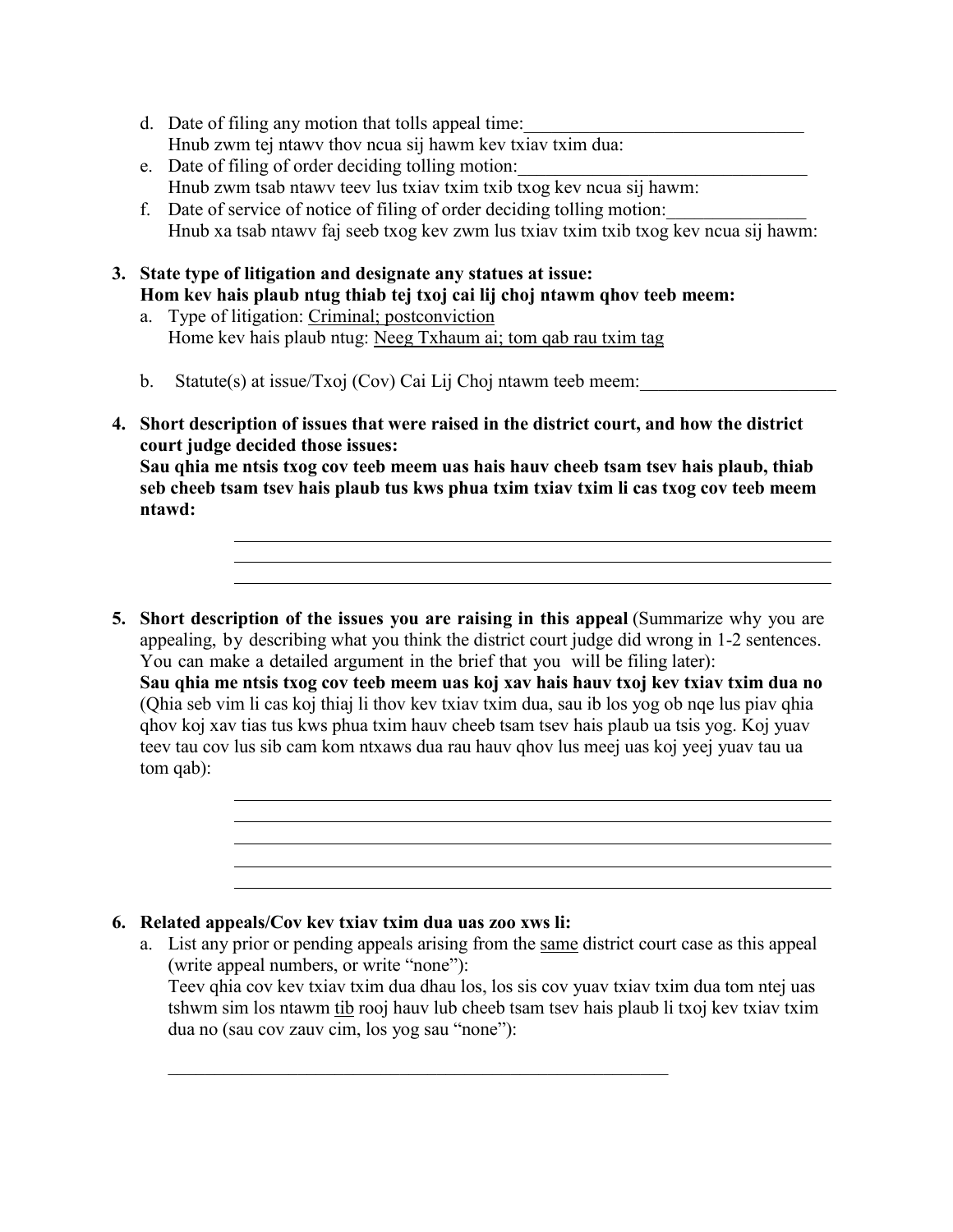b. List any pending appeals arising from different district court cases that raise similar issues to this appeal (write appeal numbers, or write "none known"): Teev qhia cov yuav txiav txim dua tom ntej uas tshwm sim los ntawm cov rooj plaub sib txawv hauv cheeb tsam tsev hais plaub uas tsim muaj cov teeb meem zoo sib xws hauv cheeb tsam tsev hais plaub uas tsim muaj cov teeb meem zoo sib xws li txoj kev txiav txim dua no (sau zov zauv cim, los yog sau "none known"):

#### **7. Contents of record/Cov ntaub ntawv khaws cia:**

 $\mathcal{L}_\text{max}$  and  $\mathcal{L}_\text{max}$  and  $\mathcal{L}_\text{max}$  and  $\mathcal{L}_\text{max}$  and  $\mathcal{L}_\text{max}$ 

- a. Is a transcript necessary to review the issues on appeal? Puas tsim nyog muaj daim ntawv teev rooj sib hais rau kev tshab xyuas cov teeb meem ntawm txoj kev txiav txim dua?
	-

 $\Box$  Yes/Tsim nyog  $\Box$  No/Tsis tsim nyog

b. If yes, is it a full transcript of the hearing(s) before the district court judge or housing court referee, or a partial transcript?

| Yog tias tsim nyog, ua daim ntawy teev (cov) rooj sib hais puas txhij txhua los yog ib |
|----------------------------------------------------------------------------------------|
| feem xwb rau cheeb tsam tsev hais plaub tus kws phua txim los yog tsev hais plaub tus  |
| neeg hais txim?                                                                        |

 $\Box$  Full transcript/Daim ntawy teev rooj sib hais txhij txhua  $\Box$  Partial transcript/Ib feem ntawy teev rooj sib hais

c. Has the transcript already been delivered to the parties and filed with the district court administrator?

Puas tau muab daim ntawv teev rooj sib hais xa rau cov tog neeg thiab xa rau hauv cheeb tsam tsev hais plaub tus neeg lis ntaub ntawv?

 $\Box$  Yes/Tau  $\Box$  No/Tsis Tau

d. If not, has it been ordered from the court reporter? Yog tsis tau, puas tau hais mus rau tus neeg teev rooj sib hais plaub hauv tsev hais plaub kom nws muab xa tuaj?

 $\Box$  Yes/Tau  $\Box$  No/Tsis Tau

e. If a transcript is unavailable, is a statement of the proceedings under [Minn. R. Civ. App. P.](https://www.revisor.mn.gov/court_rules/ap/subtype/rcap/id/110/#110.03) [110.03](https://www.revisor.mn.gov/court_rules/ap/subtype/rcap/id/110/#110.03) necessary?

```
Yog tsis muaj daim ntawv teev rooj sib hais, puas tsim nyog muaj nqe lus teev txog cov 
txheej txheem sib hais raws li Minn. R. Civ. App. P. 110.03? 
                             \Box Yes/Tsim nyog \Box No/Tsis tsim nyog
```
f. In lieu of the record as defined in [Minn. R. Civ. App. P.](https://www.revisor.mn.gov/court_rules/ap/subtype/rcap/id/110/#110.01) 110.01, have the parties agreed to prepare a statement of the record pursuant to [Minn. R. Civ. App. P. 110.04?](https://www.revisor.mn.gov/court_rules/ap/subtype/rcap/id/110/#110.04) Kom hloov chaw rau ntaub ntawy teev raws li txhais los ntawm Minn. R. Civ. App. P. [110.01,](https://www.revisor.mn.gov/court_rules/ap/subtype/rcap/id/110/#110.01) cov tog neeg puas pom zoo los npaj nqe lus teev ntaub ntawv raws li [Minn. R.](https://www.revisor.mn.gov/court_rules/ap/subtype/rcap/id/110/#110.04)  [Civ. App. P. 110.04?](https://www.revisor.mn.gov/court_rules/ap/subtype/rcap/id/110/#110.04)  $\Box$  Yes/Pom zoo  $\Box$  No/Tsis pom zoo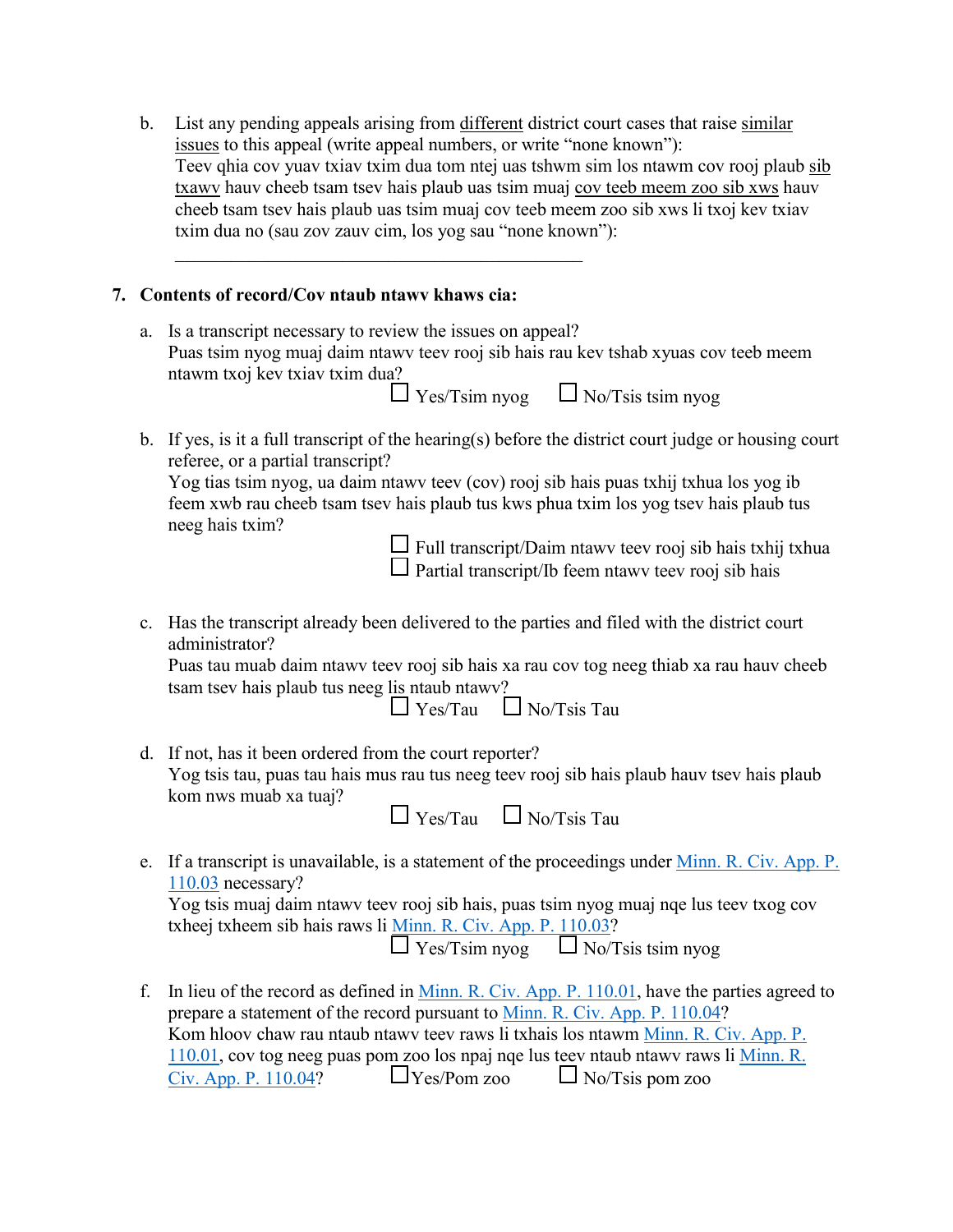**8. Oral argument** (Only attorneys can make oral argument. If you do not have an attorney, neither you nor respondents will have oral argument):

**Hais lus sib cam** (Tsuas yog cov kws lij choj thiaj li hais lus sib cam tau. Yog koj tsis muaj ib tug kws loj choj, koj los sis cov neeg teb plaub foob yuav muaj tsis tau kev hais lus sib cam):

a. If you have an attorney, is oral argument requested? Yog tias koj muaj ib tug kws lij choj, puas tau thov kev hais lus sib cam?

| $\Box$ Yes/Tau $\Box$ No/Tsis tau |  |  |  |
|-----------------------------------|--|--|--|
| $\Box$ I do not have an attorney  |  |  |  |
| Kuv tsis muaj ib tug kws lij choj |  |  |  |

- b. If yes, where is oral argument requested/Yog tias tau, thov kev hais lus sib cam qhov twg: Minnesota Judicial Center in St. Paul/Minnesota Judicial Center hauv St. Paul  $\Box$  Other/Lwm ghov chaw:
- **9. Type of brief to be filed** (choose one, the type that you plan to file): **Hom lus meej xav zwm** (xaiv ib hom, hom uas koj npaj xav zwm):

Formal brief under [Minn. R. Civ. App. P.128.02](https://www.revisor.mn.gov/court_rules/ap/subtype/rcap/id/128/#128.02)

Lus meej raws kev raws cai xyuas [Minn. R. Civ. App. P.128.02](https://www.revisor.mn.gov/court_rules/ap/subtype/rcap/id/128/#128.02)

*(A formal brief includes a table of contents, a statement of the legal issues, a statement of the case and the facts, an argument, a conclusion, and an addendum.\* A formal brief must be bound in a specific way, and can't just be stapled. A list of approved binding methods under [Minn. R. Civ. App. P. 132.01](https://www.revisor.mn.gov/court_rules/ap/subtype/rcap/id/132/#132.01) is available at [http://mncourts.gov/Clerk-of-](http://mncourts.gov/Clerk-of-Appellate-Courts.aspx#%20ApprovedBriefBindingMethods)[Appellate-Courts.aspx# ApprovedBriefBindingMethods.](http://mncourts.gov/Clerk-of-Appellate-Courts.aspx#%20ApprovedBriefBindingMethods))*

*Qhov lus meej raws kev raws cai muaj cov sob teem, nqe lus teev cov teeb meem raws kev cai lij choj, nqe lus teev rooj plaub thiab cov ntsiab lus tseeb, nqe lus sib cam, nqe lus xaus thiab ntaub ntawv rhais txhawb nrog.\* Qhov lus meej raws kev raws cai yuav tsum muab khawb raws nws txoj kev, thiab tsis yog cia li muab tom ua ke xwb. Cov hom kev tom ntaub ntawv uas pom zoo raws [Minn. R. Civ. App. P. 132.01](https://www.revisor.mn.gov/court_rules/ap/subtype/rcap/id/132/#132.01) muaj nyob ntawm [http://mncourts.gov/Clerk-of-Appellate-Courts.aspx# ApprovedBriefBindingMethods.](http://mncourts.gov/Clerk-of-Appellate-Courts.aspx#%20ApprovedBriefBindingMethods))*

□ Informal brief under [Minn. R. Civ. App. P. 128.01, subd. 1.](https://www.revisor.mn.gov/court_rules/ap/subtype/rcap/id/128/#128.01)

Lus meej tsis raws kev raws cai li [Minn. R. Civ. App. P.](https://www.revisor.mn.gov/court_rules/ap/subtype/rcap/id/128/#128.01) 128.01, subd. 1.

*(Before filing an informal brief, you must file a motion requesting permission to do so.An informal brief contains a concise statement of your argument and an addendum.\* It may be stapled.)*

*(Ua ntej zwm qhov lus meej tsis raws kev raws cai, koj yuav tsum ua tsab ntawv thov kev tso cai zwm.Qhov lus meej tsis raws kev raws cai muaj koj nqe lus sib cam tshab thiab ntaub ntawv rhais txhawb nrog.\* Muab nws tom tau ua ke.)*

 $\Box$  Trial memoranda, supplemented by a short letter argument under <u>Minn. R. Civ. App.</u> P. [128.01, subd. 2,](https://www.revisor.mn.gov/court_rules/ap/subtype/rcap/id/128/#128.02) and an addendum.

Lus txhawb kev sib foob, txhawb nrog ib tsab ntawv sau sib cam luv luv raws li [Minn. R. Civ. App. P. 128.01, subd. 2,](https://www.revisor.mn.gov/court_rules/ap/subtype/rcap/id/128/#128.02) thiab ntaub ntawv rhais txhawb nrog. *(If you filed a written Memorandum of Law in the district court, you may file that Memorandum as your brief, along with a short argument in letter format that addresses the district court judge's decision. This may be stapled and must include an addendum.\*) (Yog tias koj zwm muaj Lus Txhawb Cai (Memorandum of Law) hauv cheeb tsam tsev hais plaub, koj zwm tau Lus Txhawb uas koj qhov lus meej, nrog rau ib tsab ntawv sau sib cam luv luv uas hais txog cheeb tsam tus kws phua txim txoj kev txiav txim. Cov no muab sib tom tau thiab yuav tsum muaj ntaub ntawv rhais txhawb nrog.\*)*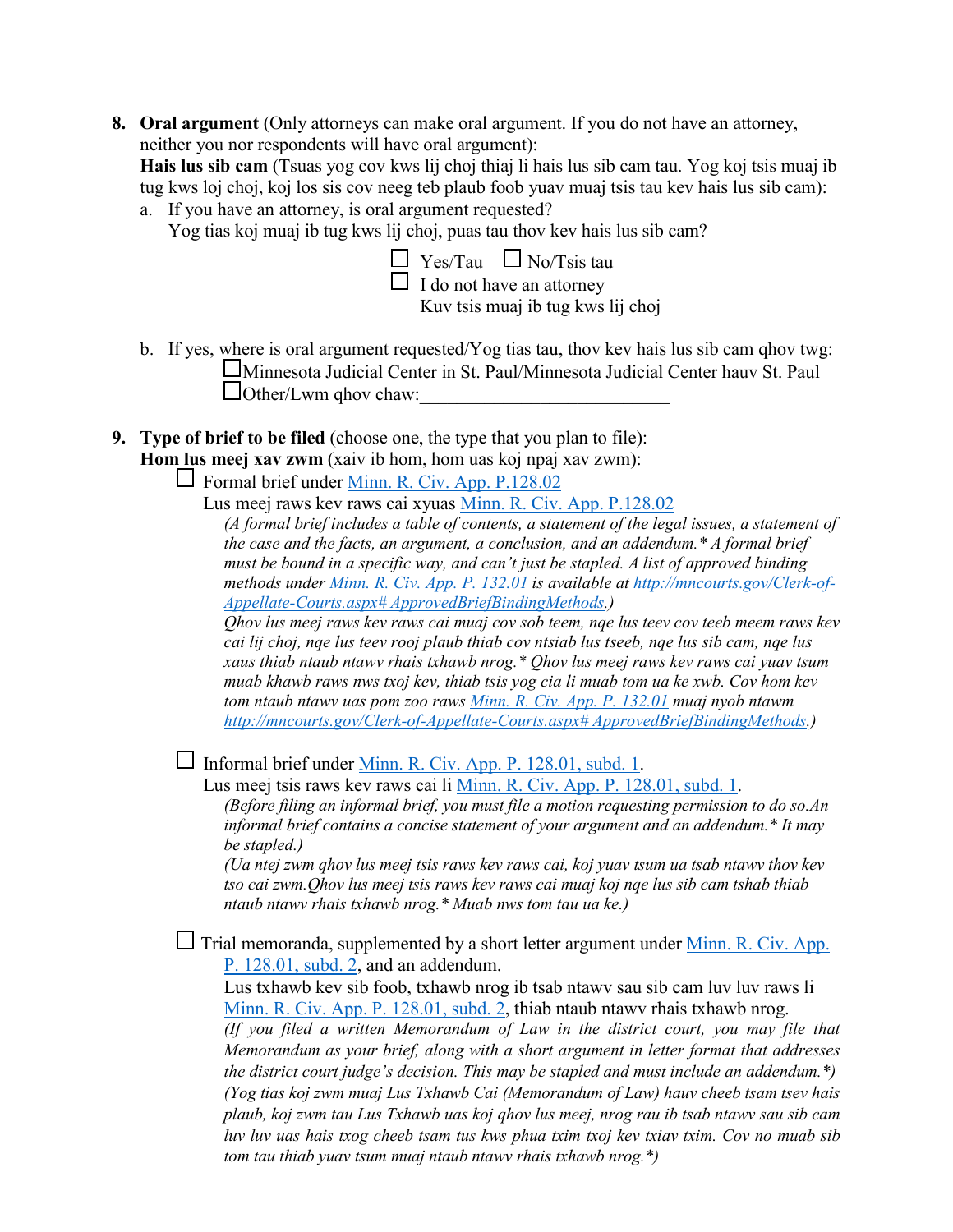*\* No matter what type of brief you file, your brief must include an addendum. See [Minn. R. Civ. App. P.](https://www.revisor.mn.gov/court_rules/ap/subtype/rcap/id/128/#128.02)  [128.02 and 130.02.](https://www.revisor.mn.gov/court_rules/ap/subtype/rcap/id/128/#128.02) Your addendum may also contain up to 50 additional pages of documents from the record or statutes, rules, cases or other authorities that would be helpful to the court when reading your brief. However, you cannot include any new evidence that was not presented to the district court judge.*

*\* Tsis hais hom lus meej twg uas tus neeg thov kev txiav txim yuav zwm, koj qhov lus meej yuav tsum muaj ntaub ntawv rhais txhawb nrog. Xyuas [Minn. R. Civ. App. P. 128.02 thiab 130.02.](https://www.revisor.mn.gov/court_rules/ap/subtype/rcap/id/128/#128.02) Koj cov ntaub ntawv rhais txhawb nrog puav leej muaj tau txog 50 nplooj ntawv ntxiv los ntawm cov ntaub ntawv teev cia los yog cov cai lij choj, cov kev cai, los yog lwm cov kws muaj cai uas yuav pab tau lub tsev hais plaub thaum lawv nyeem koj cov lus meej. Tiam sis, koj muab ntxiv tsis tau tej pov thawj tshiab uas tsis tau muab nthuav qhia rau cheev tsam tsev hais plaub tus kws phua txim.*

#### **10. Names, addresses, and telephone numbers of appellant and respondent (or attorneys, if any):**

**Cov npe, chaw nyob, thiab xov tooj rau tus neeg thov kev txiav txim dua thiab tus neeg teb plaub foob (los yog cov kws lij choj, yog muaj):**

Appellant or appellant's attorney:

Neeg thov kev txiav txim dua los yog neeg thov kev txiav txim dua tus kws lij choj:

| Print name/Sau lub npe:                                           |  |  |  |  |
|-------------------------------------------------------------------|--|--|--|--|
| Address/Chaw nyob:                                                |  |  |  |  |
| Email address/Chaw sau ntawy Email:                               |  |  |  |  |
| Telephone/Xov tooj:                                               |  |  |  |  |
| Signature/Kos npe:                                                |  |  |  |  |
|                                                                   |  |  |  |  |
| Respondent or respondent's attorney:                              |  |  |  |  |
| Neeg teb plaub foob los yog neeg teb plaub foob tus kws lij choj: |  |  |  |  |
| Print name/Sau lub npe:                                           |  |  |  |  |
| Address/Chaw nyob:                                                |  |  |  |  |
| Email address/Chaw sau ntawy Email:                               |  |  |  |  |
| Telephone/Xov tooj:                                               |  |  |  |  |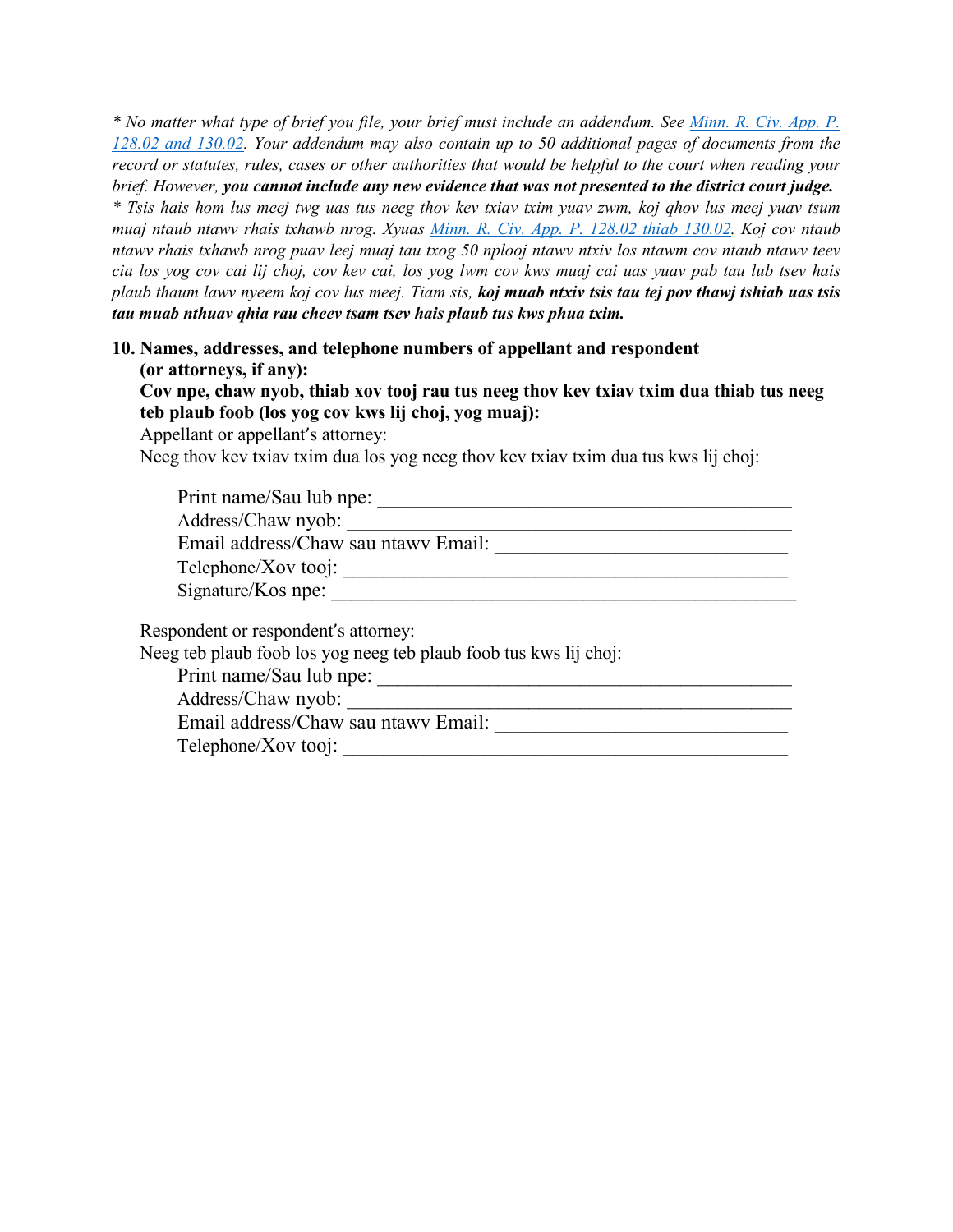(The Statement of Case is not a jurisdictional document, but it is important to the proper and efficient processing of the appeal by the appellate courts. The "jurisdictional statement" section is intended to provide sufficient information for the appellate court to easily determine whether the order or judgment is appealable and if the appeal is timely. The nature of the proceedings below and the notice of appeal determine the jurisdiction of the appellate court. The sections requesting information about the issues litigated in the lower court or tribunal, and the issues proposed to be raised on appeal are for the court's information, and do not expand or limit the issues that might be addressed on appeal. Likewise, the section asking counsel to identify and prior or pending appeals from the same case, and any separate appeals that raise similar issues is intended to provide more information about the procedural history of the case and to ensure that the court has early notice of other pending related matters in case consolidation is appropriate.)

(Nqe Lus Teev Rooj Plaub tsis yog ib tsab ntawv teev hom plaub ntug, tiam sis nws tseem ceeb rau cov txheej txheem txiav txim dua hauv cov tsev hais plaub txiav txim dua kom nws sau yog thiab siv tau. Ntu "nqe lus teev hom plaub ntug" yog kom qhia ncauj lus txaus rau lub tsev hais plaub txiav txim dua ntsuas tau yooj yim tias koj cov lus txib los yog kev phua txim yeej rov txiav txim dua tau thiab seb puas txiav txim dua raws sij hawm. Cov hom txheej txheem nram no thiab tsab ntawv faj seeb txog kev txiav txim dua yuav ntsuas tau hom plaub ntug ntawm lub tsev hais plaub txiav txim dua. Cov ntu thov ncauj lus txog cov teeb meem sib hais hauv qib tsev hais plaub qis los yog hais hauv tsev hais kev vaj huam sib luag, thiab cov teeb meem yuav hais hauv kev txiav txim dua yog rau lub tsev hais plaub kom paub, thiab tsis nthuav ntxiv los yog txwv tsawg cov teeb meem uas tej zaum yuav muab txiav txim dua txog. Zoo sib xws li no, ntu no yog nug tus kws lij choj kom taw qhia txog thiab cov kev txiav txim dua yav dhau los los sis cov yuav los tom ntej ntawm tib rooj plaub, thiab cov kev txiav txim dua uas tsim muaj cov teeb meem zoo sib xws kom paub ntxiv txog cov keeb kwm txheej txheem ntawm rooj plaub no thiab kom meej tias lub tsev hais plaub paub ua ntej txog lwm cov xwm txheej muaj feem xyuam rau, nyab tsam ho muab sib sau los hais ua ke tau.)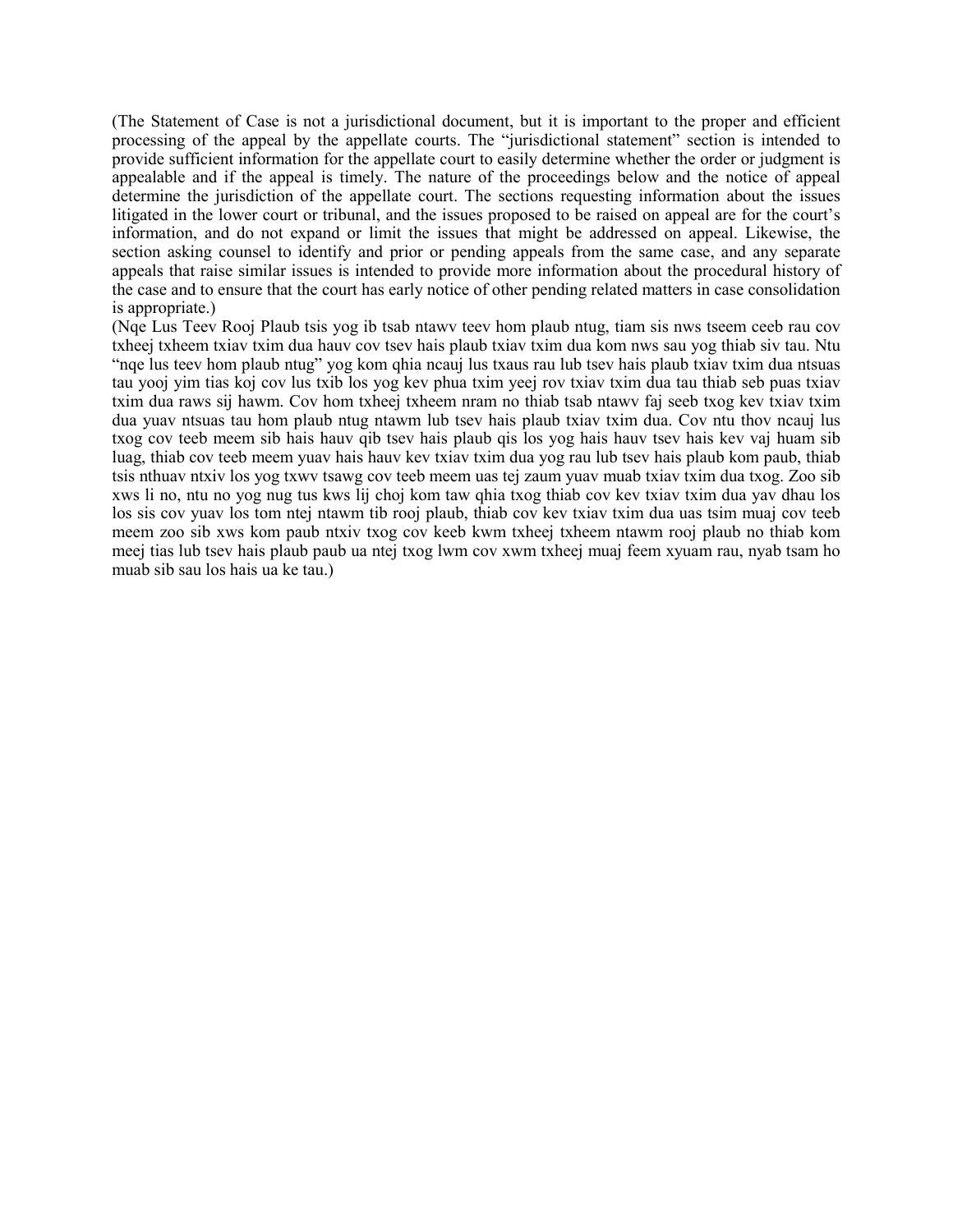#### **STATE OF MINNESOTA IN THE COURT OF APPEALS XEEV MINNESOTA HAUV TSEV HAIS COV PLAUB TXIAV TXIM DUA**

#### CASE TITLE/NPE ROOJ PLAUB:

(The lines below should match the names in the case title on your district court paperwork.) (Cov kab nram no yuav tsum phim cov npe ntawm rooj plaub hauv koj lub cheeb tsam tsev hais plaub cov ntaub ntawv.)

> \_\_\_\_\_\_\_\_\_\_\_\_\_\_\_\_\_\_\_\_\_\_\_\_\_\_\_\_\_, COURT OF APPEALS CASE # TSEV HAIS COV PLAUB TXIAV TXIM DUA ZAUV #\_\_\_\_\_\_\_\_\_\_\_\_\_

**APPELLANT'S CERTIFICATE OF** \_\_\_\_\_\_\_\_\_\_\_\_\_\_\_\_\_\_\_\_\_\_\_\_\_\_\_\_\_ **SERVICE BY MAIL OF NOTICE OF APPEAL AND STATEMENT OF THE CASE NEEG THOV KEV TXIAV TXIM DUA TSAB NTAWV POV THAWJ XA HAUV CHAW XA NTAWV FAJ SEEB TXOG KEV TXIAV TXIM DUA THIAB NQE LUS TEEV ROOJ PLAUB**

**STATE OF MINNESOTA COUNTY OF \_\_\_\_\_\_\_\_\_\_\_\_\_\_\_\_\_ XEEV MINNESOTA CHEEB KOOG NTAWM**

I/Kuv, **Mame/Npe**), certify that on/lees meej tias thaum \_\_\_\_\_\_\_\_\_\_\_\_\_\_\_\_\_\_\_\_\_\_(**Date/Hnub tim**), I served the attached **Notice of Appeal**, **Statement of the Case**, and **Judgment** on the following parties by mailing to each of them a copy thereof, enclosed in an envelope, postage pre-paid, and by depositing the same in the United States Mail, directed to each party as follows (**List the name and address of each party to whom the documents were mailed**):/kuv tau xa **Tsab Ntawv Faj Seeb Txog Kev Txiav Txim Dua**, **Nqe Lus Teev Rooj Plaub**, thiab **Kev Phua Txim** rau cov tog neeg nram no raws kev luam xa mus rau ib tug zus, ntim rau hauv lub hnab ntawv, xub them nqi xa thawj qib, thiab muab tso rau hauv Teb Chaws Asmeskas Chaw Xa Ntawv, xa ncaj qha mus rau ib tog neeg twg uas teev raws li nram no (**Sau lub npe thiab chaw nyob ntawm ib tog neeg twg uas tau xa cov ntawv mus rau**):

**1.**  $\blacksquare$  $\mathcal{L}_\text{max}$  , where  $\mathcal{L}_\text{max}$  , we have the set of  $\mathcal{L}_\text{max}$  $\mathcal{L}_\text{max}$  , which is a set of the set of the set of the set of the set of the set of the set of the set of the set of the set of the set of the set of the set of the set of the set of the set of the set of the set of  $\mathcal{L}_\text{max}$  , where  $\mathcal{L}_\text{max}$  , we have the set of  $\mathcal{L}_\text{max}$ 

vs./thiab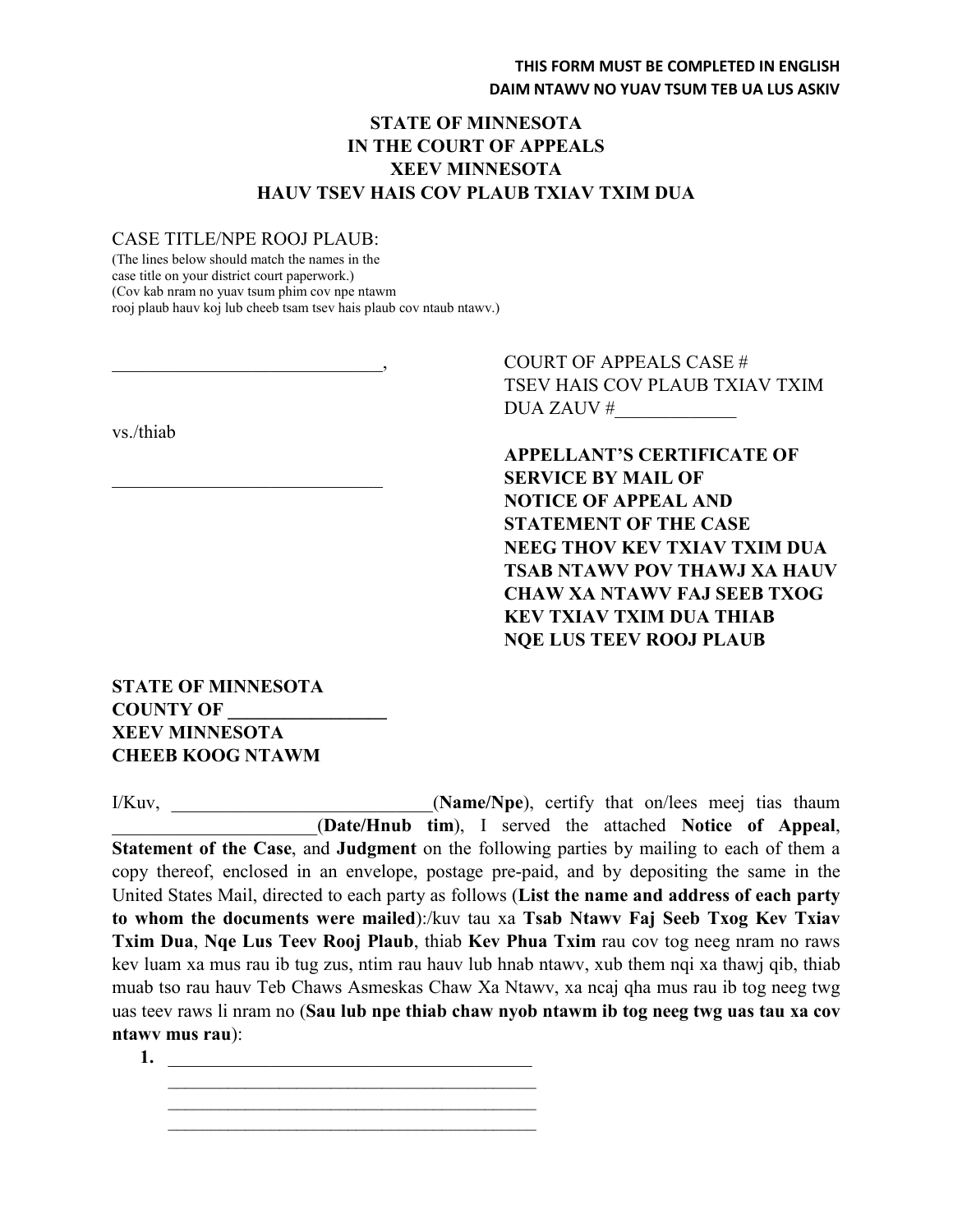| $\mathbf{2}$   |  |
|----------------|--|
|                |  |
|                |  |
|                |  |
| 3 <sub>o</sub> |  |
|                |  |
|                |  |
|                |  |

I declare under penalty of perjury that everything I have stated in this document is true and correct.

Kuv plov lus meej raws txoj cai raug lub txim dag tias txhua yam kuv tau teev hauv tsab ntawv no yeej muaj tseeb thiab yog.

| (Signature/Kos npe)              | (County where certificate was signed/<br>Cheeb koog uas kos npe rau tsab ntawy pov thawj) |  |
|----------------------------------|-------------------------------------------------------------------------------------------|--|
| (Date of signature/Hnub kos npe) | (State where certificate was signed/<br>Lub xeev uas kos npe rau tsab ntawy pov thawj)    |  |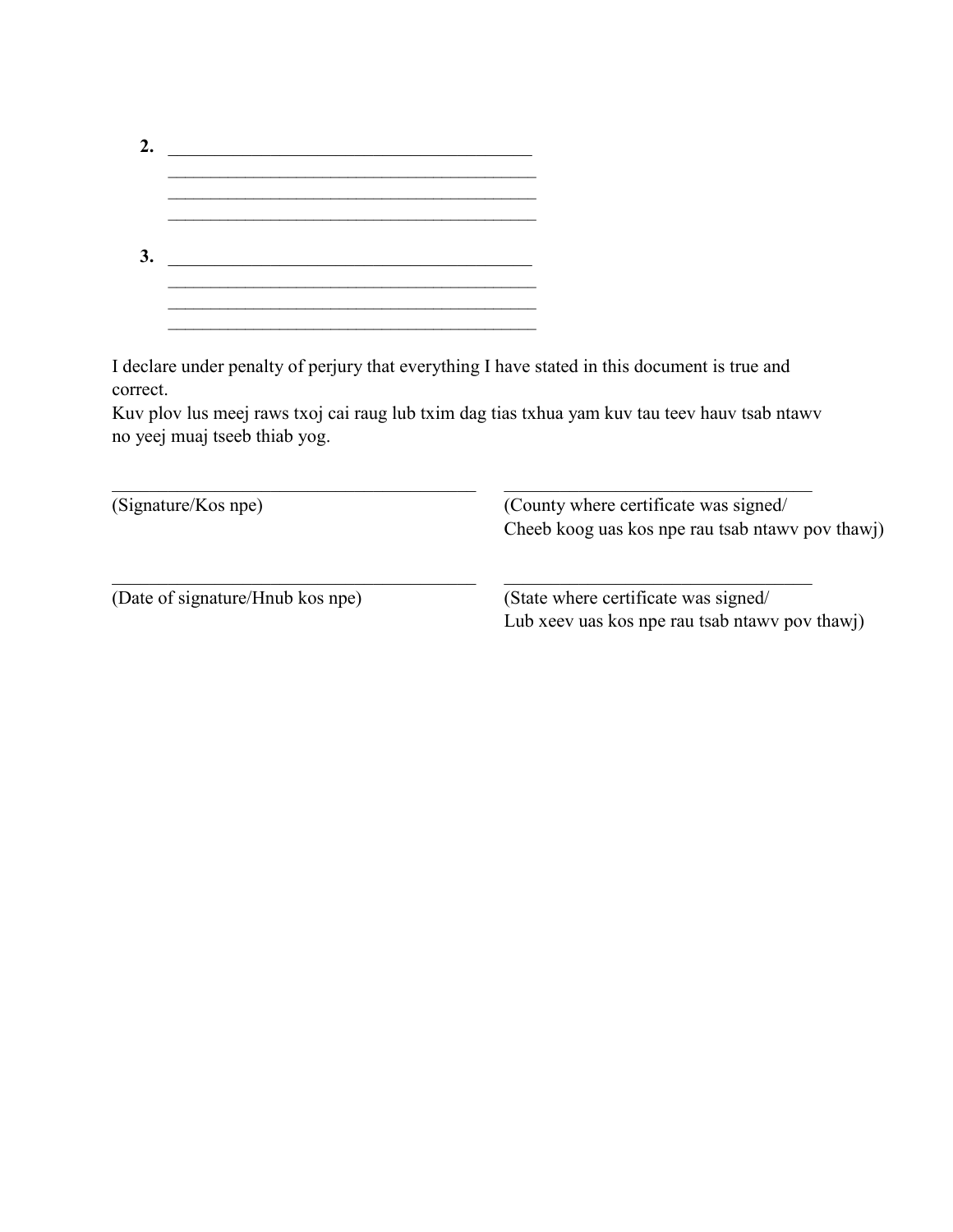#### **STATE OF MINNESOTA IN THE COURT OF APPEALS XEEV MINNESOTA HAUV TSEV HAIS COV PLAUB TXIAV TXIM DUA**

#### CASE TITLE/NPE ROOJ PLAUB:

(The lines below should match the names in the case title on your district court paperwork.) (Cov kab nram no yuav tsum phim cov npe ntawm rooj plaub hauv koj lub cheeb tsam tsev hais plaub cov ntaub ntawv.)

> \_\_\_\_\_\_\_\_\_\_\_\_\_\_\_\_\_\_\_\_\_\_\_\_\_\_\_\_\_, COURT OF APPEALS CASE # TSEV HAIS COV PLAUB TXIAV TXIM DUA ZAUV #\_\_\_\_\_\_\_\_\_\_\_\_\_

> > **APPELLANT'S CERTIFICATE OF** \_\_\_\_\_\_\_\_\_\_\_\_\_\_\_\_\_\_\_\_\_\_\_\_\_\_\_\_\_ **SERVICE BY MAIL OF BRIEF NEEG THOV KEV TXIAV TXIM DUA TSAB NTAWV POV THAWJ XA HAUV CHAW XA QHOV LUS MEEJ**

## **STATE OF MINNESOTA COUNTY OF \_\_\_\_\_\_\_\_\_\_\_\_\_\_\_\_\_**

vs./thiab

**XEEV MINNESOTA CHEEB KOOG NTAWM**

I/Kuv, **Mame/Npe**), certify that on/lees meej tias thaum \_\_\_\_\_\_\_\_\_\_\_\_\_\_\_\_\_\_\_\_\_\_(**Date/Hnub tim**), I served the attached **Brief** on the following parties by mailing to each of them a copy thereof, enclosed in an envelope, postage pre-paid, and by depositing the same in the United States Mail, directed to each party as follows (**List the name and address of each party to whom the brief was mailed**):/kuv tau xa **Qhov Lus Meej** rau cov tog neeg nram no raws kev laum xa mus rau ib tug zus, ntim rau hauv lub hnab ntawv, xub them nqi xa thawj qib, thiab muab tso rau hauv Teb Chaws Asmeskas Chaw Xa Ntawv, xa ncaj qha mus rau ib tog neeg raws li nram no (**Sau lub npe thiab chaw nyob ntawm ib tog neeg twg uas tau xa qhov lus meej mus rau**):

**1.** \_\_\_\_\_\_\_\_\_\_\_\_\_\_\_\_\_\_\_\_\_\_\_\_\_\_\_\_\_\_\_\_\_\_\_\_\_\_\_  $\mathcal{L}_\text{max}$  , where  $\mathcal{L}_\text{max}$  , we have the set of  $\mathcal{L}_\text{max}$ \_\_\_\_\_\_\_\_\_\_\_\_\_\_\_\_\_\_\_\_\_\_\_\_\_\_\_\_\_\_\_\_\_\_\_\_\_\_\_\_\_\_\_  $\mathcal{L}_\text{max}$  , where  $\mathcal{L}_\text{max}$  , we have the set of  $\mathcal{L}_\text{max}$ 2.  $\mathcal{L}_\text{max}$  , which is a set of the set of the set of the set of the set of the set of the set of the set of the set of the set of the set of the set of the set of the set of the set of the set of the set of the set of  $\mathcal{L}_\text{max}$  , where  $\mathcal{L}_\text{max}$  , we have the set of  $\mathcal{L}_\text{max}$ \_\_\_\_\_\_\_\_\_\_\_\_\_\_\_\_\_\_\_\_\_\_\_\_\_\_\_\_\_\_\_\_\_\_\_\_\_\_\_\_\_\_\_